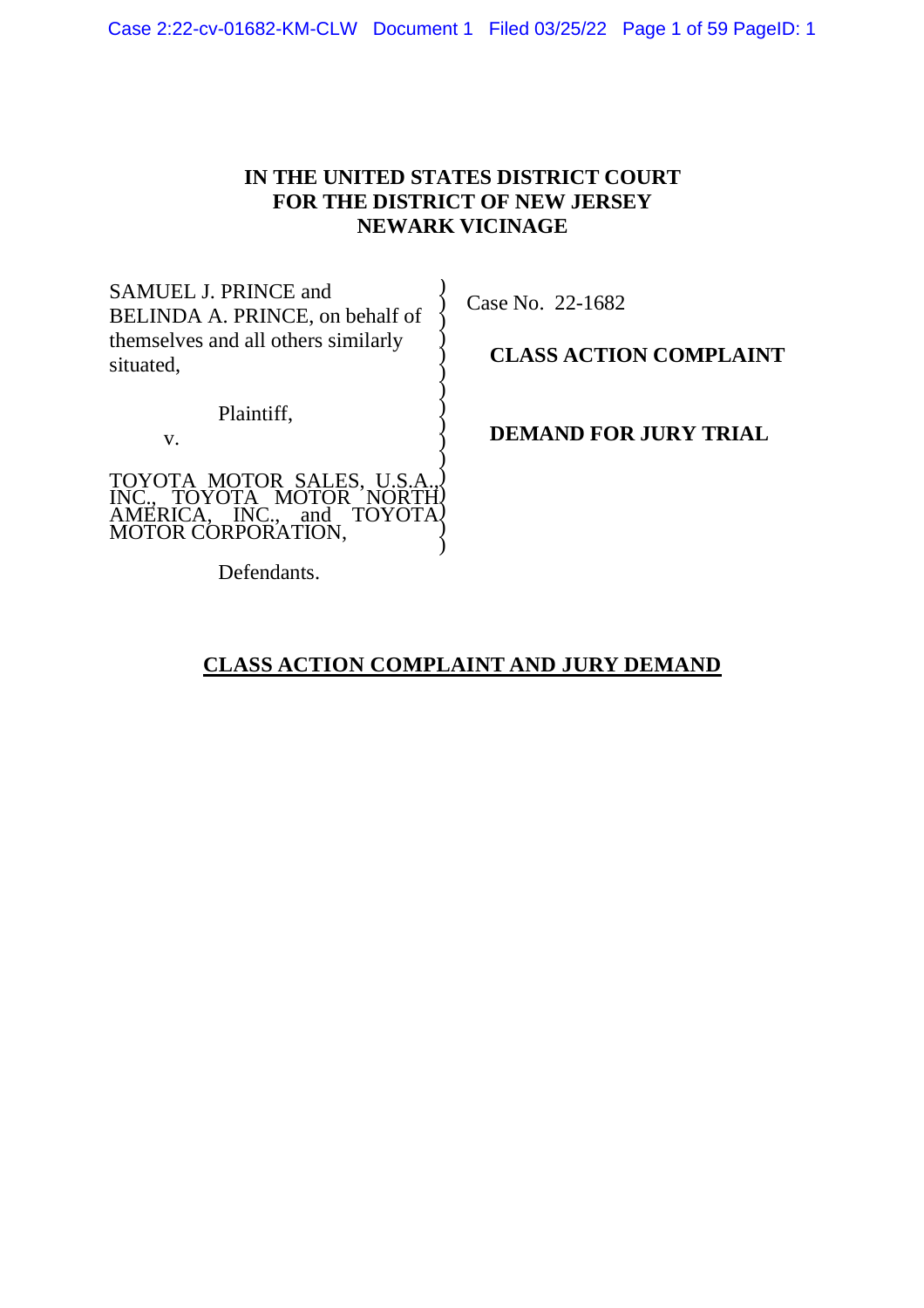1. Plaintiffs Samuel J. Prince and Belinda A. Prince ("Plaintiffs") bring this action for themselves and on behalf of all persons in the State of New Jersey ("Class Members"), who purchased or leased any model year 2020 to 2021 Toyota Highlander equipped with a hybrid powertrain ("Class Vehicles").

2. Defendants Toyota Motor Sales, U.S.A., Inc., ("TMS") Toyota Motor North America, Inc., ("TMNA,") and Toyota Motor Corporation ("TMC") (collectively, "Toyota" or "Defendants") designed, manufactured, marketed, distributed, sold, warranted, and/or serviced the Class Vehicles. Plaintiffs allege as follows:

#### **INTRODUCTION**

3. The Class Vehicles are equipped with and advertised as having 17.1 gallon fuel tanks, and able to achieve 36 miles per gallon ("MPG") for city driving, 35 MPG for highway driving, and 36 MPG for combined driving.<sup>1</sup> This provides a range of approximately 615 miles on a single tank of gas.

4. Based on publicly available information, counsel's investigations, and Plaintiffs' own experiences, Plaintiffs allege that the Class Vehicles are defective in design, manufacture, materials and/or workmanship in that the fuel tank cannot be filled to its advertised capacity, compromising the promised driving range of the

<sup>1</sup> *See* https://www.toyota.com/highlanderhybrid/ (last visited March 16, 2022)*.*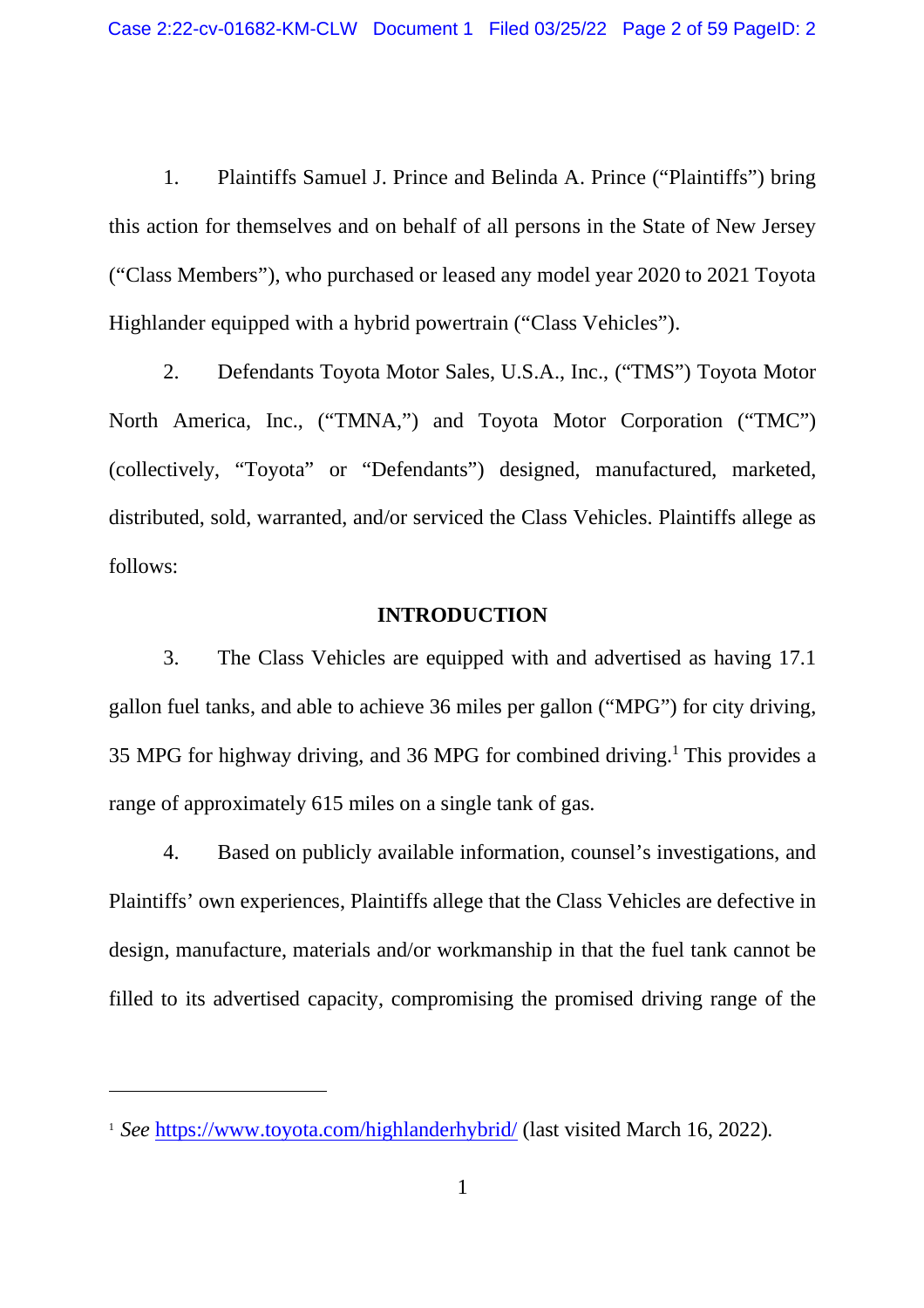vehicles, increasing emissions and increasing the risk of overflow during fueling (the "Fuel Tank Defect" or "Defect").

5. The Fuel Tank Defect is inherent in each Class Vehicle and present at the time of sale or lease to each Class Member, although undisclosed to, and undiscoverable by, consumers prior to purchase.

6. Toyota designed and manufactured the fuel systems in the Class Vehicles, which are part of a hybrid power design such that the vehicle is powered by a 2.5-liter gasoline engine as well as electric motors. The Class Vehicles are Toyota's fourth-generation Highlander Hybrid expressly representing:

> The bottom line is an eye opener for the efficiencyminded: 243 total system horsepower and up to a manufacturer-estimated 36 combined MPG. The latter is a 24-percent improvement over the previous-generation Highlander Hybrid's 29 combined MPG. <sup>2</sup>

7. Toyota's authorized dealerships, which are sole and exclusive sellers of Toyota's new vehicles to consumers and whose advertising statements are tightly controlled by Toyota, repeat these claims of fuel economy and ability to drive long distances. One dealership advertises as follows:<sup>3</sup>

<sup>2</sup> *See* "Toyota's Fourth Generation 2020 Highlander Redesigned from the Ground Up," Toyota NewsRoom, available at https://pressroom.toyota.com/toyotas-fourthgeneration-2020-highlander-redesigned-from-the-ground-up/ (Dec. 18, 2019) (last visited March 16, 2022).

<sup>3</sup> https://www.toyotagallatin.com/toyota-highlander-mpg-review-gallatin-tn.html (last visited March 16, 2022).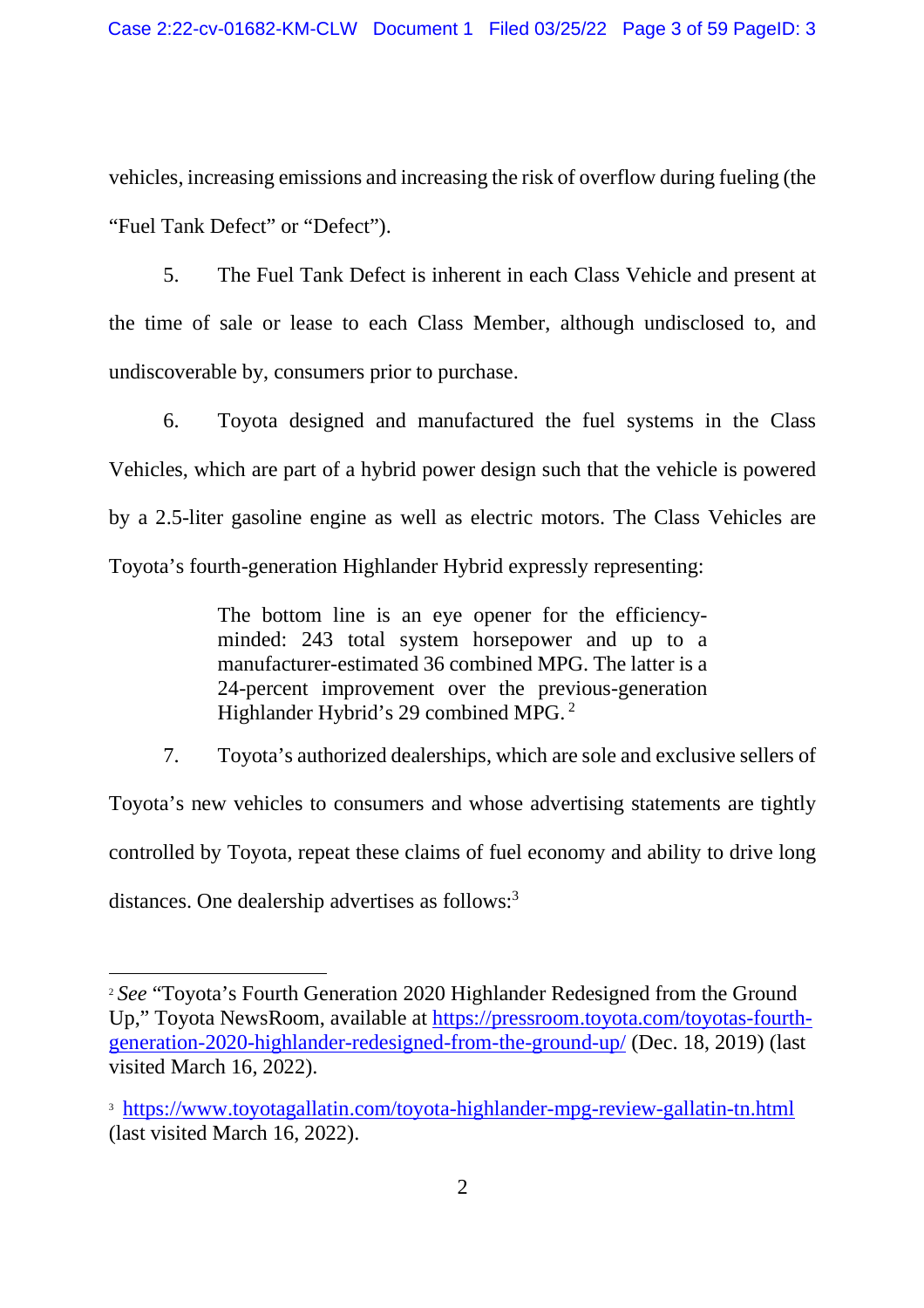# **Travel Far and Wide with the Highlander**

Thanks to a 17.9-gallon tank on the gas model, the 2021 Toyota Highlander can travel nearly 520 highway miles on a full tank of gas. This means you can run your kids to their after-school activities or even take a weekend camping trip, all without stopping often at the pump.

Usually, in hybrid models, the gas tank is significantly smaller to accommodate the battery. However, in the Highlander hybrid, you'll be treated to a 17.1-gallon tank. When full, you can expect to journey over 615 city miles before needing to refuel.



8. In the fourth generation hybrid versions of the Highlander, Toyota employed its "new-generation Toyota Hybrid System," using "a high-efficiency 2.5-liter DOHC four-cylinder engine with two electric motors."<sup>4</sup> As described by Toyota, "[t]he transaxle mounts the electric motors (MG1 and MG2) coaxially rather than in-line."<sup>5</sup> This design change necessitated that Toyota redesign a number of internal components in order to accommodate the layout of the hybrid system. One of the re-designed pieces was the fuel tank assembly ("fuel tank").

9. Since its introduction, this redesigned Highlander Hybrid has been the subject of hundreds of complaints by consumers, who have been unable to fill up their vehicles to the advertised capacity of 17.1 gallons. When refueling, consumers report that the automatic shut-off activates well before the tank is full, usually after

<sup>4</sup> *See* "World Premiere of All-New 2020 Highlander at New York International Auto Show," Toyota NewsRoom, available at https://pressroom.toyota.com/world-premiere-of-all-new-2020-highlander-atnew-york-international-auto-show/ (April 17, 2019) (last visited March 16, 2022).

<sup>5</sup> *Id*.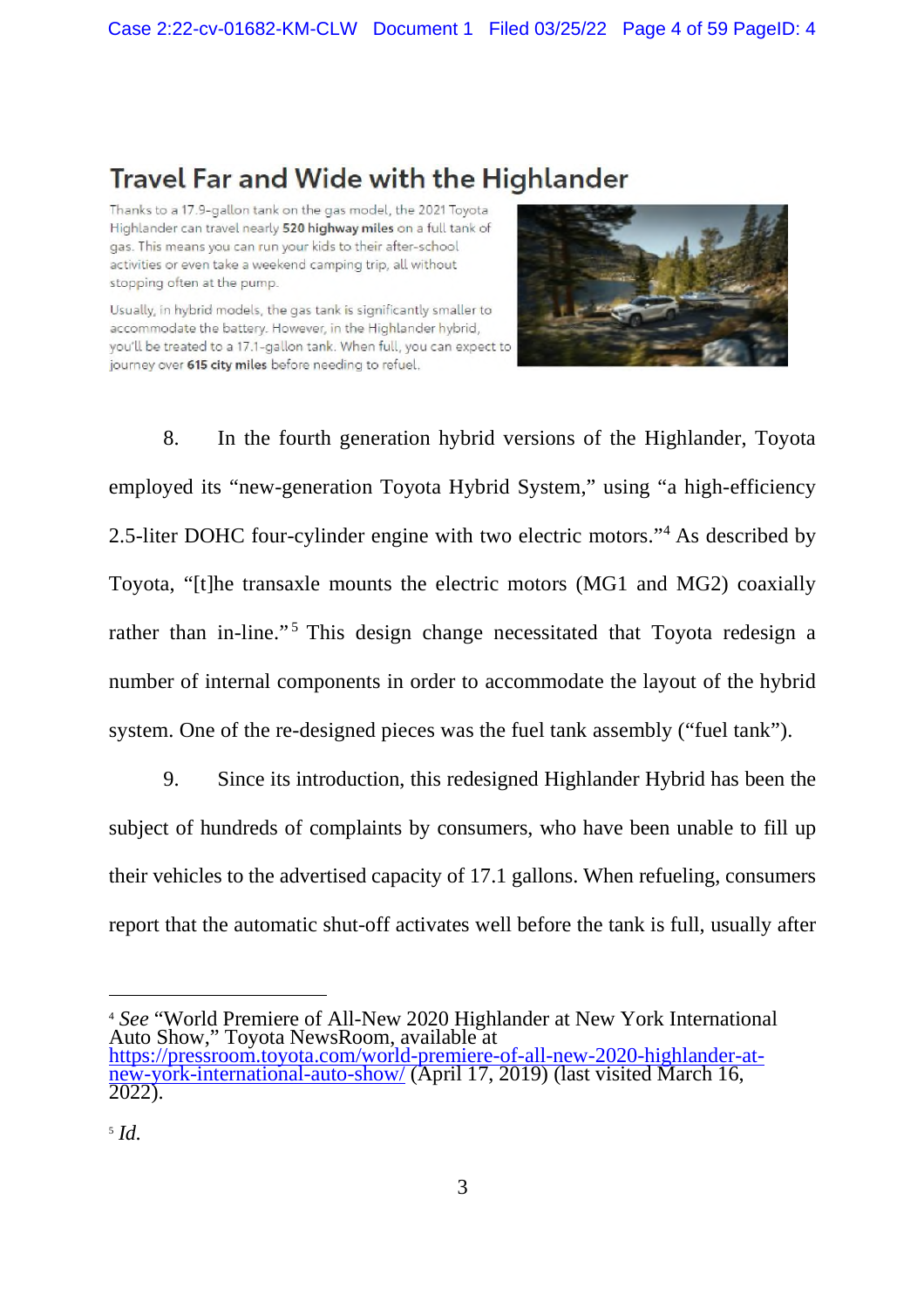a mere 12-14 gallons have been added to an empty tank. Consumers can attempt to force the tank to accept more fuel by slowly adding gas after the automatic shut-off has been triggered, but many have reported gas then spilling out of the vehicle well before the tank has actually been filled to the advertised capacity of 17.1 gallons. Even in those situations, the gas gauge in Class Vehicles rarely reads full and the computed Distance to Empty ("DTE") is usually well below the expected 615-mile range.

10. The Fuel Tank Defect presents a safety risk for Plaintiffs, members of the Class, and the general public because, discovery will show, the fuel systems in Class Vehicles are not properly vented, leading to increased emissions from the car, damaging the fuel system components due to higher internal pressure, and increasing the risk of fuel spilling out of the vehicle while being re-fueled.

11. When some customers call or email Toyota Customer Care to complain, Toyota initially obfuscates the issue by referring to variables that can influence fuel efficiency and DTE. When pressed, however, Toyota eventually acknowledges the issue to consumers, admitting that although the Class Vehicles have "a fuel tank with a 17.1 gallon capacity," only "approximately 14.2 gallons of a it [*sic*] useable." Yet Toyota has refused to date to provide any notice to consumers, owners and lessees—including Class Members—about the Defect or when they can expect a repair for the defect. In fact, Toyota continues to advertise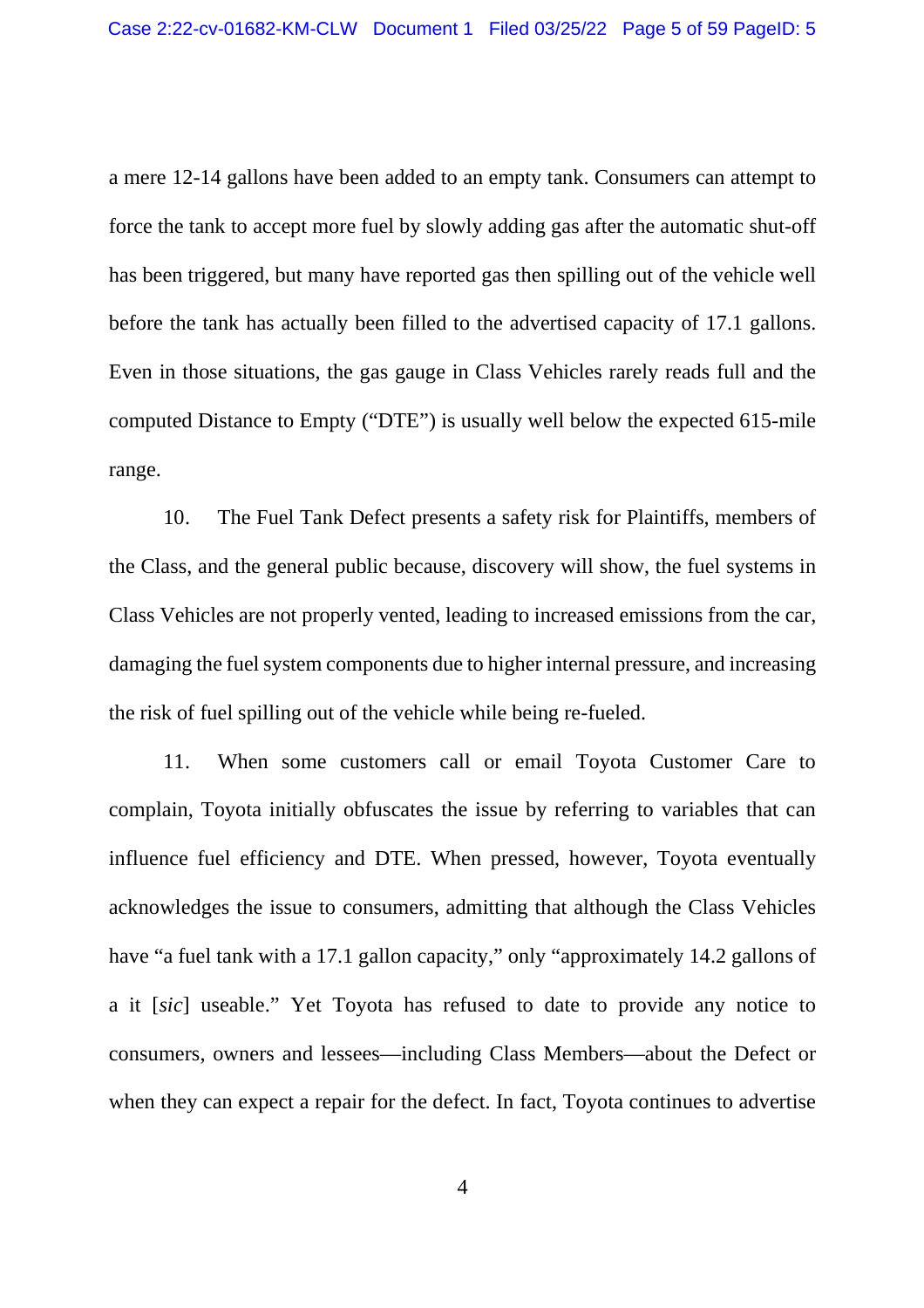the fourth generation Highlander Hybrids as having a 17.1 gallon capacity fuel tank despite knowing that consumers are unable to actually achieve that capacity.

12. Despite acknowledging the Defect internally and to authorized dealers, Toyota continues to market and sell the Class Vehicles, promising 36 miles per gallon ("MPG") for city driving, 35MPG for highway driving, and a combined 36 MPG.<sup>6</sup> The combined mileage range is 616 miles, as noted by the U.S. Department of Energy in Figure 2.<sup>7</sup>



**FIGURE 2**

<sup>6</sup> *See* https://www.toyota.com/highlanderhybrid/ (last visited March 16, 2022).

<sup>7</sup> *See*

https://www.fueleconomy.gov/feg/Find.do?action=sbs&id=42477&id=43130 (last visited March 16, 2022).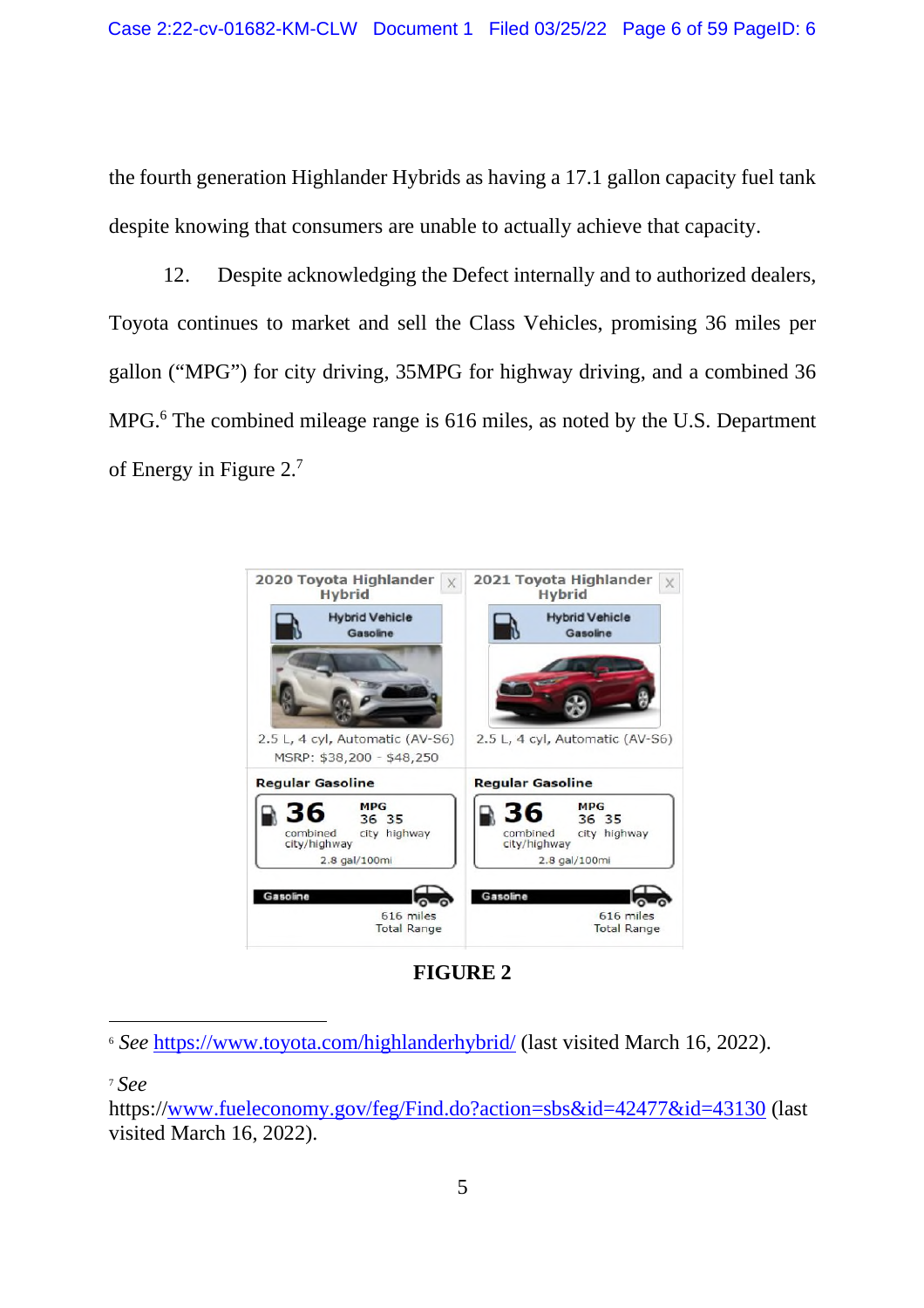13. Based on pre-production testing and design failure mode analysis, early complaints to dealers and warranty claims, replacement part orders, and complaints made by consumers to Defendant TMS and NHTSA, Defendants were aware of the Fuel Tank Defect in Class Vehicles, but continued to misrepresent the fuel capacity of the Class Vehicles and their effective range on a single tank of gas, and further concealed the Defect and its effects from Plaintiffs and members of the Classes.

14. Knowledge and information regarding the Fuel Tank Defect and the associated safety risk of increased emissions, damage to the fuel system components, and fuel spillage while re-fueling was in the exclusive and superior possession of Defendants and their authorized dealers and was not provided to Plaintiffs and members of the Classes, who could not reasonably discover the defect through due diligence. Further, Toyota has experience with a similar defect resulting from the shape of the gas tank from its pre-production testing and post-production receipt of complaints about the 2019 Toyota RAV4 Hybrid, whose 14.5 gallon tank also could not be filled to capacity. Indeed, the RAV4 fuel tank defect is the subject of several class action lawsuits consolidated and currently pending in this district, *In Re Toyota RAV4 Hybrid Fuel Tank Litigation*, No. 3:20-cv-00337, which further put Toyota on notice of the defective nature of the fuel tanks in its hybrid sport utility vehicles. In mid-2020, Toyota released a repair for the 2019 and 2020 Toyota RAV4 Hybrids – a replacement fuel tank – which it had been working on for over a year.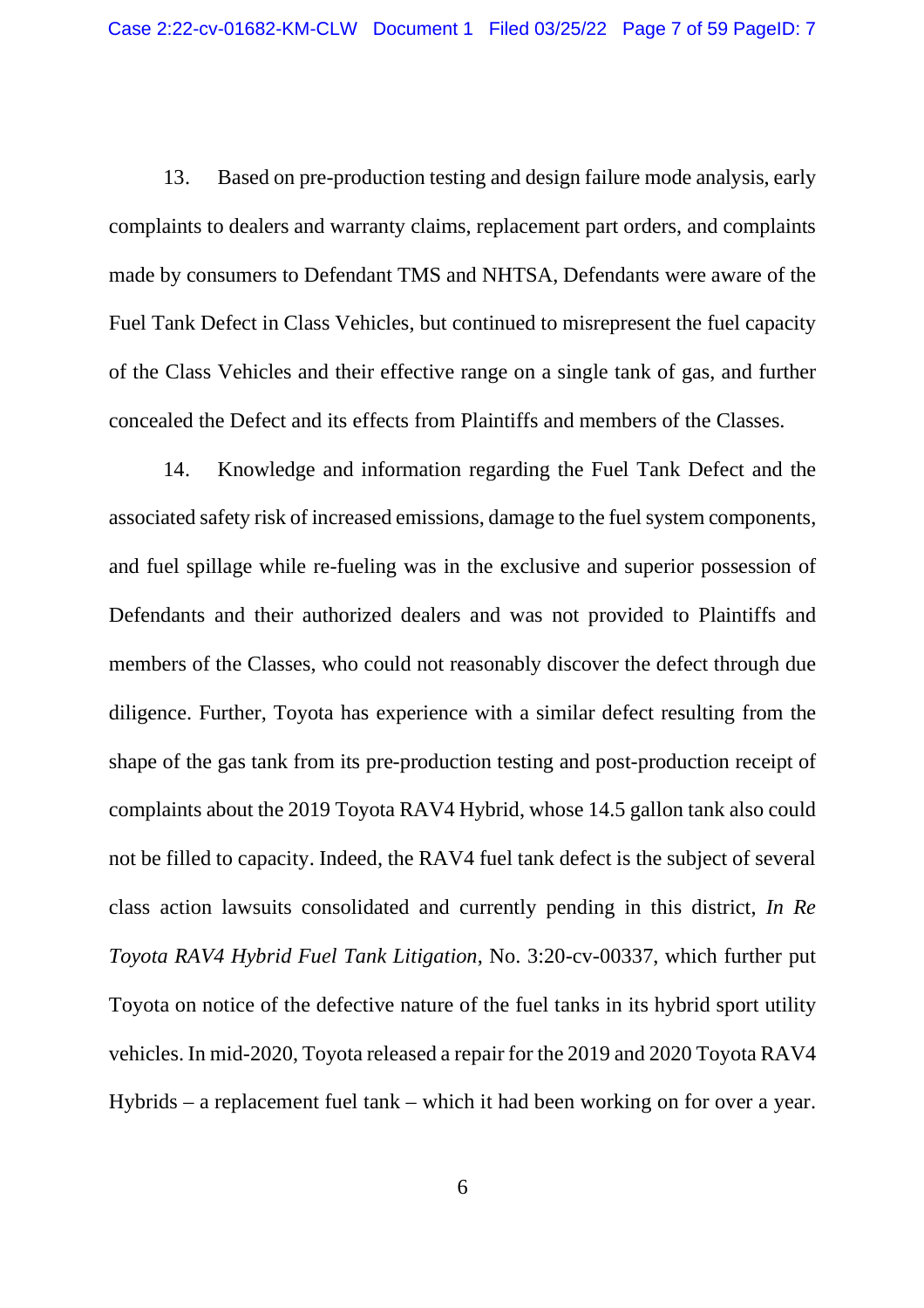Despite Defendants' knowledge that such a Fuel Tank Defect requires a replacement fuel tank, and their knowledge that the Fuel Tank Defect exists in the fifth generation Toyota Highlander Hybrid, Toyota continues to sell these defective vehicles, has failed to disclose the existence of the Fuel Tank Defect to directly to consumers, Plaintiffs and members of the Classes, has not issued a recall and has not remedied the Defect and/or compensated Class Vehicle purchasers, owners, or lessees for this material defect. Discovery will show that that Toyota has not made any disclosure of the Fuel Tank Defect in order to not delay the release and sales of the fifth generation Toyota Highlander Hybrid because of the expense and time it would take to fix the Defect in all of the Class Vehicles.

15. No reasonable consumer expects to purchase or lease a vehicle that contains a concealed Fuel Tank Defect which creates a safety hazard and effectively limits the fuel capacity and range of the vehicle. The Fuel Tank Defect is material to Plaintiffs and members of the Classes because when they purchased or leased their Class Vehicles, they reasonably expected that they would be able to fill their fuel tanks to the advertised capacity, especially given that Toyota has not warned that the full capacity of the fuel tank may not be available and the full range of the Class Vehicles would not be available. Had Defendants disclosed the Fuel Tank Defect, Plaintiffs and members of the Classes would not have purchased or leased their Class Vehicles, or would have paid less for their Class Vehicles.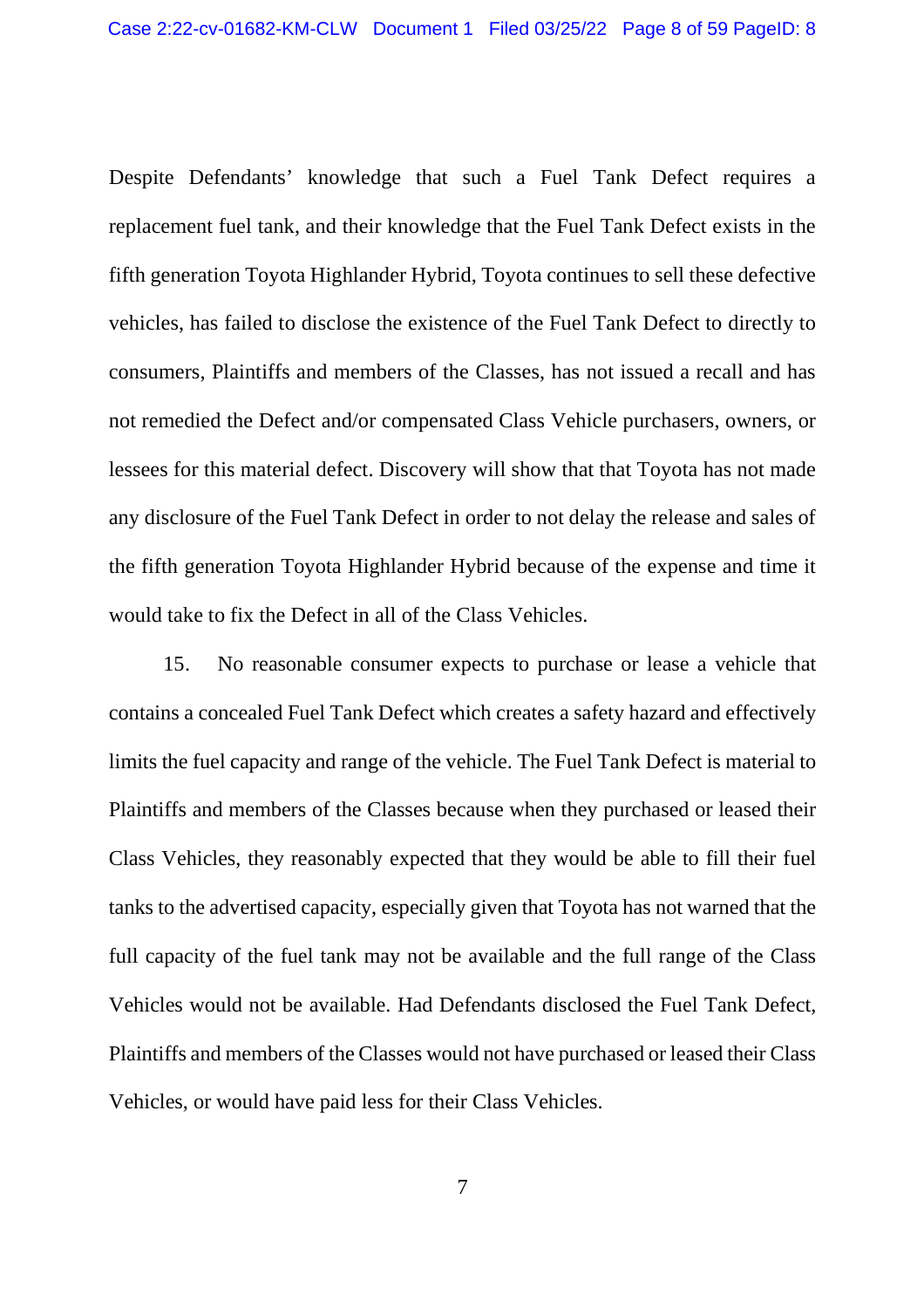#### **THE PARTIES**

#### **Plaintiffs Samuel J. Prince and Belinda A. Prince**

16. Plaintiffs Samuel J. Prince and Belinda A. Prince are New Jersey citizens who reside in Cranford, New Jersey.

17. In or around November 2020, Plaintiffs purchased a new 2020 Toyota Highlander Hybrid from Rudy Luther Toyota, an authorized Toyota dealer in Golden Valley, Minnesota.

18. Plaintiffs also purchased the Toyota Extra Care Vehicle Service Agreement Platinum Coverage for \$2,845.00.

19. Plaintiffs purchased their Toyota Highlander Hybrid vehicle primarily for personal, family, or household use.

20. The MPGs and the vehicle's range based on stated fuel capacity were primary factors in the Plaintiffs' decision to purchase their Class Vehicle. Plaintiffs understood based on Toyota's false representations that the 2020 Toyota Highlander Hybrid would provide both the promised fuel economy as well as the capacity to hold 17.1 gallons of gas to deliver a range of at least 615 DTE per tank of gas.

21. Toyota's misstatements and omissions were material to Plaintiffs. Had Toyota disclosed its knowledge of the Fuel Tank Defect before Plaintiffs purchased their Highlander Hybrid, they would have seen and been aware of the disclosures.

8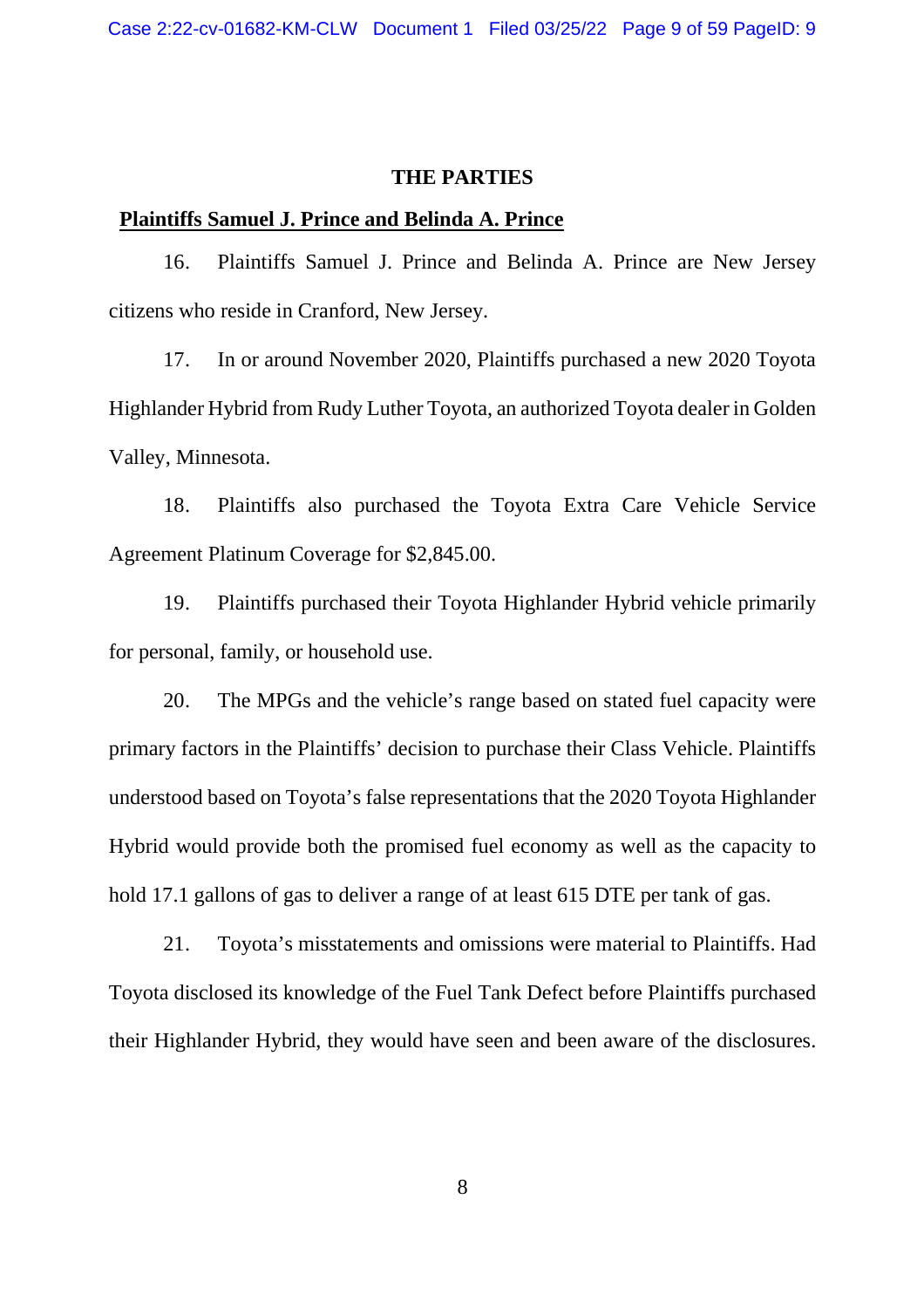Furthermore, had they known of the Fuel Tank Defect, Plaintiffs would not have purchased their vehicle or would have paid less for it.

22. Since purchasing their Class Vehicle, Plaintiffs have raised the conditions caused by the Fuel Tank Defect several time to Autoland Toyota in Springfield, N.J.

23. On January 13, 2022, Plaintiffs followed up with their sales person regarding the Fuel Tank Defect as set forth below:



24. Toyota has not repaired or remediated the Fuel Tank Defect, and appears unable or unwilling to do so. As such, Plaintiffs have continued to experience the Fuel Tank Defect, leading to refill their vehicle more often than contemplated while purchasing a hybrid vehicle with a 17.1 gallon tank and a stated range of over 600 miles on a single tank.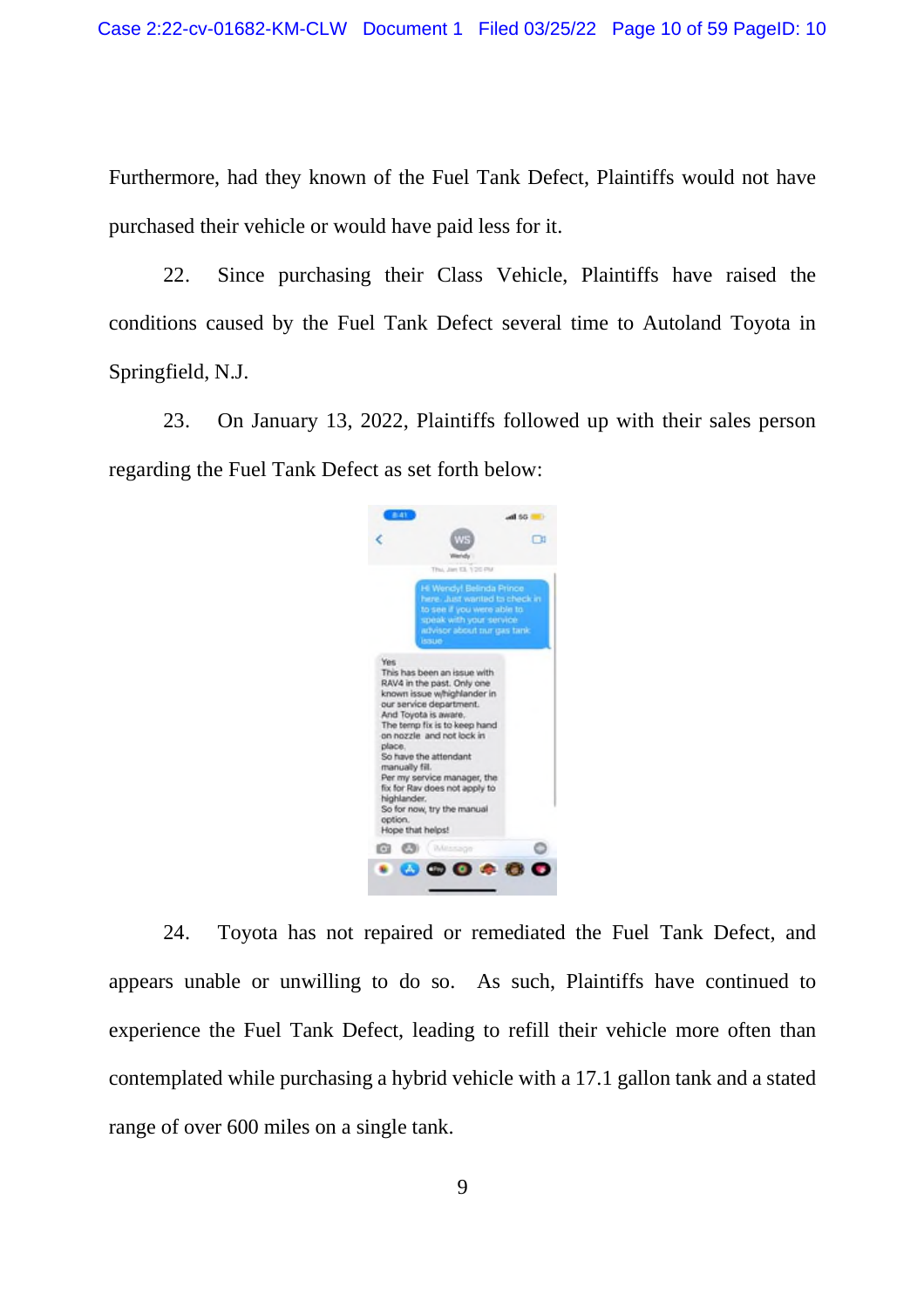25. At all times, Plaintiffs, like all Class Members, have attempted to drive their Toyota Highlander Hybrid in a manner that is and was both foreseeable, and in which it was intended to be used.

#### **Defendants**

26. Defendant Toyota Motor Sales, U.S.A., Inc.("TMS"), is a corporation organized and in existence under the laws of the State of California and registered to do business in the State of California. TMS is headquartered at 6565 Headquarters Dr, Plano, TX 75024. TMS markets motor vehicles, parts, and other products for sale in New Jersey, in the United States, and throughout the world. TMS is the warrantor and distributor of Class Vehicles in New Jersey and throughout the United States.

27. In order to sell vehicles to the general public, TMS enters into agreements with dealerships who are then authorized to sell Toyota-branded vehicles to consumers such as Plaintiffs. In return for the exclusive right to sell new Toyota vehicles in a geographic area, authorized dealerships are also permitted to service and repair these vehicles under the warranties TMS provides directly to consumers. These contracts give TMS a significant amount of control over the actions of the dealerships, including sale and marketing of vehicles and parts for those vehicles. All service and repairs at an authorized dealership are also completed according to TMS's explicit instructions, issued through service manuals, technical service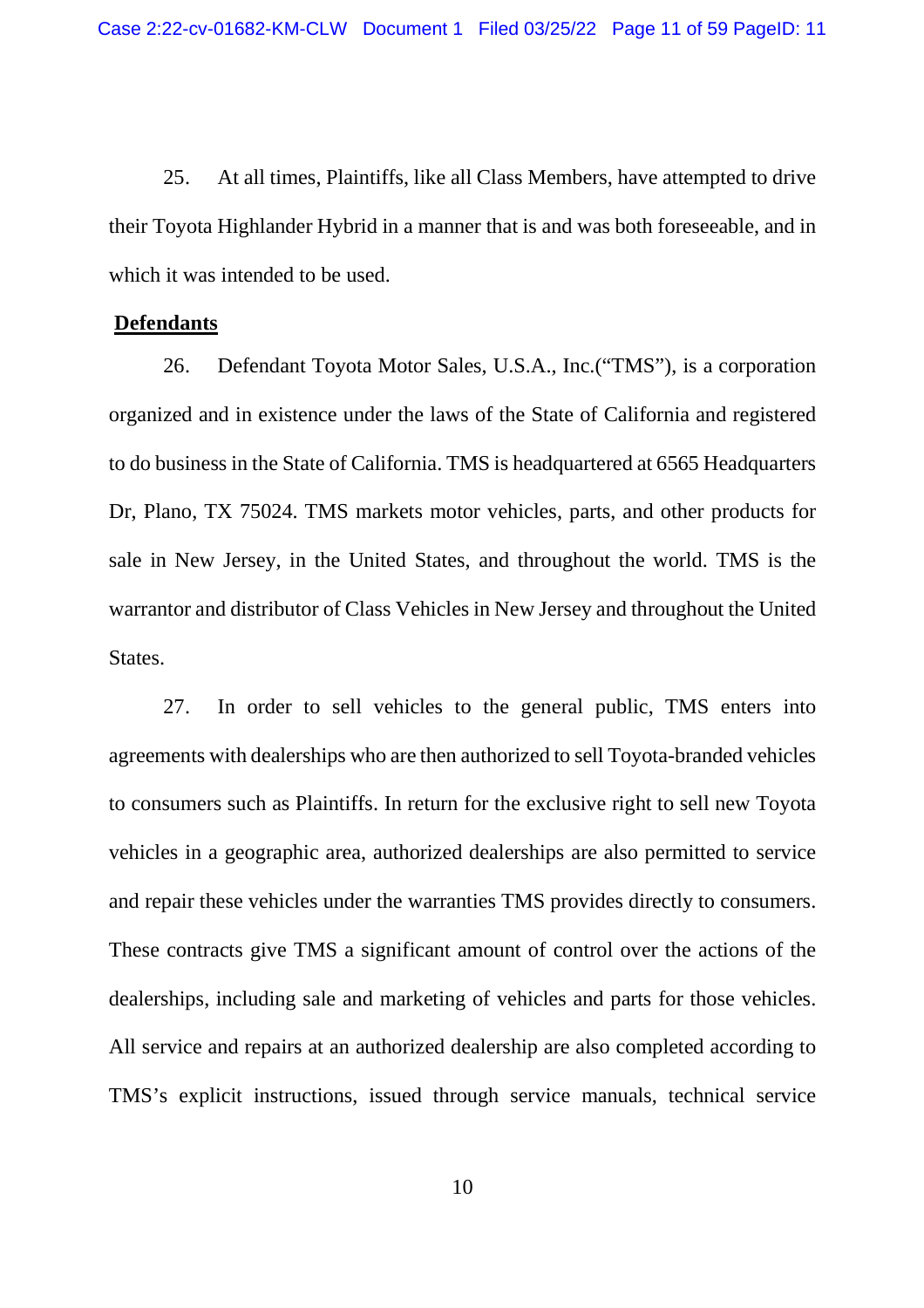bulletins ("TSBs"), and other documents, that were created with input from TMNA. Per the agreements between TMS and the authorized dealers, consumers such as Plaintiffs can receive services under TMS's issued warranties at dealer locations that are convenient to them. TMS has a nationwide dealership network and operates offices and facilities throughout the United States.

28. Defendant Toyota Motor North America, Inc. ("TMNA"), is a corporation organized and in existence under the laws of the State of California and registered to do business in the State of California. TMNA is headquartered at 6565 Headquarters Dr, Plano, TX 75024. According to Toyota's official website, TMNA "brings together Toyota's marketing, sales, engineering and manufacturing arms in North America on one shared, state-of-the-art campus."<sup>8</sup>

29. TMNA also maintains offices in Torrance. Additionally, TMNA's research and development offices are located in Gardena, California, where they are "engaged in engineering design, vehicle evaluation, powertrain development & calibration, regulatory affairs, and alternative powertrain research for Toyota and Lexus vehicles manufactured or sold in North America."<sup>915</sup> The Gardena offices are also known as "Toyota Technical Center." ("TTC").

<sup>8</sup> https://www.toyota.com/usa/operations/index.html#!/Operations-Map (last visited March 16, 2022)

<sup>9</sup> https://www.toyota.com/usa/operations/map.html#!/ttc\_gardena (last visited March 16, 2022)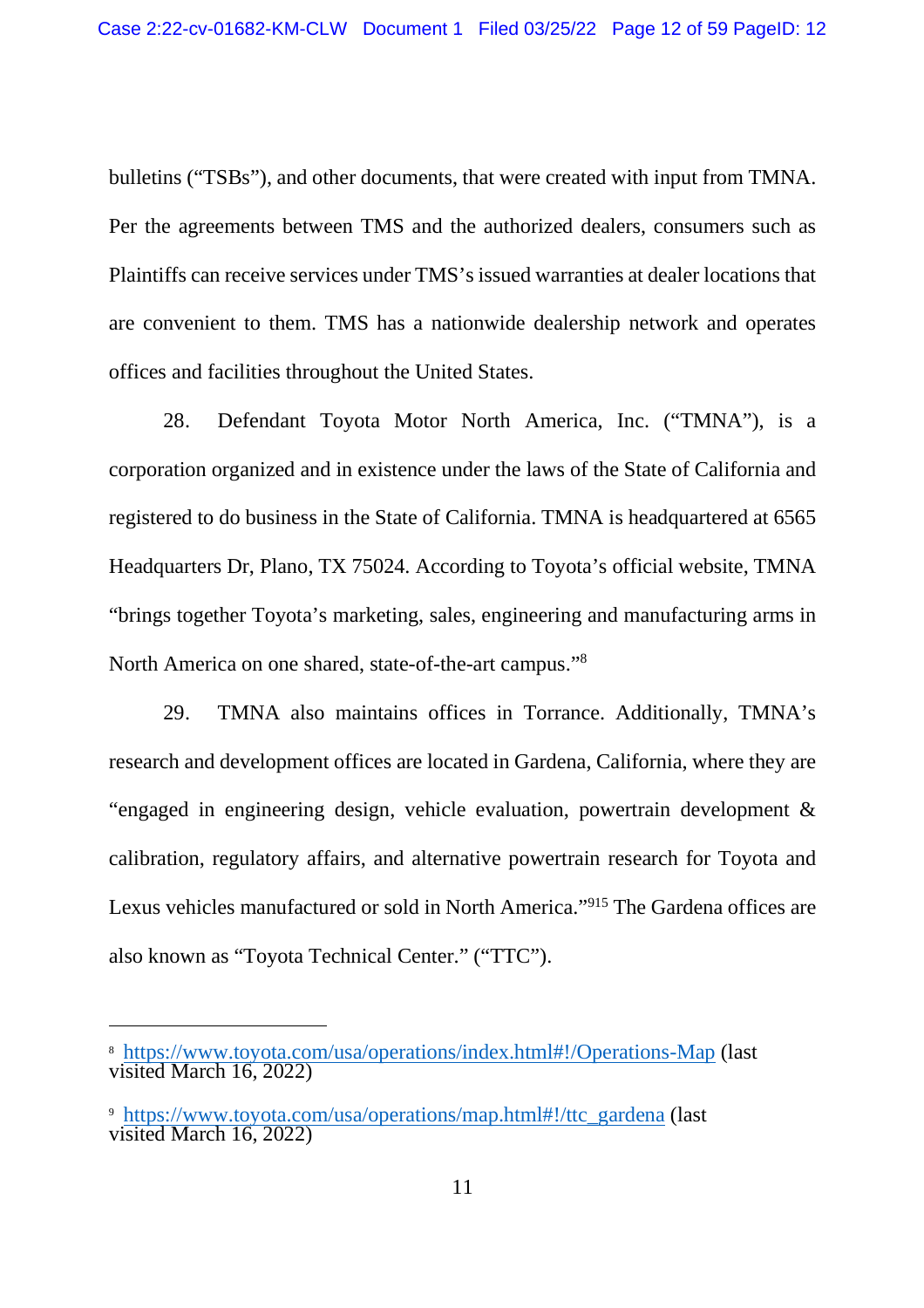30. TMS and TMNA also develop and disseminate the owners' manuals, warranty booklets, maintenance schedules, advertising such as vehicle brochures, and other promotional materials relating to the Class Vehicles through the dealership network. TMS is also responsible for the production and content of the information on the Monroney Stickers.

31. Founded in 1937 and headquartered in Toyota City, Japan, Defendant Toyota Motor Corporation ("TMC") is a corporation organized under the laws of Japan. TMC manufacturers and distributes automobiles, as well as parts for Toyota branded vehicles, and is the parent company of both TMS and TMNA. Discovery will show that TMC is responsible for the design of the Class Vehicles, and also manufactures the Class Vehicles, their fuel systems, and the fuel system's components, in Japan and in the United States through TMNA.

32. Defendants, through their various entities, design, manufacture, market, distribute, service, repair, sell, and lease passenger vehicles, including the Class Vehicles, nationwide and in California.

33. At all relevant times, Defendants were and are engaged in the business of designing, manufacturing, constructing, assembling, marketing, distributing, and selling automobiles and motor vehicle components in Riverside County and throughout the United States of America.

12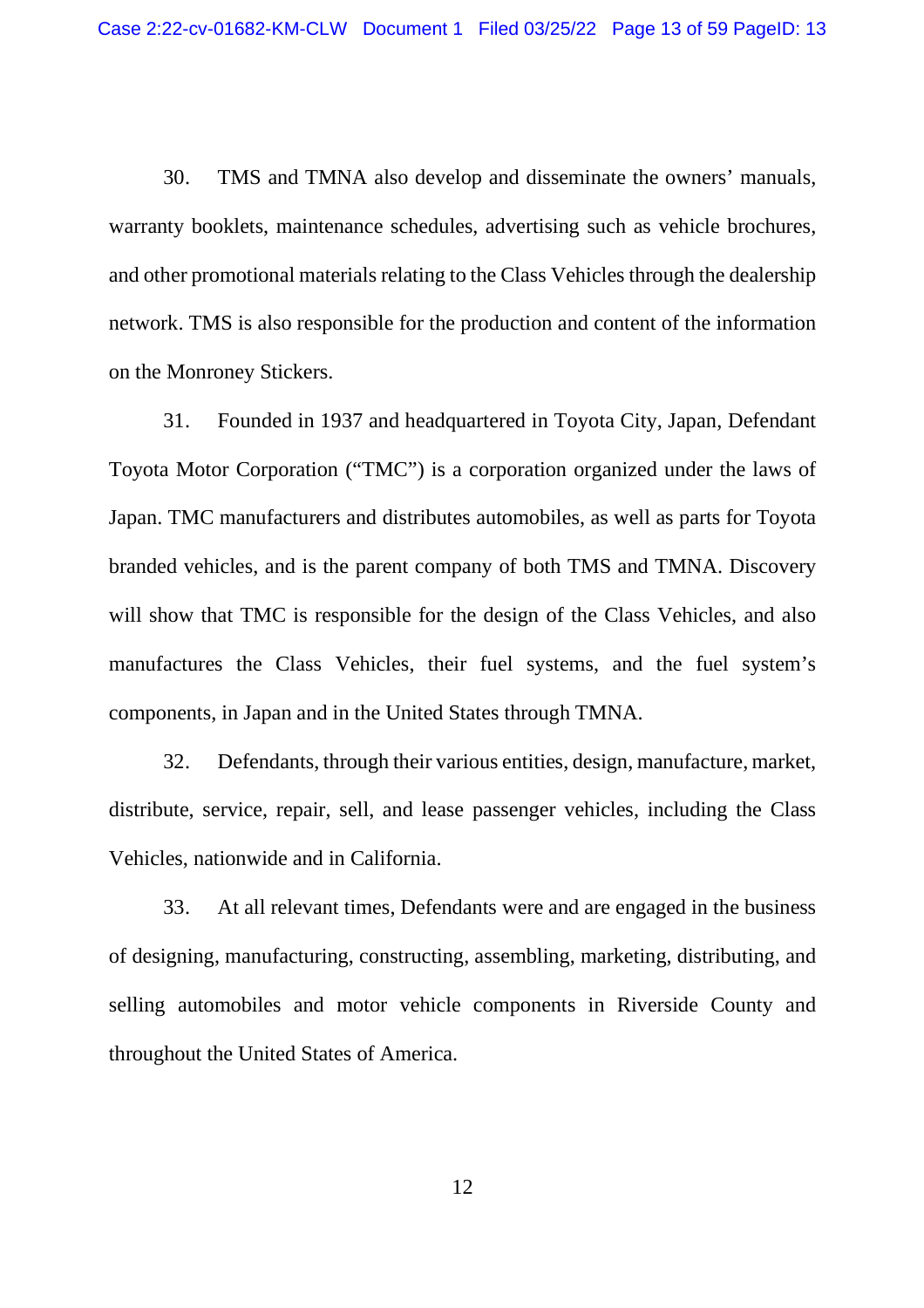#### **JURISDICTION AND VENUE**

34. This Court has subject matter jurisdiction of this action pursuant to 28 U.S.C. § 1332 of the Class Action Fairness Act of 2005 because: (i) there are 100 or more class members, (ii) there is an aggregate amount in controversy exceeding \$5,000,000, exclusive of interest and costs, and (iii) there is minimal diversity because at least one plaintiff and one defendant are citizens of different States. This court has supplemental jurisdiction over the state law claims pursuant to 28 U.S.C. § 1367 and jurisdiction over the Magnuson Moss Warranty Act claim by virtue of diversity jurisdiction being exercised under the Class Action Fairness Act ("CAFA").

35. Venue properly lies in this District and vicinage pursuant to 28 U.S.C. § 1391(a), (b) and (c) because Plaintiff resides in this District.

#### **FACTUAL ALLEGATIONS**

36. Toyota has thousands of authorized dealerships across the United States and controls the distribution of automobiles, parts, services, and warranty repairs throughout the United States, all of which are under Toyota's control. Toyota authorizes these distributors and dealerships to sell Toyota vehicles, parts, and accessories and to service and repair Toyota vehicles using Toyota parts. Toyota sells its vehicles to its authorized distributors and dealerships, which in turn sell those vehicles to consumers. After these dealerships sells cars to consumers,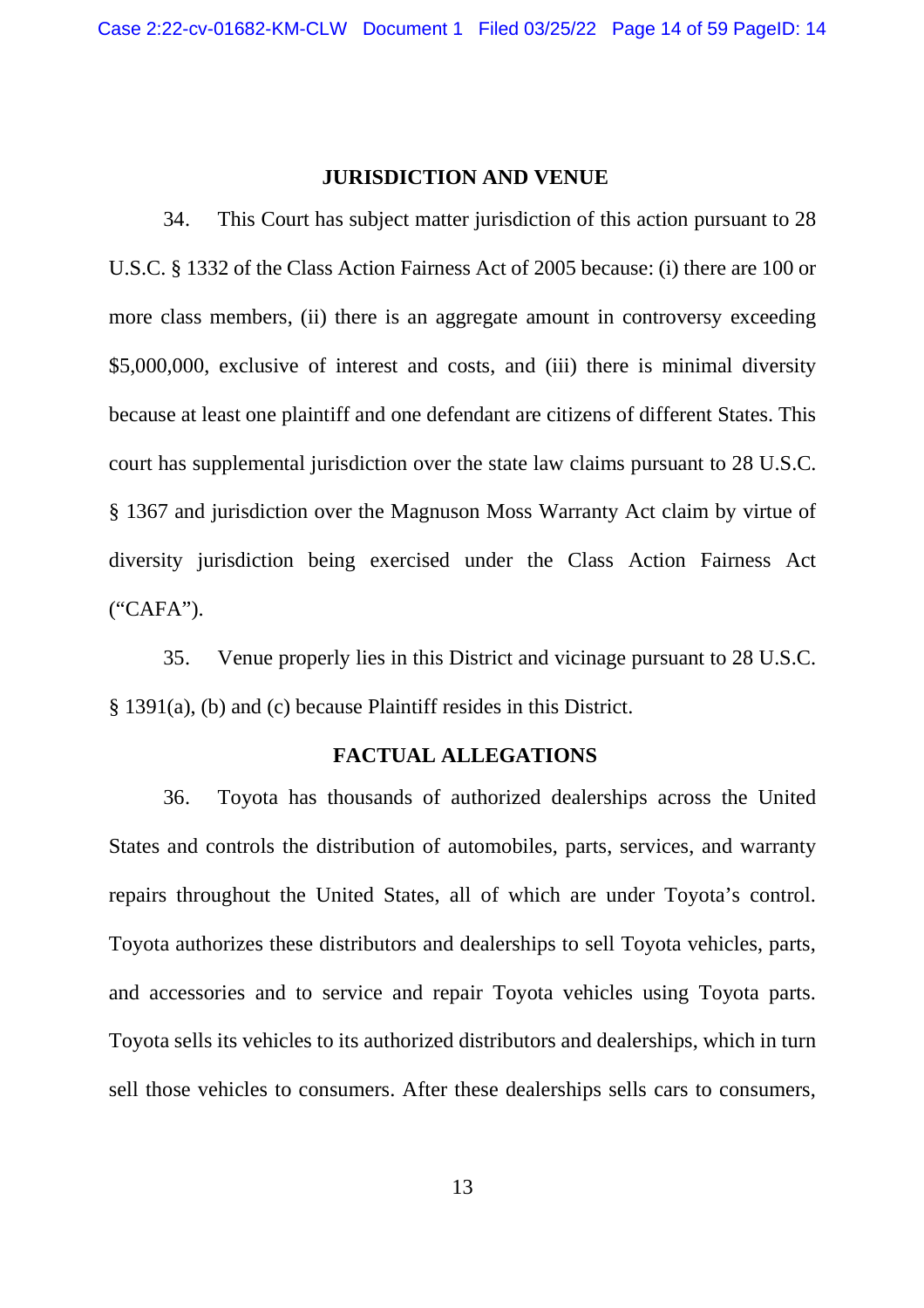including the Plaintiffs and Class members, they purchase additional inventory from Toyota to replace the vehicles sold, increasing Toyota's revenues. Thus, Plaintiffs' and Class Members' purchase of Class Vehicles accrues to the benefit of Toyota by increasing its revenues.

37. Since approximately 2015, Toyota has been developing the fourth generation Highlander and Highlander hybrid. Toyota designed, manufactured, distributed, sold, and leased the Class Vehicles. Toyota has sold, directly or indirectly, through dealers and other retail outlets, thousands of Class Vehicles. Toyota warrants and services the Class Vehicles through its nationwide network of authorized dealers and service providers.

38. While the Class Vehicles are hybrids, they also have an internal combustion engine fueled by gasoline. A functional fuel system requires proper venting, both to allow the accumulating gas vapors in the fuel tank to release safely and to allow air to escape so that fuel can take it place when being filled at a gas station.

39. When a fuel system cannot properly vent air and gas vapors during the refueling process, the air the system should expel from the tank instead goes up the filler neck. This activates the mechanical pressure switch on the fuel pump, which informs the pump that the car is full and shuts off the flow of fuel. If the fuel tank

14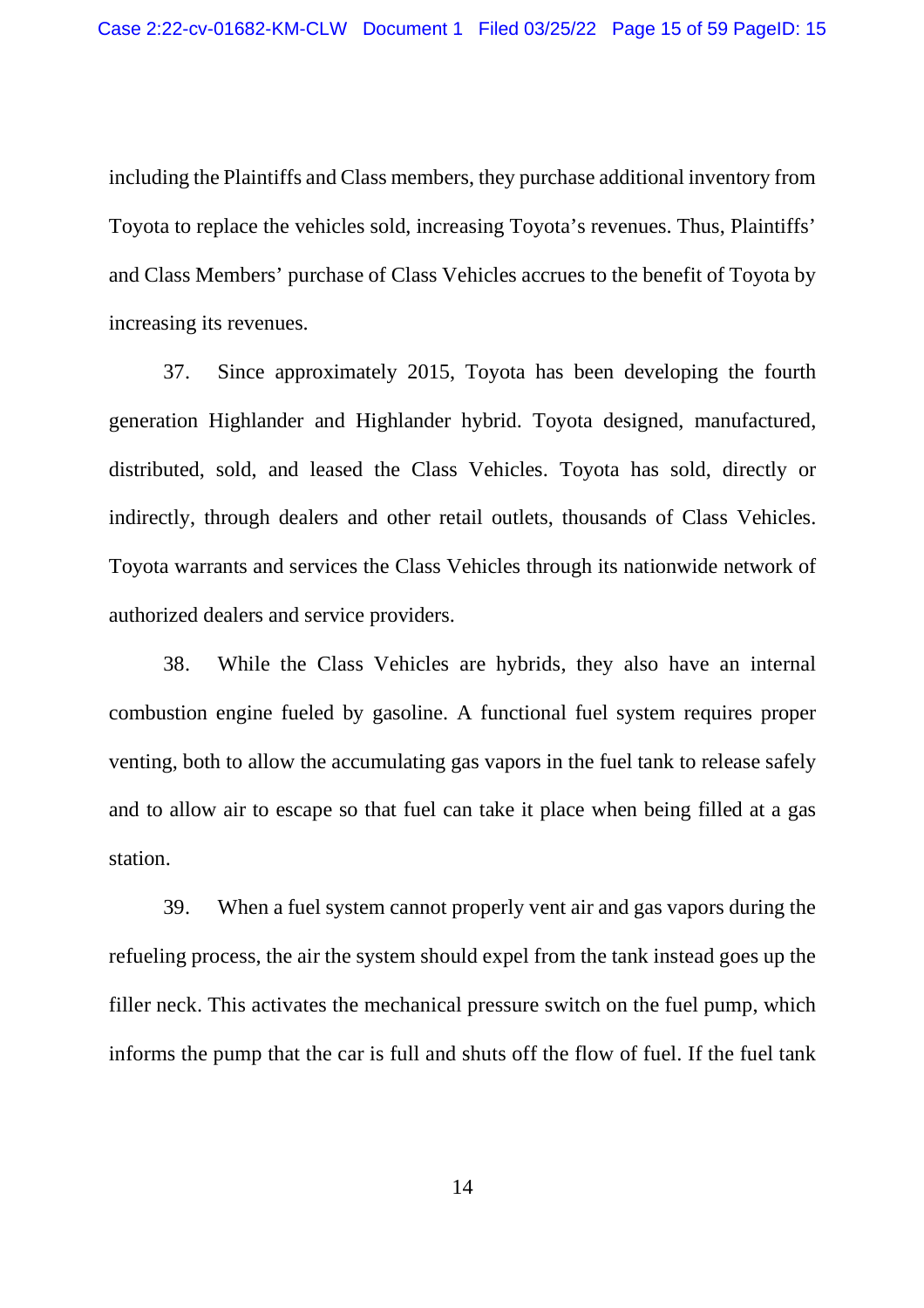cannot properly vent, the fuel efficiency of the vehicle can also suffer, emissions from the vehicle can increase, and the system itself can sustain damage.

40. Discovery will show that the Class Vehicles are equipped with fuel systems which do not properly vent the air and gas vapors from the fuel tanks, increasing emissions, reducing efficiency, and making it impossible to use the full capacity of fuel tank. This contrasts with the 2020 and 2021 Toyota Highlander non-hybrid models, and even the third generation Toyota Highlander Hybrids, both of which use a differently configured fuel system and different component parts.

41. The Class Vehicles are equipped with a 17.1 gallon, latitudinal fuel tank whose Toyota part number is 77001-0E160 which is labeled "1" Figure 3. In contrast, the gasoline-only fourth generation Toyota Highlanders use a 17.9 gallon tank, Toyota part number 77001-0E160, which is positioned longitudinally in the vehicle.



**FIGURE 3**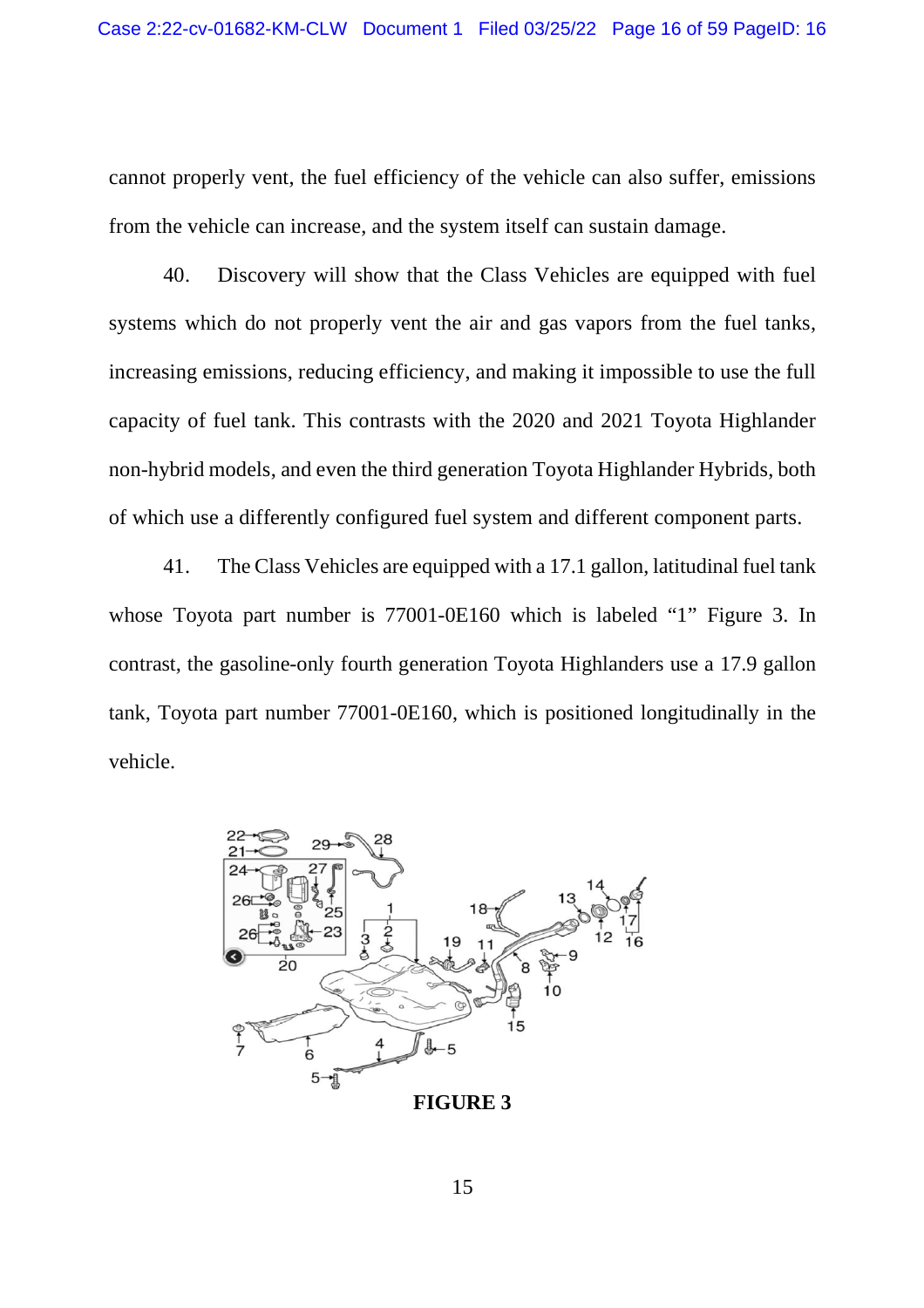42. This setup differs also significantly from the set-up of the previous generation Toyota Highlander Hybrid, as shown in Figure 4, whose 17.2 gallon tank has a different shape than the one in Class Vehicles.



43. Additionally, the fuel pick-up line, which draws fuel from the fuel tank, is designed so that the intake is not at the bottom of the fuel tank. The positioning is intentional, so that residual fuel does not get into the engine as residual fuel can possibly be contaminated with debris, water, or other materials. This design decision, which was made before the first sale of the Class Vehicle, renders a percentage of fuel in the tank inaccessible and not useable.

44. Due to the Fuel Tank Defect and the insufficient venting of air and gas vapors, combined with the positioning of the fuel pick-up line, the Class Vehicles'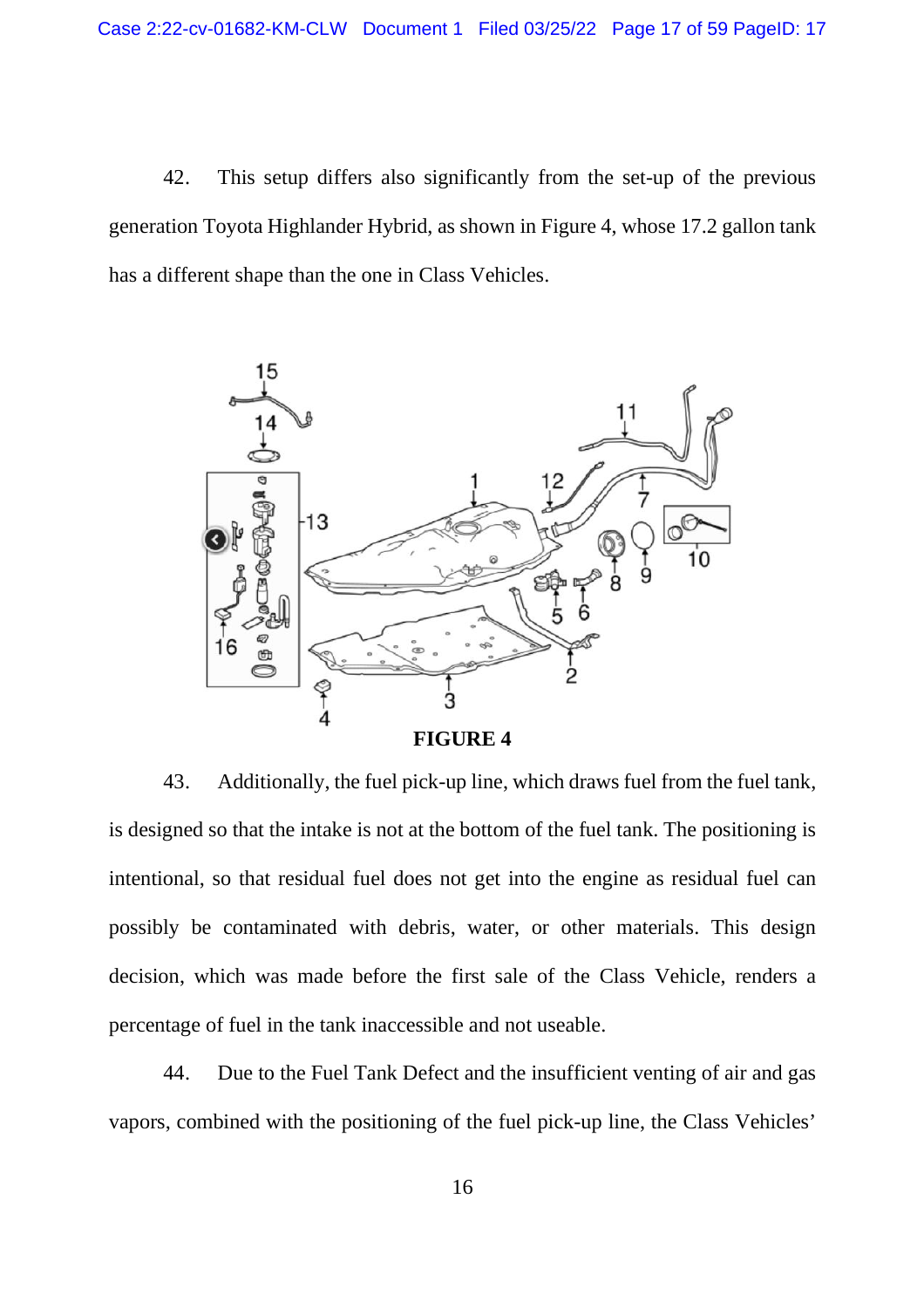fuel tanks are unable to be filled to their full capacity. Discovery will show that the lack of proper venting causes unsafe emissions from Class Vehicles, damages the components of the fuel system such that they will have to be replaced sooner than anticipated, and creates a dangerous risk of overflow when consumers are filling their vehicles at gas stations.

45. Despite this, Toyota advertises the Class Vehicles as having both a fuel tank with a 17.1 gallon capacity and a DTE of over 600 miles in the vehicle brochures, specification sheets, owners' manuals, and warranty booklets, and on the website maintained by TMS, which is incorporated by reference on the Moroney Stickers affixed to the vehicles by TMC. Further, the Moroney stickers reference that the vehicles are sold with a "full tank of gasoline," although as seen by the experience of Plaintiffs, particularly Plaintiff Hutcherson, that is not true. None of these sources of information available to Plaintiffs and members of the Class prior to purchase references the Defect, or the fact that the fuel tanks in the Class Vehicles cannot be filled to capacity and that DTE of over 600 miles is impossible.

46. Class Member complaints to NHTSA, cited *infra*, as well as the hundreds of complaints Toyota has received directly from consumers, and the complaints Toyota has received via its authorized dealerships, demonstrate the unsafe and widespread nature of the Fuel Tank Defect and Defendants' awareness that the Defect existed before selling the Class Vehicles to Plaintiffs.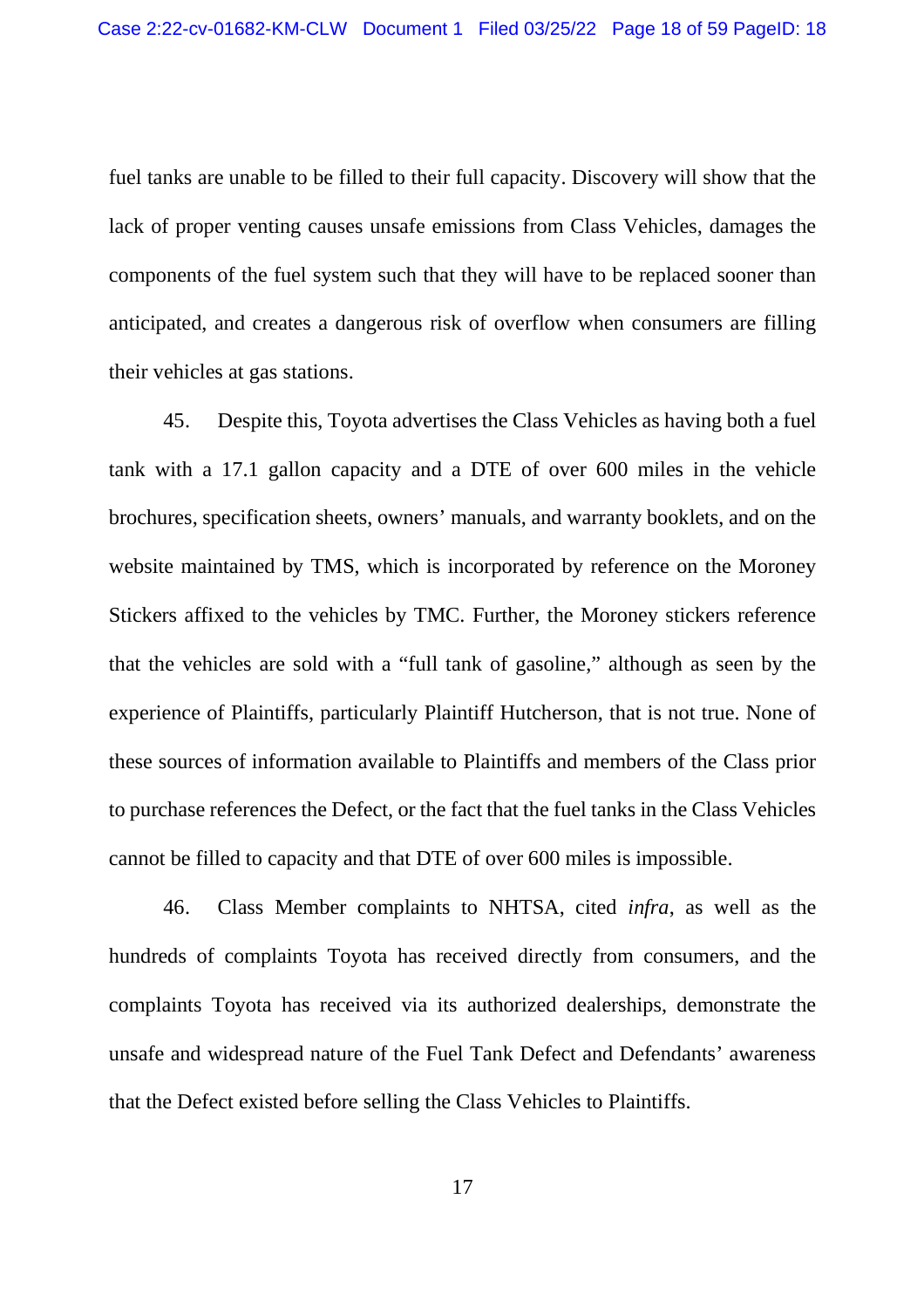#### **Toyota Had Superior and Exclusive Knowledge of the Fuel Tank Defect**

47. Toyota had superior and exclusive knowledge of the Fuel Tank Defect and knew or should have known that the defect was not known or reasonably discoverable by Plaintiffs and Class Members before they purchased or leased the Class Vehicles.

48. Plaintiffs are informed and believe and based thereon allege that before Plaintiffs purchased or leased their respective Class Vehicles, and since preproduction road testing of the 2020 Toyota Highlander beginning in late 2018, if not earlier, Toyota knew about the Fuel Tank Defect through sources not available to consumers, including pre-release testing data, such as design mode failure analysis, early consumer complaints to Toyota and its dealers, testing conducted in response to those complaints, high failure rates and replacement part sales data, and other aggregate data from Toyota dealers about the problem. Publicly available facts set forth *infra* further confirm Toyota's knowledge.

49. Toyota is experienced in the design and manufacture of consumer vehicles. As an experienced manufacturer, Toyota conducts tests, including pre-sale durability testing, on vehicle components such as the fuels systems in Class Vehicles, to verify the parts are free from defect and align with Toyota's specifications. Further, pre-production testing on vehicles and their components is designed to be harsher than expected "real-world" driving experience of consumers.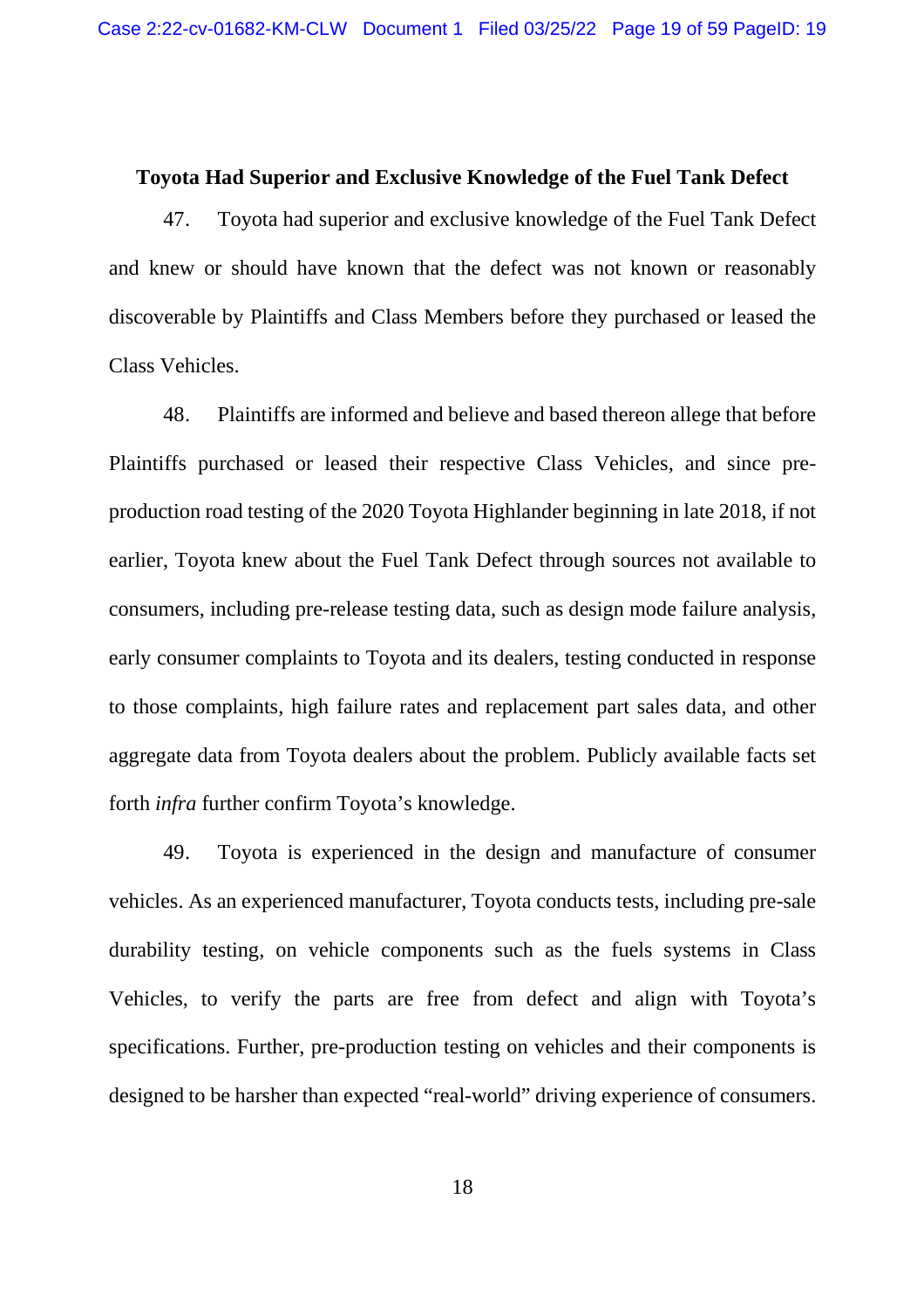Such testing necessarily includes the filling and refilling of the vehicles' fuel tanks. Thus, Toyota knew or would known from these tests that the fuel systems in Class Vehicles were defective and led to the inability of the fuel tank to be filled to capacity.

50. Additionally, Toyota should have learned and did learn of this widespread Defect from the sheer number of reports received from dealerships and from customer complaints directly to Toyota. Toyota's customer relations department collects and analyzes field data including, but not limited to, repair requests made at dealerships, technical reports prepared by engineers who have reviewed vehicles for which warranty coverage is being requested, parts sales reports, and warranty claims data.

51. Indeed, as of May 2020, many Class Members had already reported the Fuel Tank Defect directly to Toyota at via Toyota's Customer Care line, Toyota's owners' forum at www.toyota.com, and to various Toyota authorized dealerships.

52. Moreover, Toyota is experienced in the design and manufacture of consumer vehicles. As an experienced manufacturer, Toyota conducts tests, including pre-sale durability, reliability, and safety testing, to verify the Class Vehicles and their components are free from defects and align with Toyota's specifications. Toyota also uses pre-production testing to evaluate assembly methods and manufacturing workflows, in addition to evaluating the final product –

19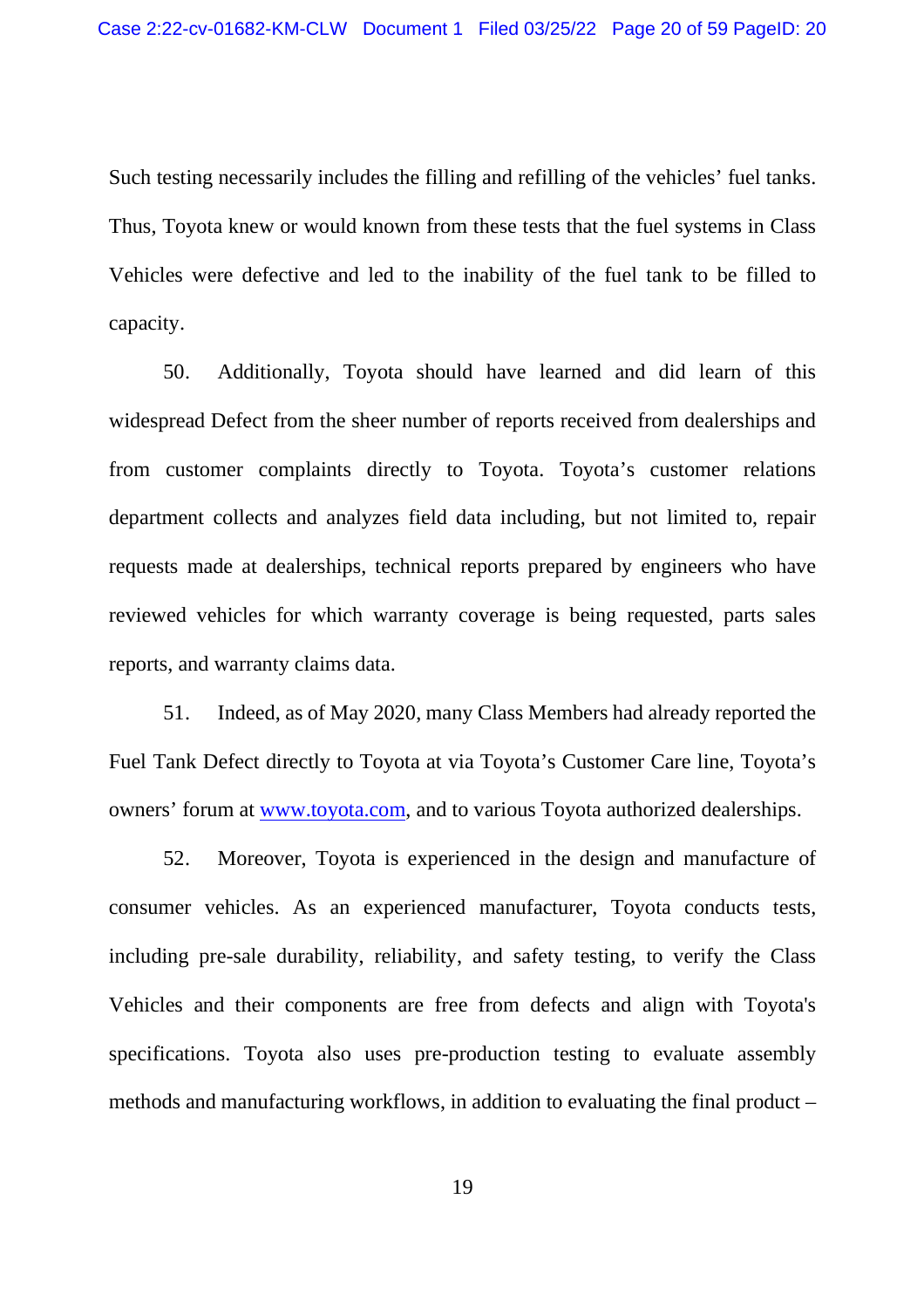the car. Thus, Toyota knew or should have known of the Fuel Tank Defect and its inherent risk to the vehicle's safety.

53. Toyota's pre-production vehicle testing is particularly robust, as demonstrated by a timeline of vehicle testing and evaluation published on TMC's website, www.toyota-global.com, is conducted in concert with TNMA. Testing includes test driving the vehicle on the four test tracks at the Tahara Plant, TMC's main manufacturing facility in Japan, at the Shibetsu Proving Ground in Hokkaido, Japan, or at the Toyota Arizona Proving Ground in Wittman, Arizona. The Proving Ground facilities enable Toyota to conduct continuous driving tests at 250 kilometer/hour in both extreme temperatures. Testing at these facilities obviously necessitates filling the gas tank of the test vehicle with gasoline multiple times, and as such, Toyota would have become aware of the Fuel Tank Defect.

54. Toyota has previously seen a similar Fuel Tank Defect in fifth generation Toyota RAV4 Hybrids, in which the shape of the fuel tank subassembly made it impossible for consumers to use the full capacity of the 14.5 gallon tank. But where Toyota rolled out a replacement fuel tank for the 2019 or later Toyota RAV4 Hybrids in 2020, it has failed to provide a repair for the similar defect in the Class Vehicles.

55. Toyota's warranty department analyzes and collects data submitted by its dealerships in order to identify trends in its vehicles. It is Toyota's policy that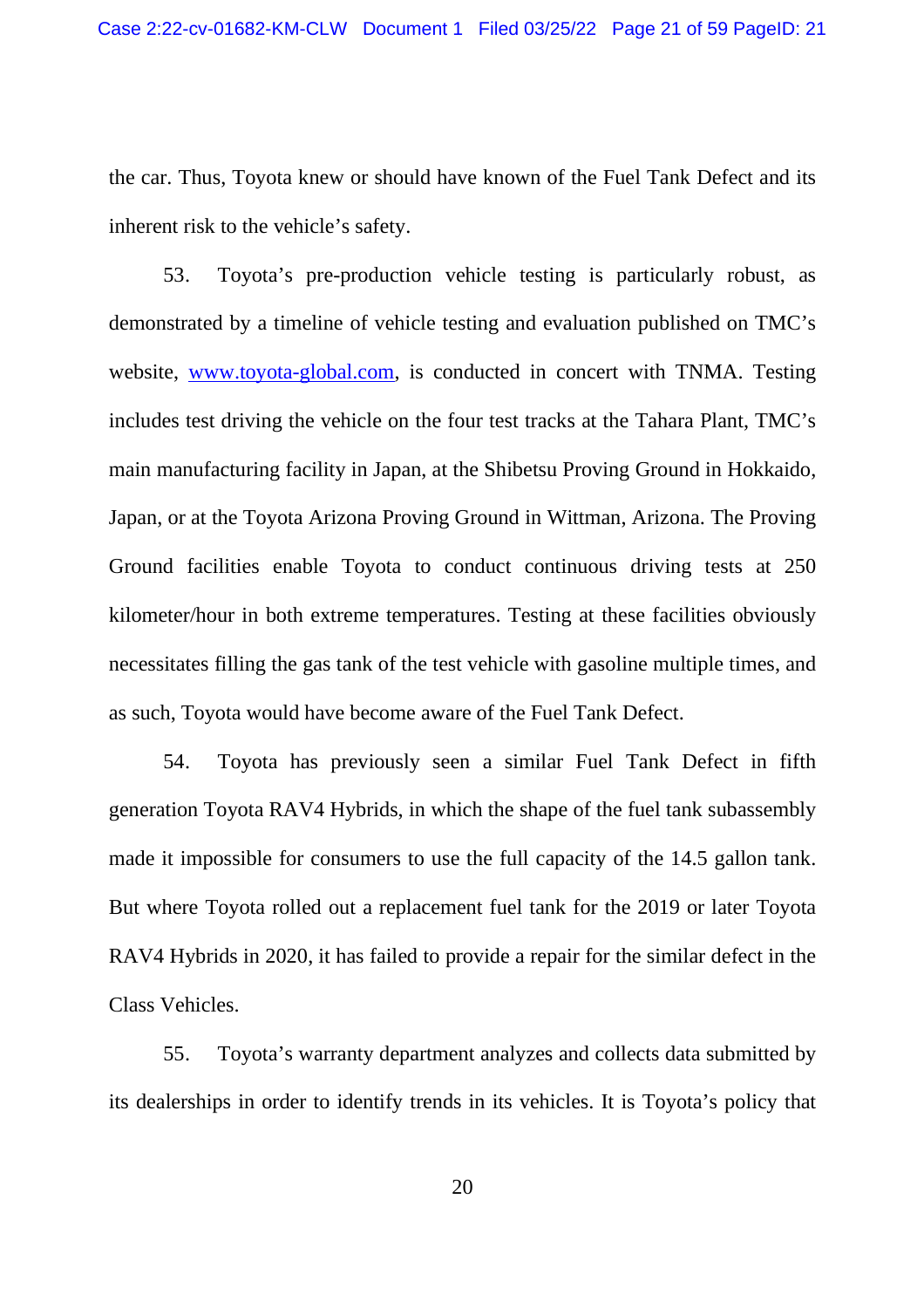when a repair is made under warranty, the dealership must provide Toyota with detailed documentation of the problem and the repair employed to correct it in order to be reimbursed. Dealerships have an incentive to provide detailed information to Toyota, because they will not be reimbursed for any repairs unless the justification is sufficiently detailed. As such, any dealer investigation of a consumer's complaint that they could not fill up the tank complete would sent to TMS, as the dealer seeks reimbursement under the bumper-to-bumper warranty for any time its technician would have spent trying to identify a problem.

56. However, as demonstrated by the experience of Plaintiffs, by September 2020, Toyota had directed its dealerships that they do not perform diagnostic testing of the Class Vehicles in response to fuel tank capacity complaints because it was well-aware of the problem and would not compensate dealerships for any time taken to inspect the vehicle in relation to this problem. Discovery will show that instead of issuing a TSB, because no fix was available, TMS and TMNA issued a directive to the dealerships via its email or newsletter system, neither of which it is required to file with NHTSA and thus remains hidden from consumers.

57. Toyota and its authorized dealers have informed customers that no repair exists or that their vehicle is operating as designed. Toyota has not remediated, repaired or refunded Plaintiffs or Class Members, and therefore, has not provided any relief for the Class Vehicles.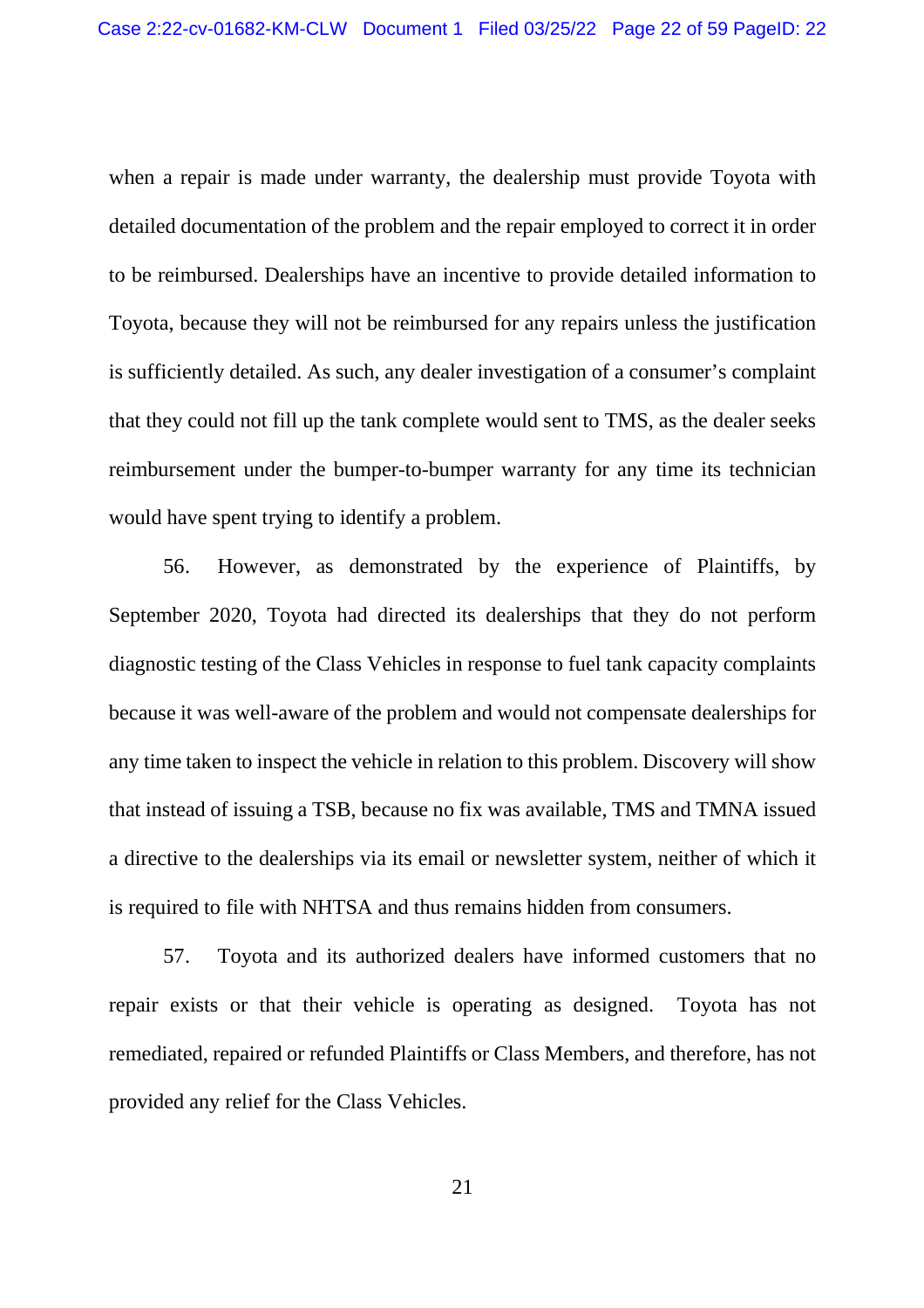58. In addition, Toyota monitors customers' complaints made to NHTSA. Federal law requires automakers like Toyota to be in close contact with NHTSA regarding potential automobile defects, including imposing a legal requirement (backed by criminal penalties) compelling the confidential disclosure of defects and related data by automakers to NHTSA, including field reports, customer complaints, and warranty data. *See TREAD Act,* Pub. L. No. 106-414, 114 Stat.1800 (2000).

59. Automakers have a legal obligation to identify and report emerging safety-related defects to NHTSA under the Early Warning Report requirements. *Id.* Similarly, automakers monitor NHTSA databases for consumer complaints regarding their automobiles as part of their ongoing obligation to identify potential defects in their vehicles, including safety-related defects. *Id.* Thus, Toyota knew or should have known of the many complaints about the Fuel Tank Defect logged by the NHTSA Office of Defect Investigation (ODI), and the content, consistency, and large number of those complaints alerted, or should have alerted, Toyota to the Fuel Tank Defect.

60. Complaints filed by consumers with the NHTSA and other websites, which Toyota actively monitored during the relevant period, continue to accrue and demonstrate that the Fuel Tank Defect is a widespread, dangerous, and unresolved problem. The following are examples of many complaints from owners and lessees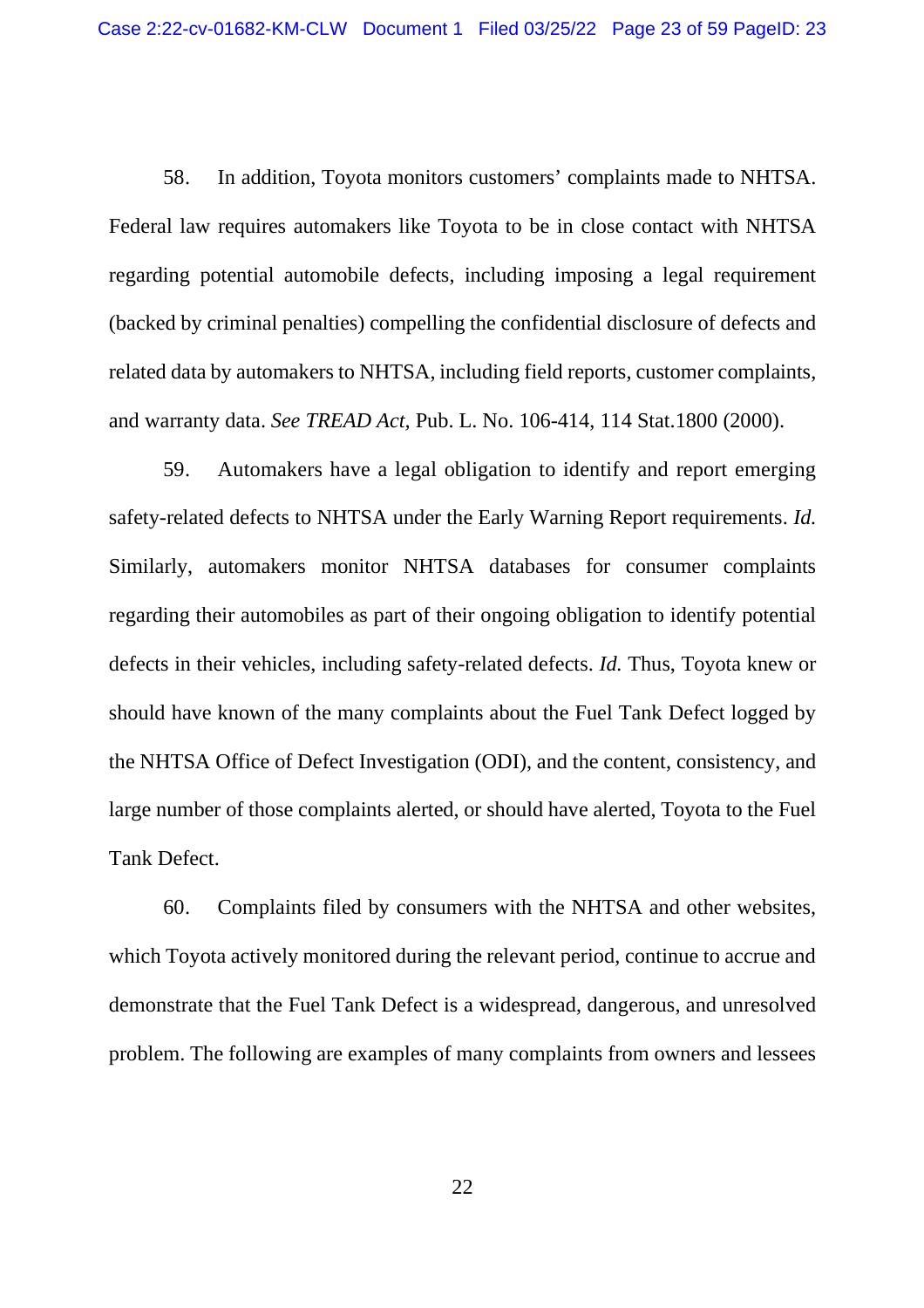of the Class Vehicles concerning the Fuel Tank Defect available through NHTSA's

website, www.safercar.gov. Spelling and grammar mistakes appear as in original.

61. For example, complaints to NHTSA involving the 2020 Highlander

Hybrid include:

a. **DATE COMPLAINT FILED:** April 24, 2020 **NHTSA/ODI ID:** 11394879 **DATE OF INCIDENT:** February 5, 2021 **VIN:** 5TDEBRCH3LS\*\*\*\* **SUMMARY:** 2020 TOYOTA HIGHLANDER HYBRID AWD. WHEN FILLING FROM ALMOST EMPTY (PER LOW FUEL WARNING LIGHT AND DISTANCE TO EMPTY READING ALMOST 0), TANK ONLY ACCEPTS ~12.5 GALLONS BEFORE GAS STATION FUEL NOZZLE AUTO CLICKS OFF. THE FUEL GAGE AT THIS POINT INDICATES THAT THE VEHICLE IS ~7/8 FILLED. THE OWNERS MANUAL WARNS ABOUT NOT ATTEMPTING TO FILL AFTER THE FUEL NOZZLE AUTOMATICALLY CLICKS OFF. BEING UNABLE TO FILL TANK MAY LEAD TO OWNERS ATTEMPTING TO OVERFILL TANKS AND COULD RESULT IN INADVERTENTLY SPILLING

FUEL WHICH POSES A SAFETY RISK AND AN ENVIRONMENTAL DAMAGE RISK. IT CAN ALSO LEAD TO MORE EMISSIONS. A SIMILAR PROBLEM EXISTS WITH 2019/2020 TOYOTA RAV4 PER NHTSA RECORDS, TOYOTA HAS PROPOSED A FIX FOR THIS VEHICLE BUT HAS STATED THAT NO OTHER MODELS ARE AFFECTED BY THIS ISSUE. THE PROBLEM DESCRIBED ABOVE IS ALMOST IDENTICAL WITH THE EXCEPTION THAT THE VEHICLES HAVE DIFFERENT FUEL TANK CAPACITIES. TOYOTA HAS INDICATED THAT THIS IS "NORMAL".

**b. DATE OF INCIDENT:** March 3, 2021 **DATE COMPLAINT FILED:** March 7, 2021 **NHTSA/ODI ID:** 11399660 **VIN:** 5TDGBRCH7LS\*\*\*\*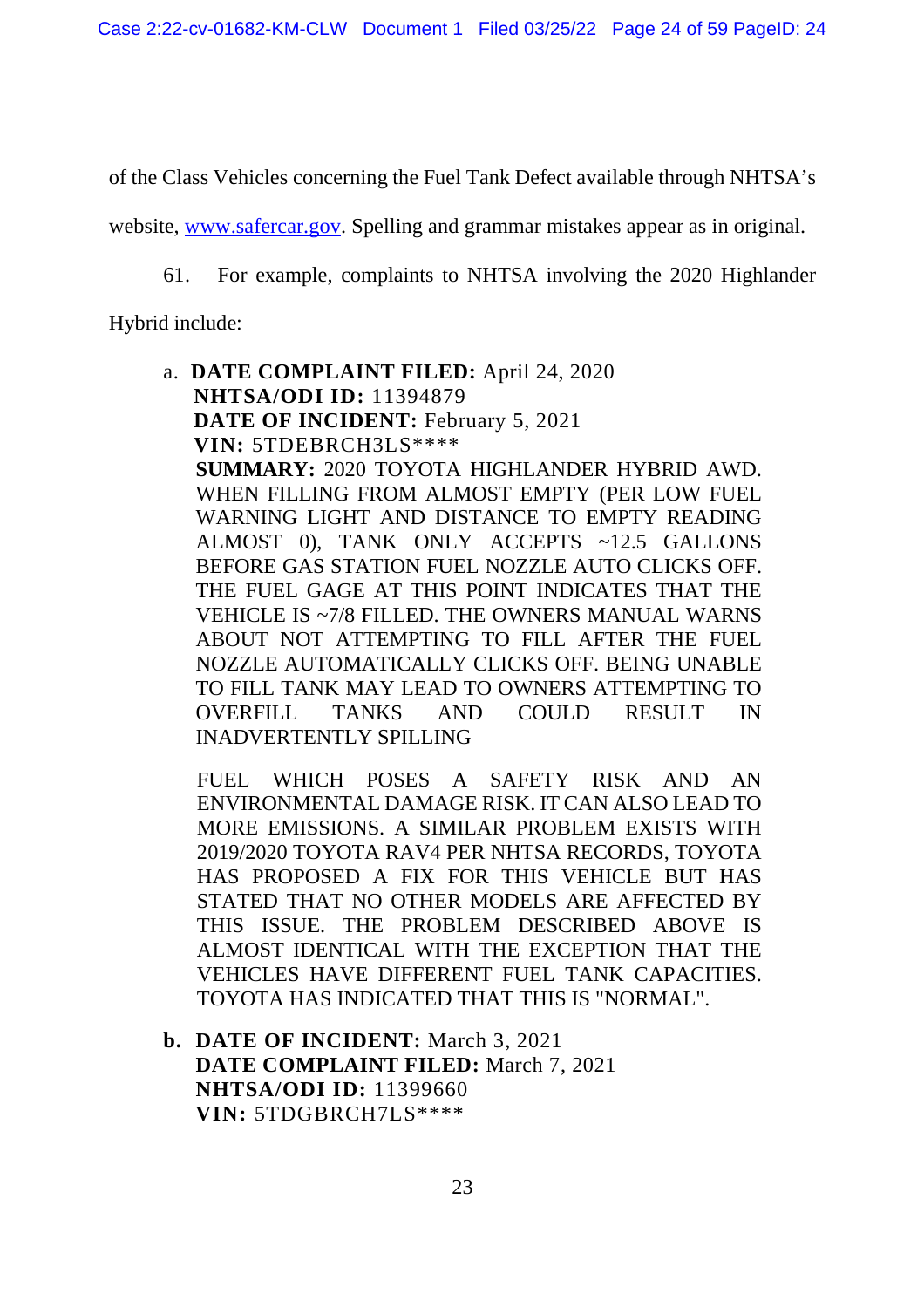**SUMMARY:** THE VEHICLE IS SOLD AS HAVING A 17 GALLON FUEL TANK. I'VE DRIVEN THE VEHICLE FOR 5000 PLUS MILES NOW. I HAVE NEVER BEEN ABLE TO GET MORE THAN 13 GALLONS OF FUEL INTO THE TANK. I HAVE WAITED UNTIL THE GAGE SAID THERE WAS ONLY 12 MILE UNTIL EMPTY. STILL COULD ONLY FILL UP WITH ON 13 GALLONS OF FUEL. THE GAGE SAY'S IT'S FULL. I HAVE MADE THE TOYOTA DEALERSHIP AWARE OF THE ISSUE. BUT THEY SAID THERE WAS NOTHING ON THEIR SYSTEM ABOUT A RECALL OR NEEDED REPAIR. IF THE VEHICLE IS ADVERTISED AS HAVING A 17 GALLON TANK I SHOULD BE ABLE TO USE THAT WHALE 17 GALLONS OF FUEL. INSTEAD I CAN ONLY FILL UP TO 13 GALLONS.

- **c. DATE OF INCIDENT:** February 28, 2021 **DATE COMPLAINT FILED:** March 31, 2021 **NHTSA/ODI ID:** 11405736 **VIN:** 5TDHBRCH6LS\*\*\*\* **SUMMARY:** EACH TIME I FILL UP THE CAR WITH GAS I AM UNABLE TO FILL THE TANK TO ITS LISTED CAPACITY. THE VEHICLE HAS A 17 GALLON TANK, BUT WHEN THE VEHICLE IS NEAR EMPTY (1-2 GALLONS REMAINING) I CAN PUMP IN ONLY 12-13 GALLONS OF GAS. THIS GREATLY IMPACTS THE RANGE OF THE VEHICLE. THE DATE SHOWN BELOW IS MOST RECENT FILL-UP, IT HAS HAPPENED EACH TIME I FILL UP. I HAVE REPORTED THIS TO MY TOYOTA DEALER.
- **d. DATE COMPLAINT FILED:** January 21, 2021 **NHTSA/ODI ID:** 11389244 **DATE OF INCIDENT:** March 28, 2020 **VIN:** 5TDXBRCH9LS\*\*\*\* **SUMMARY:** FUEL GAUGE DOES NOT PROPERLY REGISTER FULL HYBRID FUEL TANK (DESIGN) AND/OR DEFECTIVE FUEL LEVEL SENDING UNIT. TOYOTA SERVICE REPORT (6032680/1- 25 SEP 2020); TOYOTA SERVICE REPORT (6046594/1- 21 JAN 2021).
- **e. DATE COMPLAINT FILED:** January 19, 2021 **NHTSA/ODI ID:** 11388861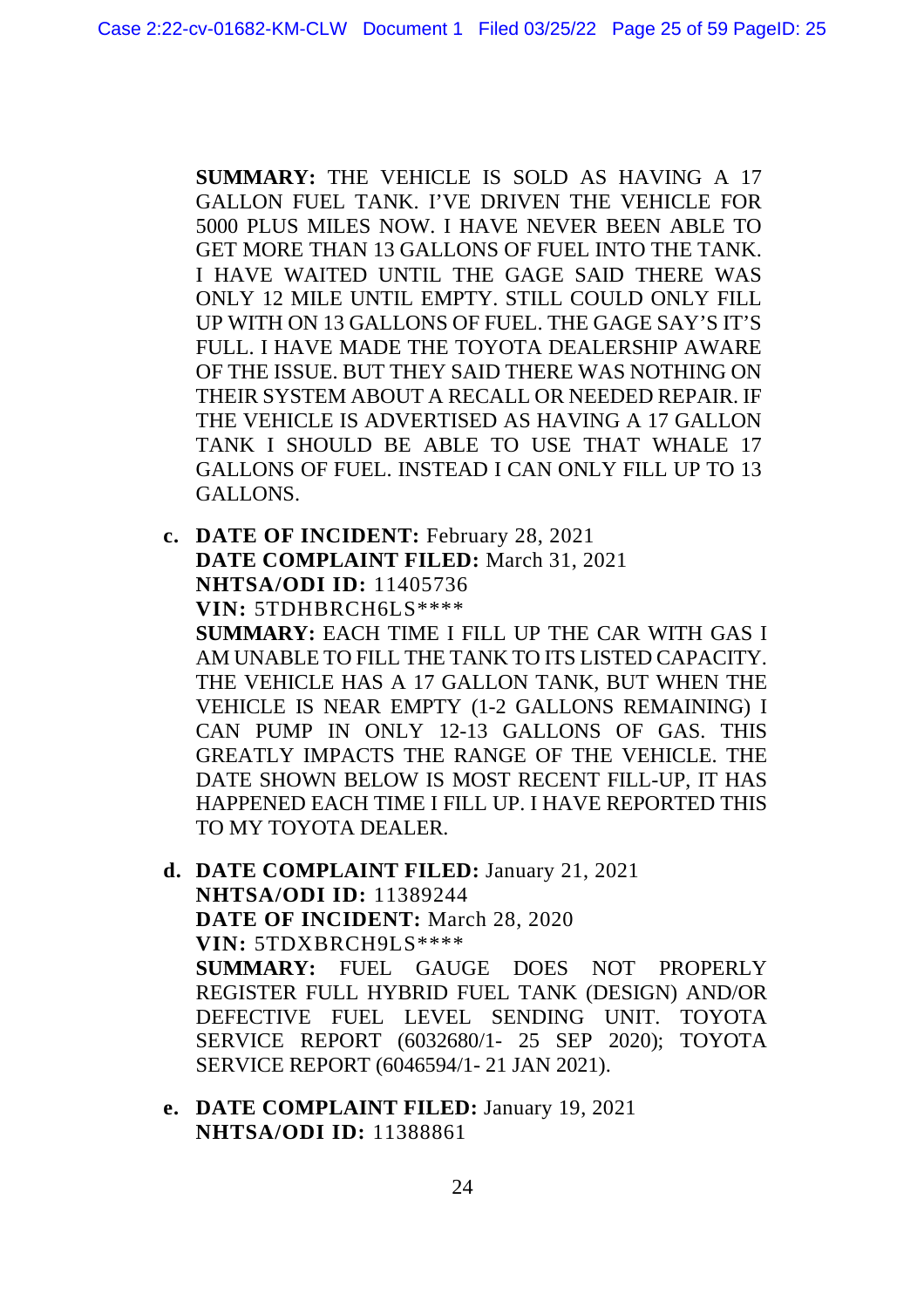**DATE OF INCIDENT:** August 1, 2020 **VIN:** 5TDEBRCH6LS\*\*\*\*

**SUMMARY:** 2020 TOYOTA HIGHLANDER HYBRID PLATINUM AWD CANNOT FILL UP FUEL TANK ALL THE WAY. MAX CAN FILL IT UP WHEN IT SHOWS 0 MILES LEFT OF FUEL IS LESS THAN 13 GALLON AND CAR HAS OVER 17 GALLONS. TOYOTA IS SAYING THEY DON'T KNOW WHAT THE ISSUE IS. NO SOLUTION AT THIS TIME FOR A \$50K CAR

- **f. DATE COMPLAINT FILED:** December 7, 2020 **NHTSA/ODI ID:** 11378393 **DATE OF INCIDENT:** August 3, 2020 **VIN:** 5TDHBRCH7LS\*\*\*\* **SUMMARY:** THE GAS TANKS HOLDS 17 GALLONS OR ~570 MILES TO EMPTY. THE MOST I CAN FILL IT IS ~14 GALLONS OR ~470 MILES TO EMPTY. IT ALWAYS CLICKS OFF LIKE IT'S FULL. I'VE TRIED GENTLY TOPPING OFF, SLIGHTLY PULLING OUT FUEL MODEL ETC. NOTHING HAS WORKED. THIS HAS HAPPENED SINCE THE VEHICLE WAS NEW AND DRIVEN OFF THE LOT. THIS IS ALL WHILE THE VEHICLE IS PARKED AT A GAS PUMP.
- **g. DATE COMPLAINT FILED:** October 15, 2020 **NHTSA/ODI ID:** 11364594 **DATE OF INCIDENT:** October 15, 2020 **VIN:** 5TDBBRCH3LS\*\*\*\*

**SUMMARY:** I PURCHASED A 2020 TOYOTA HIGHLANDER HYBRID AWD IN MAY 2020. IN JUNE 2020, I NOTICED A DISCREPANCY BETWEEN THE GAS GAUGE ABS THE DISTANCE TO EMPTY INDICATOR. THE GAS GAUGE SAID THERE WAS 3/4 OF A TANK LEFT BUT THE DTE SAID I HAD ONLY 43 MILES. I WENT TO THE GAS STATION TODAY (OCTOBER 2020) TO FILL UP MY VEHICLE AND FILLED IT UNTIL THE GAS SHUT-OFF TRIPPED. I TURNED ON MY CAR AND NOTICED THAT MY GAS GAUGE SAID IT WAS ONLY 7/8TH FULL. THINKING IT TRIPPED TOO SOON I REFILLED IT AGAIN BUT ONLY 0.5 GALLONS WENT INTO TANK BEFORE THE SHUT-OFF TRIPPED AGAIN. WHEN I TURNED ON THE CAR THIS TIME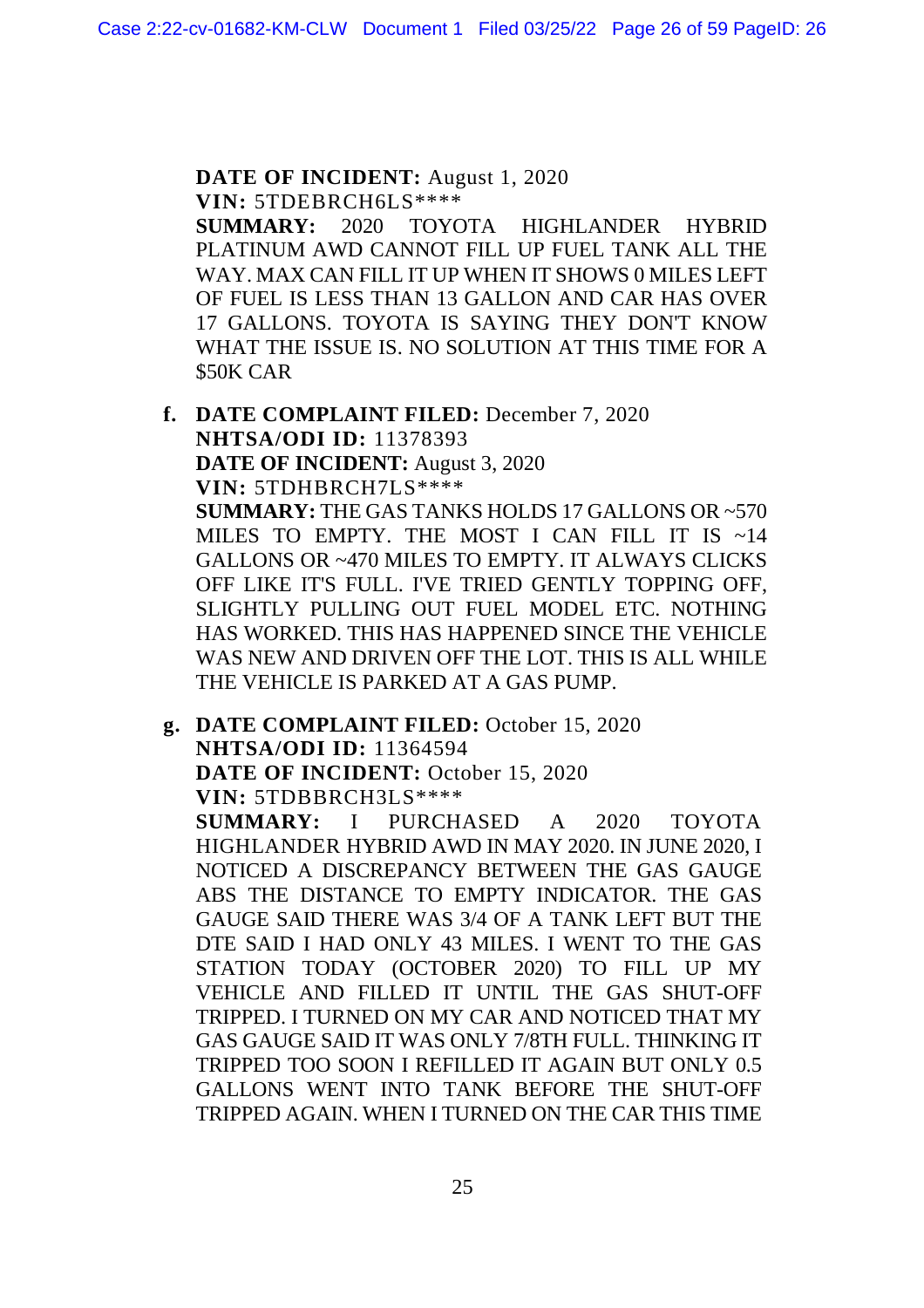THE GAS GAUGE INDICATED IT WAS FULL. I DOUBT THE GAS GAUGE IS FUNCTIONING PROPERLY.

**h. DATE COMPLAINT FILED:** May 6, 2020 **NHTSA/ODI ID:** 11323593 **DATE OF INCIDENT:** May 3, 2020 **VIN:** 5TDGBRCH6LS\*\*\*\* **SUMMARY:** MY NEW 2020 HIGHLANDER HYBRID HAS A BIG ISSUE WITH THE GAS TANK. I GET ONLY 460 MILES, EVEN IF I TOP IT OFF WITH THE GAS SPEWING OUT. TOYOTA ADVERTISED A 600 MILE RANGE TO THE HIGHLANDER HYBRID. THE 600 MILE FUEL RANGE SEEMS VERY OFF WITH THE 2020 HIGHLANDER HYBRID. I HAVE THE XLE AND ALWAYS HAVE KEPT IT IN ECO MODE. I'VE DRIVEN OVER A THOUSAND MILES ON THE CAR, BUT THE MILE RANGE ESTIMATE ON THE CAR IS INACCURATE AND SEEMS TO BE OFF A LOT IF IT'S SUPPOSED TO GET 600 MILES TO A TANK. MORE IMPORTANTLY, WHEN THE TANK IS EMPTY (THE DASH SAYS I HAD 5 MILES LEFT TO EMPTY), THE GAS TANK ONLY HOLDS AROUND 13 GALLONS EVEN THOUGH THE FUEL TANK CAPACITY IS SUPPOSEDLY 17.1 GALLONS. THOSE 4 GALLONS MAKE FOR 140 MILES LESS DISTANCE ON A TANK. IF I WAIT AND KEEP ON FORCING THE GAS IN SLOWLY, I CAN GET 15 GALLONS BUT I DON'T LIKE THE IDEA OF HAVING TO KEEP ON PUSHING THE GAS NOZZLE UNTIL THE GAS SPEWS OUT OF THE TANK JUST TO GET 15 GALLONS IN. I KNOW TOYOTA HAS BEEN HAVING GAS TANK ISSUES IN OTHER MODELS RECENTLY. ONE OF THE MAIN REASONS I BOUGHT THE CAR WAS FOR THE FUEL TANK CAPACITY AND RANGE. A VIDEO EXPLANATION OF THE PROBLEM IS BELOW: HTTPS://WWW.YOUTUBE.COM/WATCH?V=HUU649ZR

L-G&T=245S. \*TR

**i. DATE COMPLAINT FILED:** April 24, 2020 **NHTSA/ODI ID:** 11322170 **DATE OF INCIDENT:** April 22, 2020 **VIN:** 5TDHBRCH8LS\*\*\*\*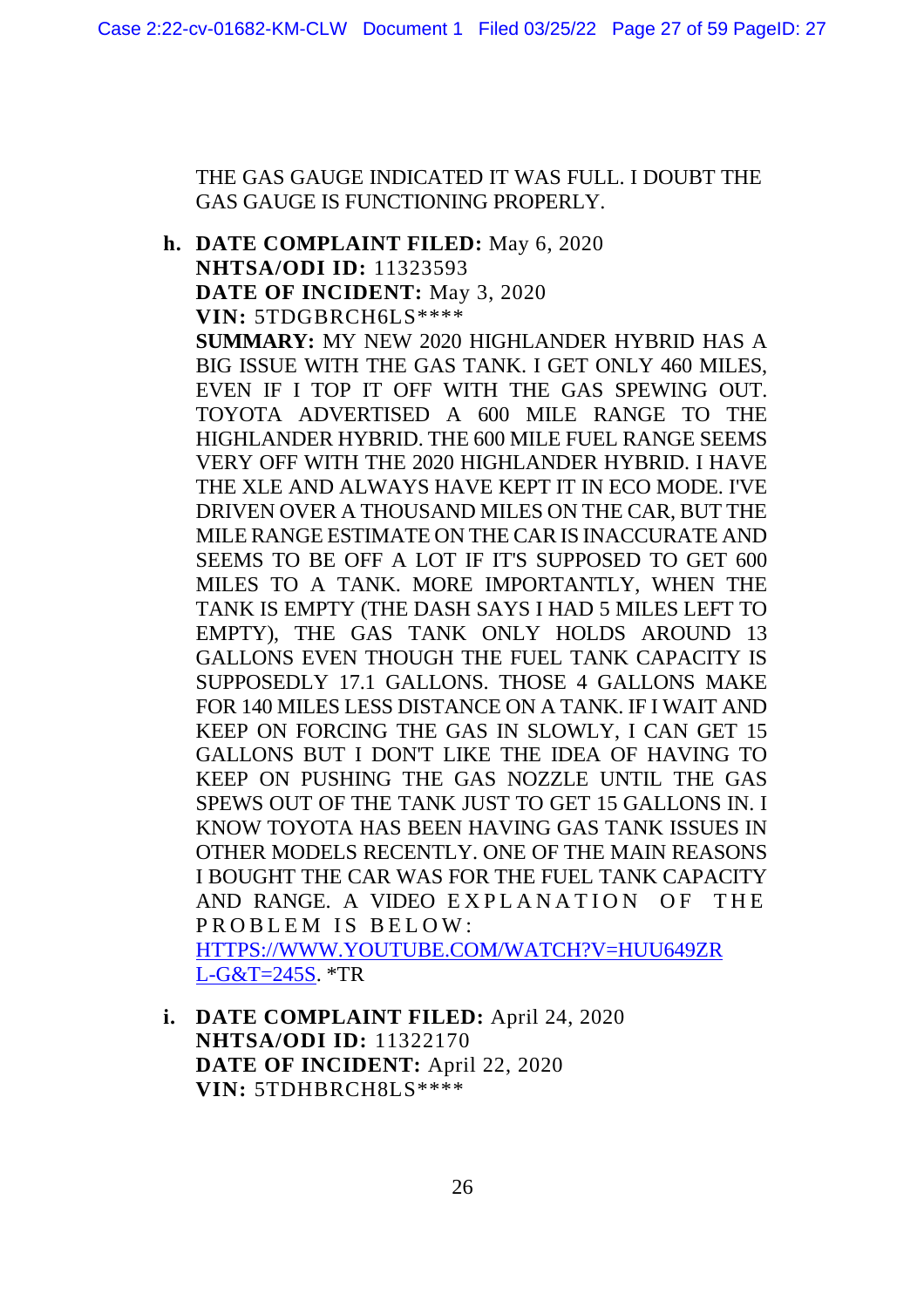**SUMMARY:** TOYOTA ADVERTISES AND REPRESENTS THAT THE HIGHLANDER HYBRID′S FUEL TANK CAPACITY IS 17.1 GALLONS, AND BASED ON ITS 35 MPG RATING, THE RANGE SHOULD BE ABOUT 600 MILES. HOWEVER, I AM NOT ABLE TO FILL THE TANK BY MORE THAN 12 GALLONS THUS REDUCING MY RANGE TO 420 MILES. I BELIEVE THERE IS A DEFECT IN THE NEWLY DESIGNED SADDLE TANK WHICH PROHIBITS THE TANK FROM BEING FILLED COMPLETELY THUS CHEATING ME OUT OF ABOUT 180 MILES OF DRIVING RANGE.

62. For example, complaints to NHTSA involving the 2021 Highlander

Hybrid include:

ISSUE A RECALL

**a. DATE COMPLAINT FILED:** April 28, 2021 **NHTSA/ODI ID:** 11414311 **DATE OF INCIDENT:** April 21, 2021 **VIN:** 5TDEVRCH5MS\*\*\*\* **SUMMARY:** I REPORTED MY GAS TANK NOT FILLING PAST 12.9 GALLONS OF GASOLINE ON NUMEROUS FILL UPS ON MY NEW 2021 HIGHLANDER HYBRID PLATINUM TO TOYOTA SERVICE DEPARTMENT. THE HIGHLANDER ON INVOICE SAYS IT'S A 17 GALLON TANK CAPACITY. TOYOTA SERVICE DEPART REFILLED MY EMPTY TANK TO12.6 GALLONS VERIFYING MY COMPLAINT. THE SERVICE ADVISOR INFORMED ME THEY NOTIFIED TOYOTA AND TOYOTA RESPONDED IN SAYING THEY ARE AWARE OF THE ISSUE AND THERE'S NOTHING TODO. THE TOYOTA SERVICE ADVISOR INFORM ME UNTIL

**b. DATE COMPLAINT FILED:** April 4, 2021 **NHTSA/ODI ID:** 11406311 **DATE OF INCIDENT:** March 16, 2021 **VIN:** 5TDDBRCH8MS\*\*\*\* **SUMMARY:** THIS IS NOT A SAFETY ISSUE PER SE BUT ONE OF FALSE ADVERTISING. TOYOTA ADVERTISES THE RANGE OF MY HYBRID HIGHLANDER AS 600 MILES ON

THERE IS ENOUGH COMPLAINTS THEN TOYOTA WOULD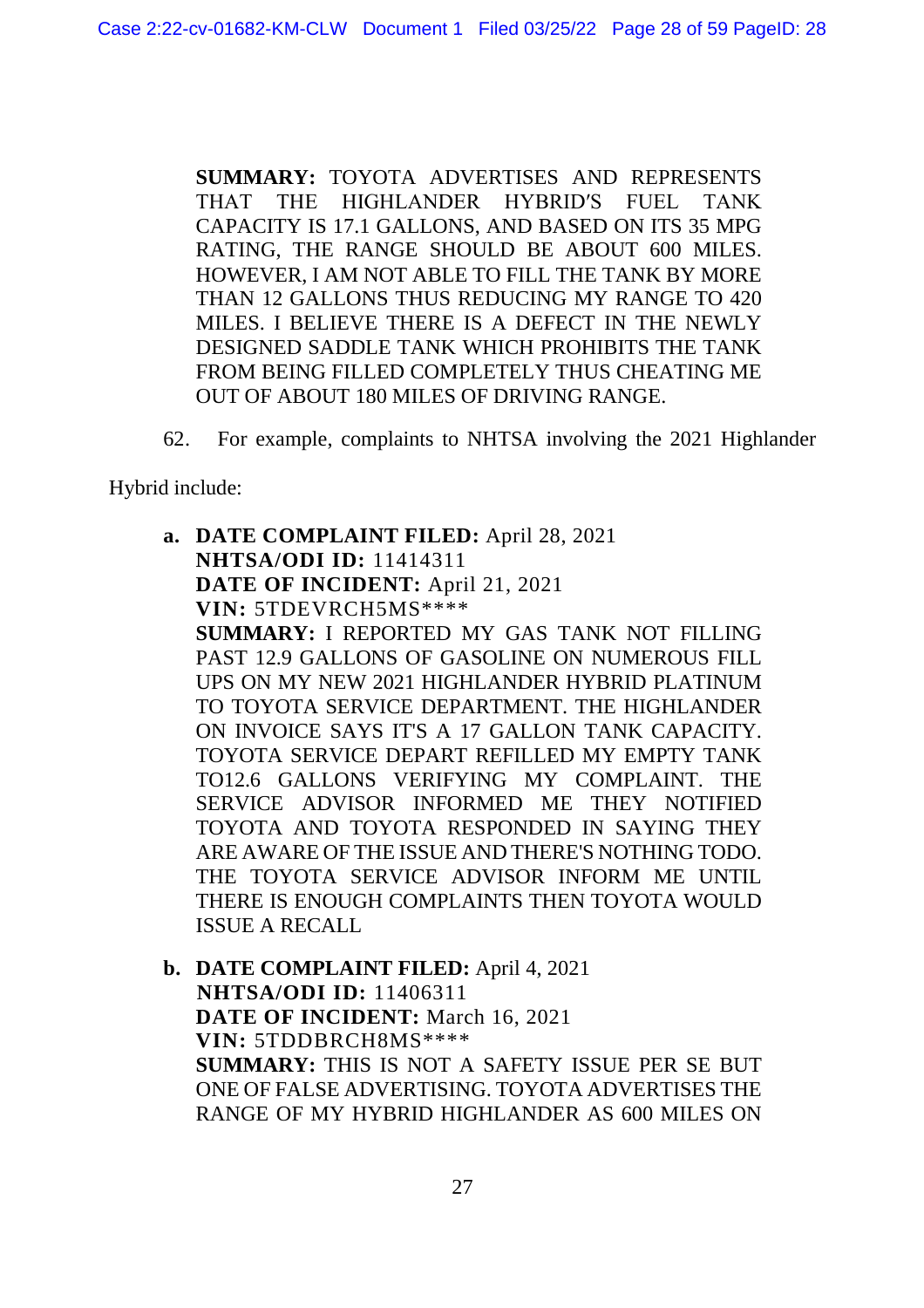17.1 GAL TANK AT 35 MPG. I DO GET 35 MPG (WHICH IS QUITE COMMENDABLE FOR A VEHICLE THIS SIZE) BUT I CANNOT FILL THE FUEL TANK MORE THAN 12-13 GAL EVEN WHEN NEARLY BONE-DRY EMPTY. IN TURN I CANNOT DRIVE ANY FURTHER THAN 450 MILES WITHOUT FILLING UP. SOMETHING IS WRONG WITH EITHER THE DESIGN OF FUEL TANK SUCH THAT NOT ALL THE FUEL CAN BE ACCESSED OR THE DESIGN OF THE FUEL FILLER HOSE SUCH THAT ONE CANNOT FILL THE TANK COMPLETELY. ANOTHER OPTION IS PERHAPS THE FUEL TANK IS NOT TRULY 17.1 GALLONS AS DOCUMENTED. TOYOTA SHOULD NOT ADVERTISE A RANGE OF 600 MILES WHEN THIS IS NOT REALISTIC EVEN WHEN ACHIEVING 35 MPG.

**c. DATE COMPLAINT FILED:** March 31, 2021 **NHTSA/ODI ID:** 11405764 **DATE OF INCIDENT:** March 31, 2021 **VIN:** 5TDEBRCH5MS\*\*\*\* **SUMMARY:** THE 2021 HIGHLANDER HYBRID IS NOT TAKING MORE THAN 10-11GALLONS PER FILL UP AND THE DISTANCE TO EMPTY INDICATOR ONLY STATES APPROX. 420MILES NOT THE 590-615MILES BASED ON THE STATED 34/35 MPG PER TOYOTA ON THE HYBRID MODEL. WE HAVE FILLED THE VEHICLE SEVERAL TIMES AND AT MULTIPLE GAS STATIONS AND EACH TIME THE TANK WILL NOT

**d. DATE COMPLAINT FILED:** March 29, 2021 **NHTSA/ODI ID:** 11405453 **DATE OF INCIDENT:** March 29, 2021 **VIN:** 5TDZARAHXMS\*\*\*\* **SUMMARY:** THE 2021 TOYOTA HIGHLANDER HYBRID GAS TANK IS EXACTLY 17.1 US GALLONS IN SIZE BUT EVEN WHEN THE LOW FUEL INDICATOR LIGHT TURN ON AND THE THE FUEL GAUGE IS AT NEAR EMPTY IT WILL ONLY ACCEPT A MAXIMUM OF 12.9 TO 13.8 GALLONS. TOYOTA STATES THAT THE MAXIMUM RANGE ON A FULL TANK OF THE VEHICLE IS 615 MILES BUT WHEN FULL THE MAX-RANGE ALWAYS FALLS BETWEEN 460 TO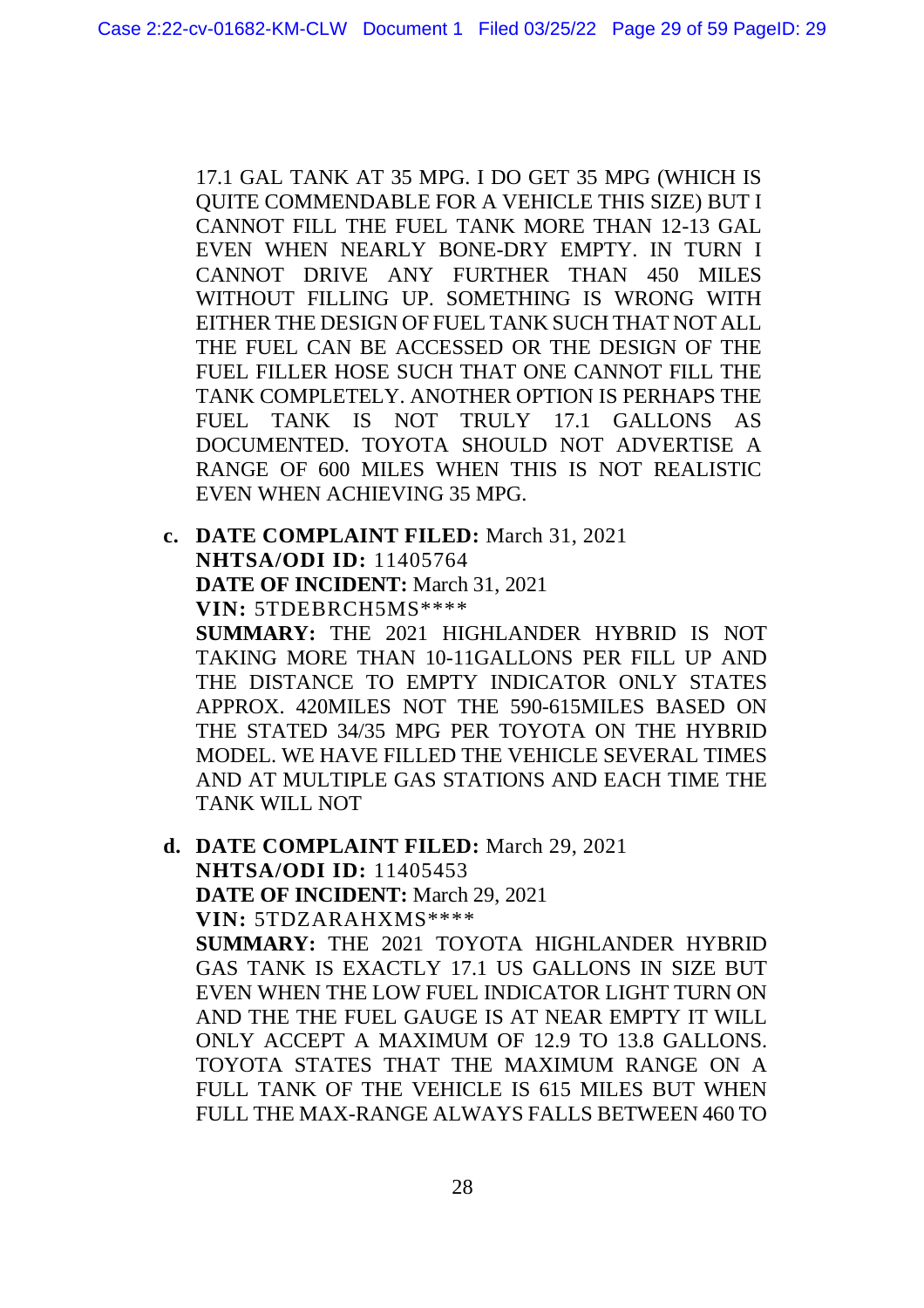490 MILES GIVEN MY MPG OF 34.5 TO 36.5. THERE IS AN ISSUES WITH THE FUELING SYSTEM THAT DOES NOT ALLOW THE VEHICLE TO BE PROPERLY FUELED OR THE SYSTEM IS DEFECTIVE. OTHER DRIVERS HAVE BEEN HAVING THE SAME ISSUES TRYING TO FILL THEIR GAS TANKS TO THE INDICATED AMOUNT AFTER THE FUEL INDICATOR COME ON AND HAVING LOW RAGE LEFT OF ABOUT 25 MILES. THIS IS AN ISSUES THAT HAPPENS AT VARIOUS GAS STATIONS SO THE ISSUE IS NOT THE PUMP BUT THE VEHICLE.

- **e. DATE COMPLAINT FILED:** January 25, 2021 **NHTSA/ODI ID:** 11389811 **DATE OF INCIDENT:** January 25, 2021 **VIN:** 5TDEBRCH7MS\*\*\*\* **SUMMARY:** MY 2021 HIGHLANDER HYBRID PLATINUM IS EXPERIENCING A FUEL FILLING ISSUE. OVER THE FIRST 2,000 MILES, THE VEHICLE WILL NOT TAKE MORE THAN 13.5 GALLONS AT FILL UP ' NO TOPPING OFF. THE CAR HAS A 17.1 GALLON TANK. THE CAR HAS GONE AS LOW AS 2 MILES TO EMPTY ACCORDING TO THE CAR ESTIMATE. AT EACH FILL UP IT TAKES BETWEEN 12.5 AND 13.5 GALLONS. IT IS NOT CLEAR IF THE TANK IS FILLING UP COMPLETELY AND THERE ARE 4-5 GALLONS LEFT AT 'EMPTY' OR THE TANK IS NOT ABLE TO FILL COMPLETELY. I PURCHASED THIS CAR FOR IT'S FUEL ECONOMY AND RANGE WHILE TRAVELING WITH MY FAMILY. IT IS IMPORTANT TO KNOW IF THE TANK IS ACTUALLY EMPTY OR STILL HAS SUBSTANTIAL AMOUNT OF FUEL REMAINING SO MY FAMILY IS NOT STRANDED OUT OF FUEL.
- **f. DATE COMPLAINT FILED:** December 30, 2020 **NHTSA/ODI ID:** 11385688 **DATE OF INCIDENT:** December 30, 2020 **VIN:** 5DTGBRCH6MS\*\*\*\* **SUMMARY:** 2 ISSUES- THE DISTANCE TO EMPTY ONLY READS 425 MILES. WITH A FULL 17 GALLON TANK IT SHOULD BE AROUND 600. WHEN YOU FILL IT, IT CLICKS OFF 3-4 GALLONS SHORT OF FULL, ONLY HOLDING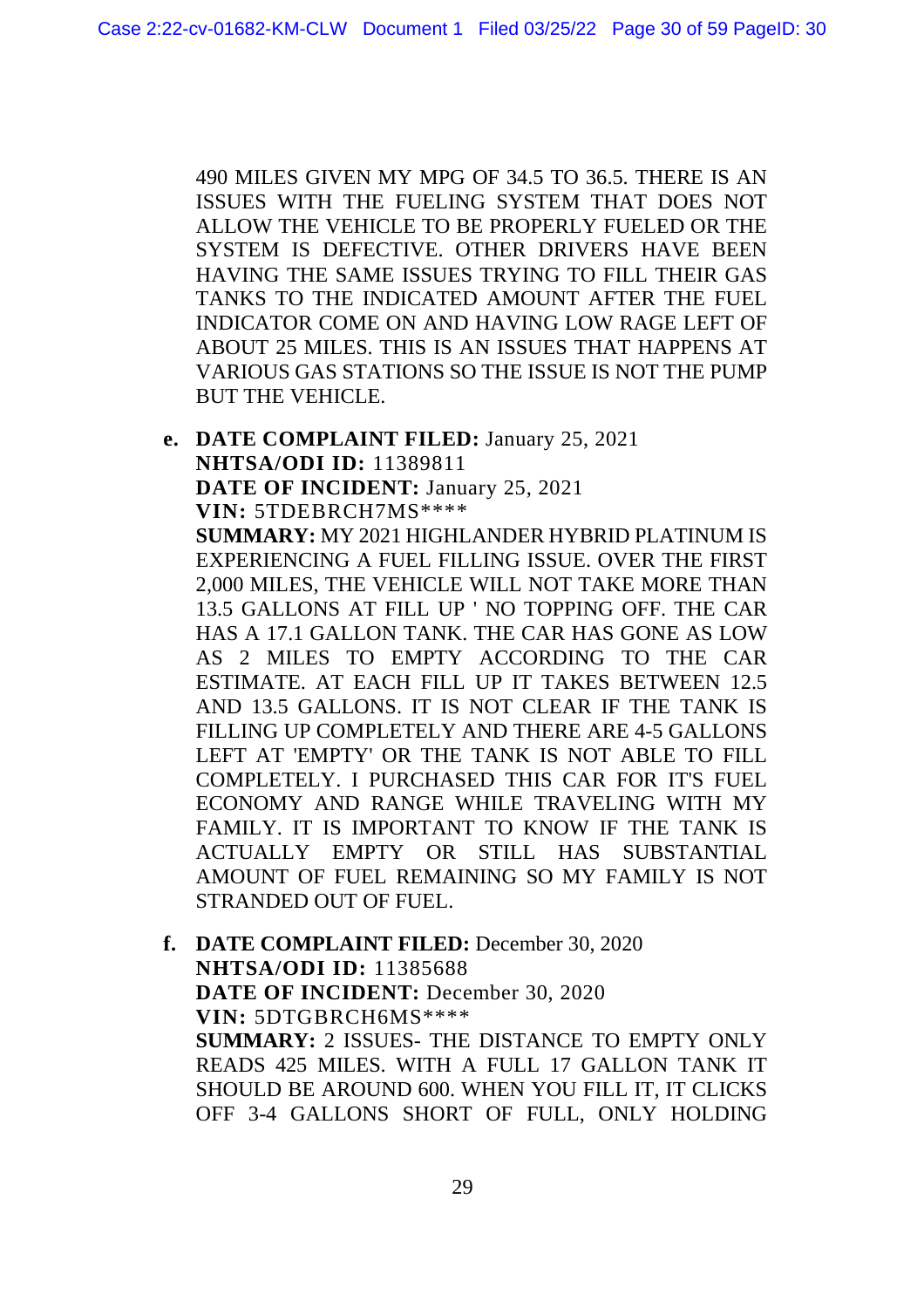ABOUT 14 GALLONS. THE FUEL GAUGE SHOWS FULL. I THEN HAD TO TRICKLE IN THE REMAINING 3.5 GALLONS. HOW COULD IT SHOW FULL WITH 3.5 MORE GALLONS GOING IN? WHY IS THE TANK NOT ABLE TO TAKE THE FULL AMMOUNT OF FUEL?

63. Highlander owners also reported the Fuel Tank Defect in online

forums:

a. On ToyotaNation.com, on a thread titled "2020 Hybrid Fuel

Tank Issue" a consumer posted the following on April 24, 2020:<sup>1016</sup>

Have any other 2020 Highlander Hybrid (AWD) owners having issues with filling the fuel tank all the way or the DTE display showing much less than it should?

When I took delivery of my 2020 Highlander Hybrid last month I was concerned that the "Distance to Empty" display read only 420 miles. I asked the salesman if this was right and she confirmed that the fuel capacity of the vehicle was 17.1 gallons and the MPG is rated at 35 so the range should be about 600 miles. Then she said that it might take a while for the computer to reset and show the correct DTE.

I've only driven the vehicle 725 miles since I got it due to Covid-19 restrictions, and while it's averaging 35.6 miles per gallon (mostly ECO mode), the vehicle only shows about 420 miles DTE when refueled. This week I specifically waited for the low fuel light to go on and drove a few miles past just for good measure. I went to the gas station and only could pump 12 gallons before the pump shut off. I tried topping off the tank and eeked 12.5 gallons into the tank and showed DTE of 445 miles – far less than the 609 miles I expected.

<sup>10</sup> https://www.toyotanation.com/threads/2020-hybrid-fuel-tank-issue.1677254/ (last visited March 16, 2022).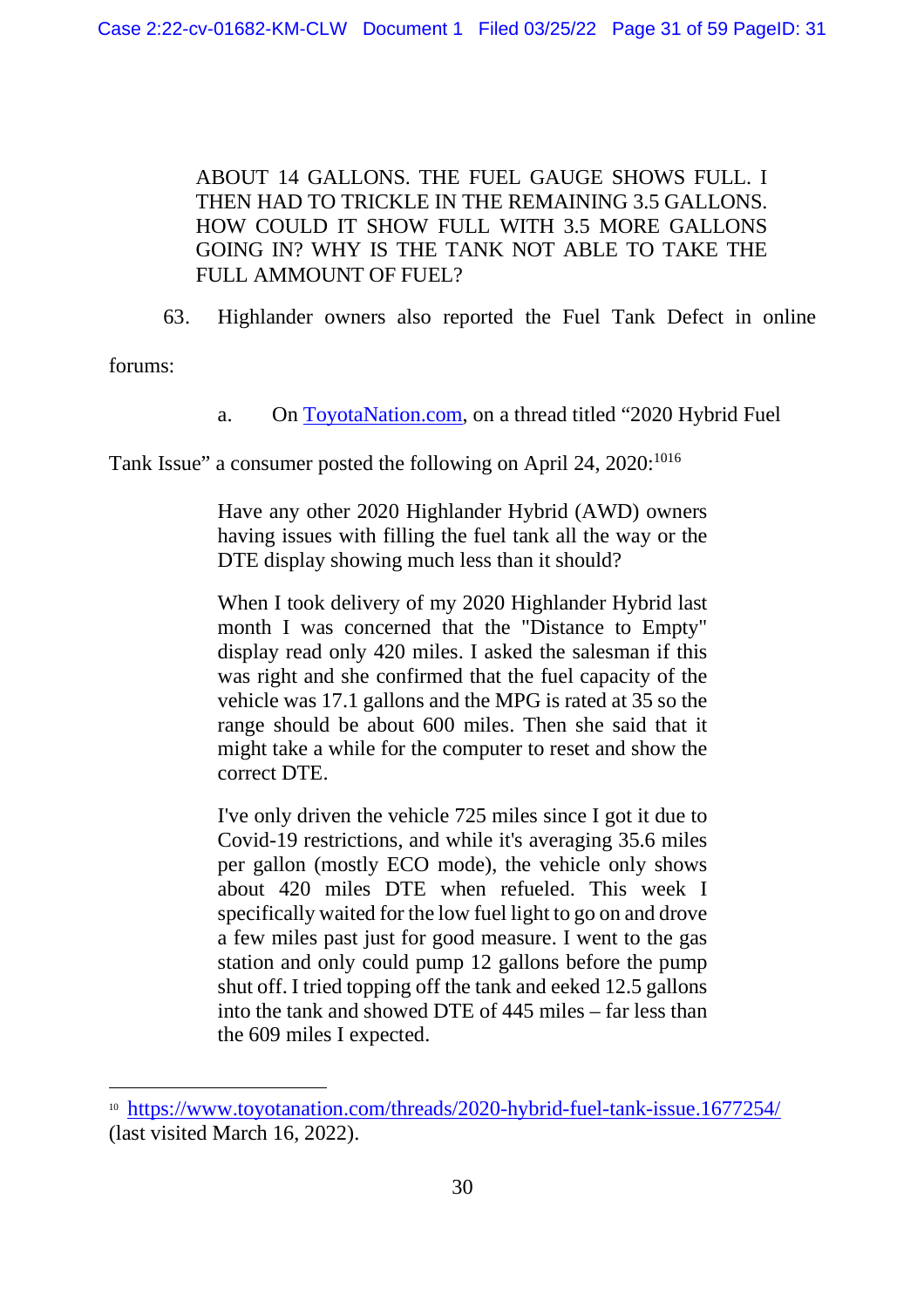I took the vehicle back to the dealership and explained the problem. They checked for error codes, software updates, recalls and TSBs and found nothing. They noted that that were no issues. I called Toyota corporate and was told the same thing - no issues reported.

I did some research ("Google") and found that 2019/2020 RAV4 Hybrids with the same new "saddle" tank design are having the same problem I'm experiencing. Apparently, the new tank design is required to accommodate the hybrid drivetrain and won't fill all the way. RAV4 owners can fill about 9 to 10 gallons of the 14.5 gallon tank – pretty consistent with what I'm getting with 12 gallons of the 17 gallon tank capacity.

I'm pretty sure there's a design defect in the Highlander Hybrid fuel tank preventing the last five gallons of gas being pumped thus cheating me out of 180 miles of range.

While Toyota has acknowledged an issue with the RAV4 and are working on a fix, they haven't acknowledged a problem with the Highlander yet. I guess I might have to join the RAV4 class action lawsuit in order to get satisfaction?

b. On May 2, 2020, a user named Hylanderhybrid fan responded

to the above post: $^{1117}$ 

Yep, Having issues. I just traded in a RAV4 Hybrid Limited for a 2020 XLE AWD Hybrid Highlander. Although I did have gas filling issues with RAV4 reason for trading in was size ( for increase in family). Today went to fill up with tank Until Empty at 77 miles and tank clicked off at 9.2 gallons. I had that same feeling like RAV4. Was able to put in additional 4 gallons to 13 until gas started gushing out. Until Empty until 440 miles ???? Here we go

<sup>11</sup> https://www.toyotanation.com/threads/2020-hybrid-fuel-tankissue.1677254/post-14235428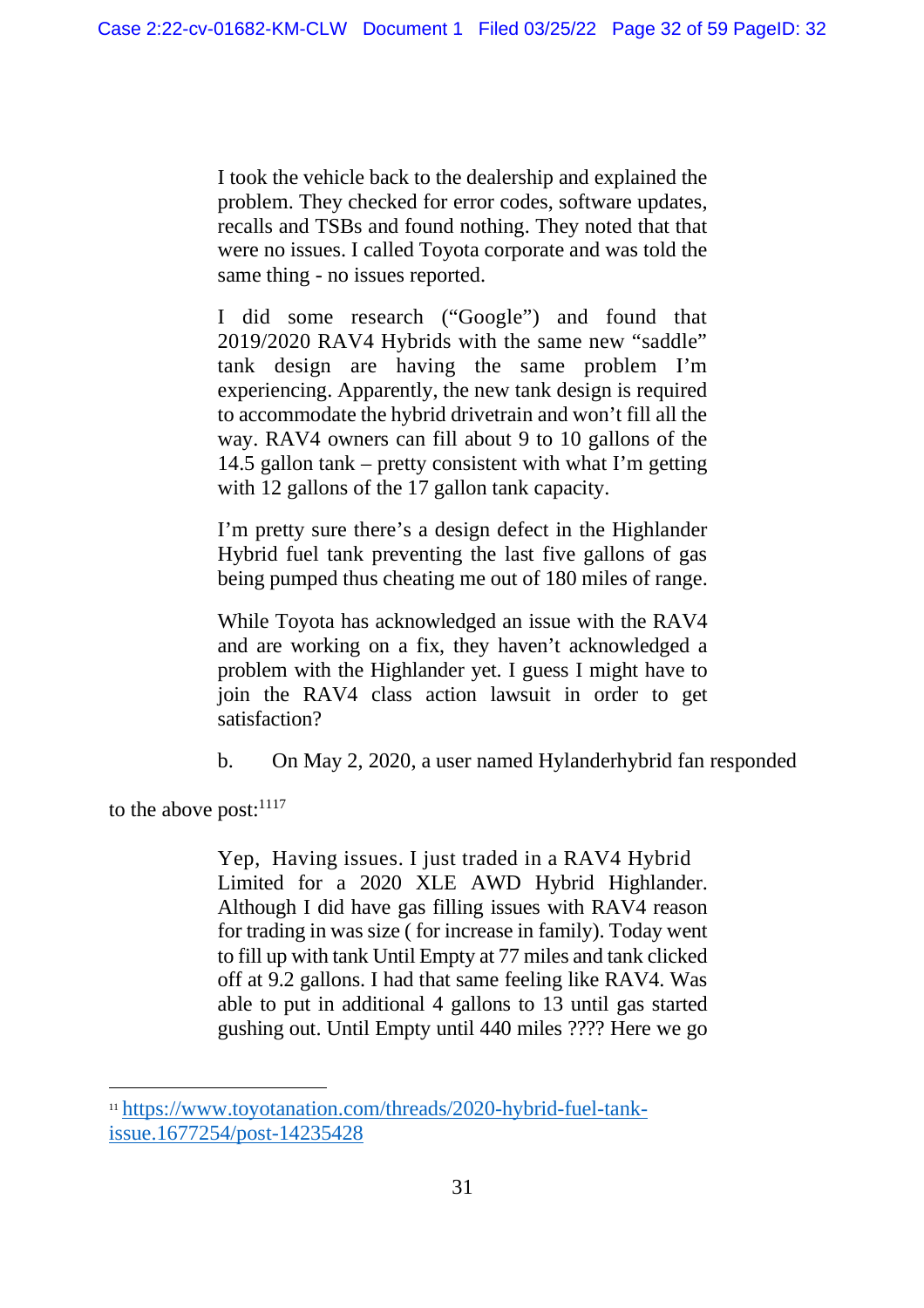again. I love the highlander by the way. Drives much smoother than RAV4.

c. On ToyotaNation.com, on a thread titled "2021 Toyota

Highlander Hybrid Tank issue" a consumer posted the following on April 17,

 $2021:^{12}$ 

Hello,

I had tried to fill my tank from low fuel warning  $(-2.6 \text{ gal})$ to top off is around 12-12.5 gal with multiple gas stations. Toyota spec said the tank capacity is 17.1 gal which is couple gallons off for my car. I am not sure whether the gauge has issue or tank shape is problematic that prevented to get 17.1 gal. I submitted ticket to NHTSA for this issue and saw many people posted the same issue. I called Toyota today to create a case for this issue but customer service claimed there is no report for this issue. It is similar to RAV4 Hybrid issue.

Does anybody know how to fix this issue? Is there anything else that I need to do to fix it?

If you have the same issue for 2021 Model Highlander Hybrid, then please help to file the case with Toyota and NHTSA and hope they will do something about it. Thanks.

d. On April 17, 2021, a user named JBandit03 responded to the

above post:

Yes, and I'm annoyed that Toyota wants you to call to complain about an issue vs being able to submit an email as before. But, if you check out the hybrid forum, there's a stickied post at the top about it.

<sup>12</sup> https://www.toyotanation.com/threads/2021-toyota-highlander-hybrid-tankissue.1697464/ (last visited March 16, 2022).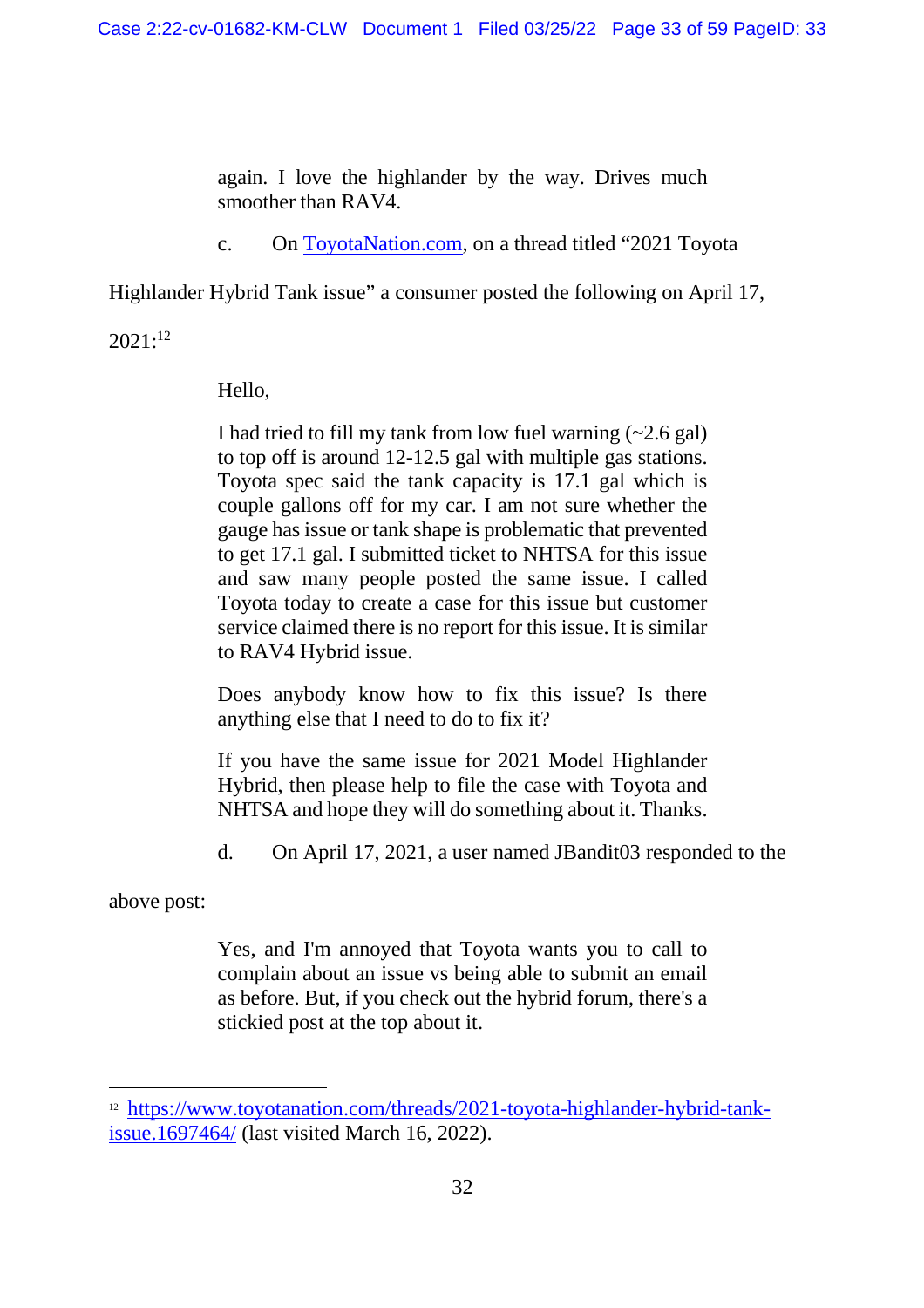e. On Edmunds.com, a consumer posted the following on May 9,

 $2020:^{13}$ 

\*\*\*\* New Vehicle Review\*\*. Will post further reviews with miles but have to say I'm very happy so far. I traded in my Rav-4 Hybrid Limited-2019 since our family grew

and we needed extra space for the inlaws (tip#1: never trade in to a dealer but everyone knows that). Purchased an XLE and wow. The ride and drive is in my opinion is much more than the Rav-4. It glides. Also the vehicle is "solid" and much more sturdier than the Rav-4. Seats are more comfortable as well. Yes the third row seat bench is small but the Captain Chairs on second row move forward. It will work well. I'll post further updates on mileage.

\*\* One concern though is when I fill the gas tank it shut off at 11 gallons but has 17.1. I had nurse about 3 gallons. As you've read, Rav 4 Hybrid's had this gas tank issue so will keep an eye on this\*\*\*\*\*\*\*\*\*\*\*\*\*\*\*\*\*\*\*\*\*\*\*\*\*\*\*\*\*\*\*\*\*\*\*\*\*UPDA TED JUNE 30 2020/ 2500 MILE REVIEW\*\*\*\*\*\*\*\*\*\*\*\*\*\*\*Posted a previous Review when we first purchased the vehicle. Again, I traded in our Rav4 Hybrid for increase in size. Overall so far has mostly positives with few negatives but I will say we are only at 31.2 mpg overall with the Odometer so no where close to the advertised 35/36 MPG for the Hybrid. Positives<sup>.</sup>

-Ride and comfort. Rides much smoother than the Rav4 Hybrid and seats are also more comfortable .

-More room. Yes the 3rd row is not for long road trips and really made for smaller adults (5'4) and kids but it's extra room if you need it and works for our kids If you are

<sup>13</sup> https://www.edmunds.com/toyota/highlander-hybrid/2020/consumer-reviews/ (last visited March 16, 2022).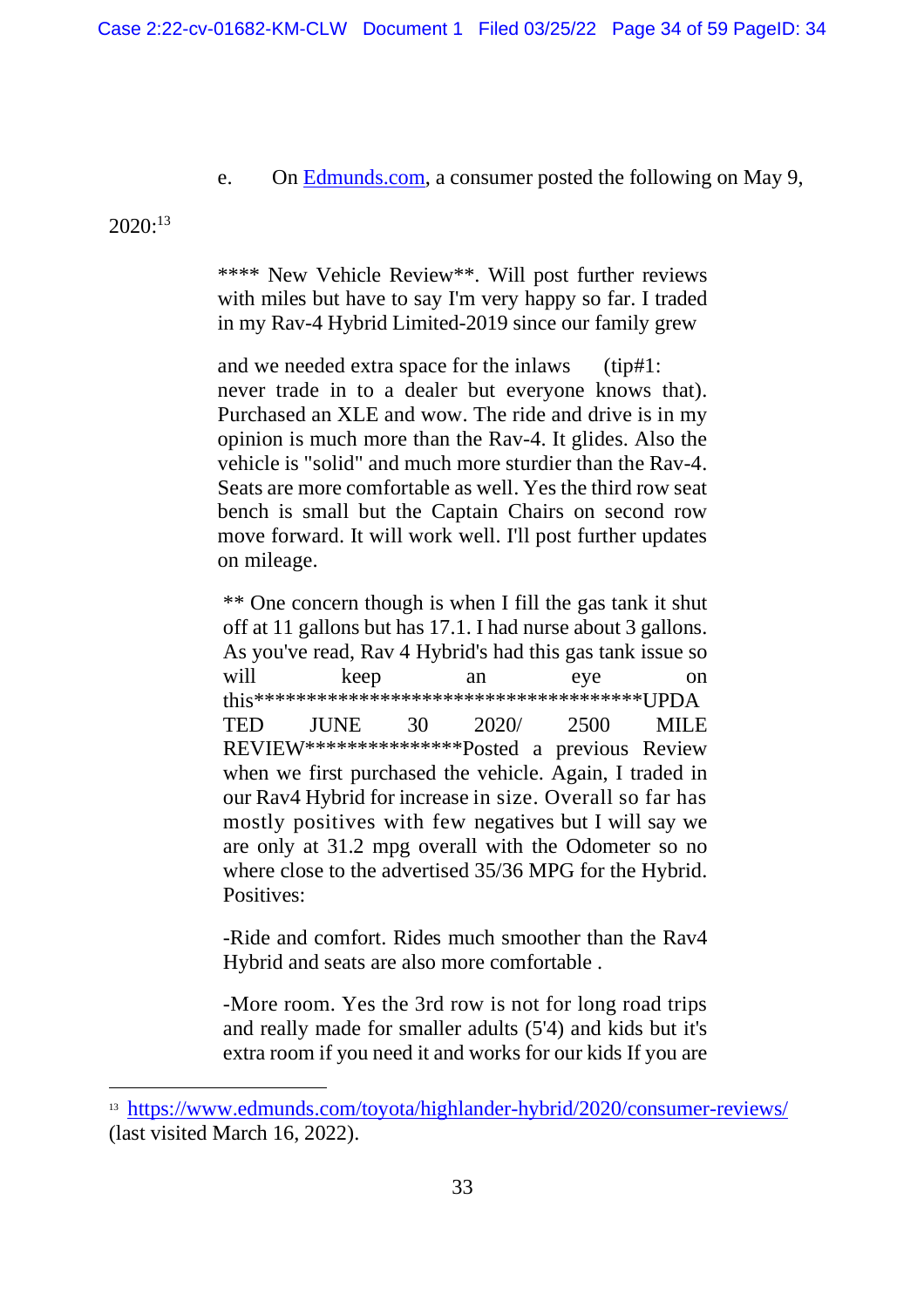tall it would be a challenge to sit there for any length of time.

Negatives:

-Not getting the MPG I was anticipating. 31.3 overall I've also noticed compared to my Rav 4 Hybrid that the EV mode does not flip on as much? So disappointed on that end. I'm not sure if Toyota plans on a Plug In Highlander....that would be great!

So overall happy with our choice. I'm thinking I should have waited to see if a Plug In Highlander is in the works but would be a while yet. Nice, comfortably and safe ride. Will keep you updated with the miles.

\*\*\*\*\*\*\*\* UPDATED 5,000 MILE REVIEW SEPTEMBER 24,2020\*\*\*\*

Just updating review. I really enjoy this vehicle to date. MPG still 32-33.... mixed driving with best at 34 so close to Rated MPG. Very comfortable ride and still happy on purchase. Wish list would be plug in vs all EV Highlander!!

If families would recommend bench seat on second row for kids !

f. For instance, on kbb.com, a consumer posted the following on

April 2, 2021:<sup>14</sup>

The Pros: Nice car, rides great, very smooth. I have the XLE which has a lot of nice regular  $&$ ; safety features. The front seat is very comfortable, and with great adjustments. The car is overall a decent size. I don't use the far back seat so I wouldn't know about the legroom, the second row is very roomy. The trunk is larger than my

<sup>&</sup>lt;sup>14</sup> https://www.kbb.com/toyota/highlander-hybrid/2021/ last visited March 16, 2022).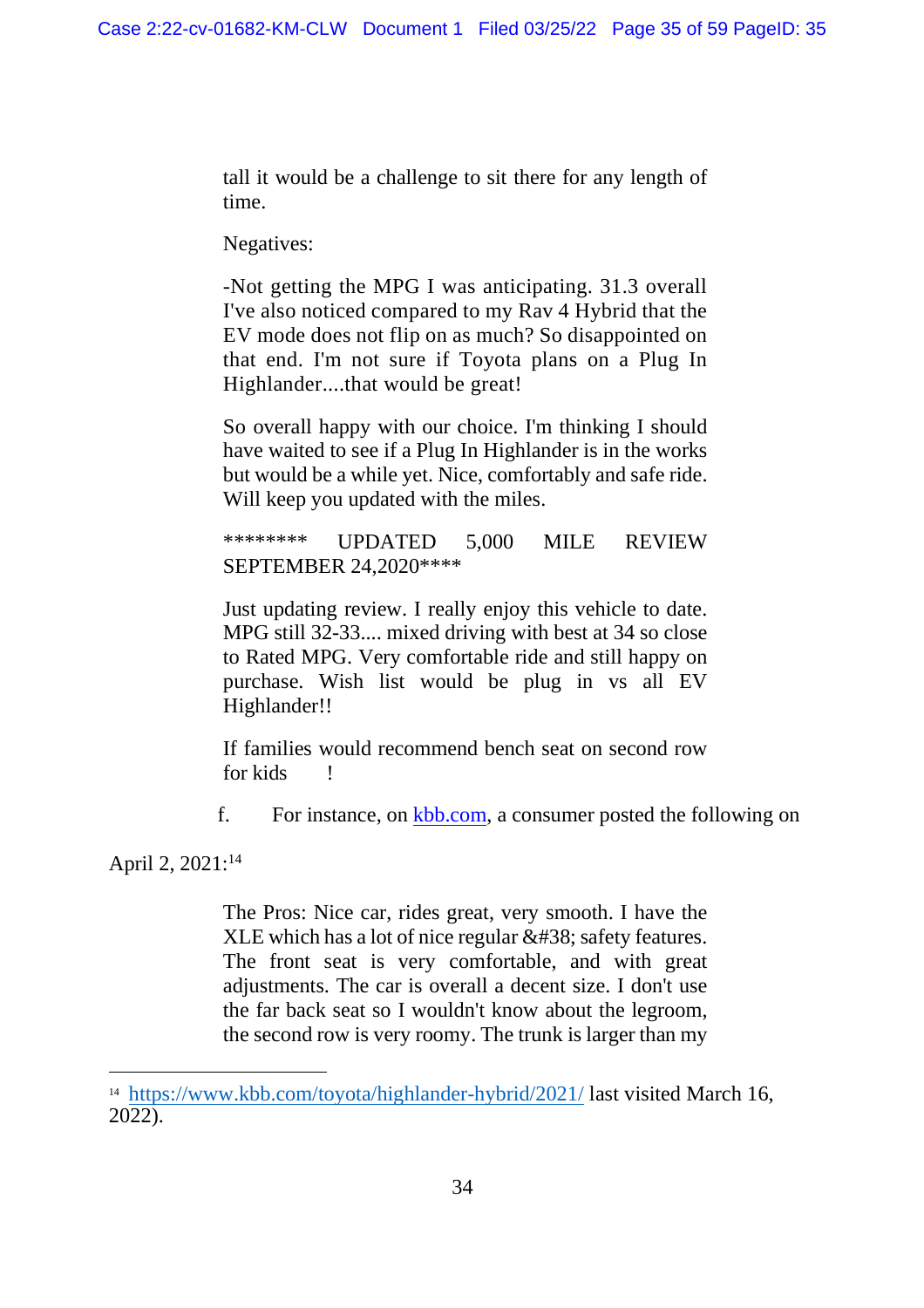previous 2016 Highlander. The 4 cylinder engine makes more noise than the 6 cylinder, at first it was annoying but I got used to it. It has 3 different modes for driving, ECO, normal and sport. I was a little worried about the response and get up and go, but if you put it in sport mode it goes, at the expense of gas mileage I'm sure, normal mode is pretty good as well, not sure what happens with the gas mileage in that mode so I tend to keep it in ECO. The safety features are great, blind spot monitoring, lane assist and intelligent cruise control to begin with are nice to have. The Cons: The navigation package is awful, I keep using my phone and on the last trip google maps beat it by 15 minutes. Plus if a phone call comes in its hard to get the directions while on a call. I tried the Android Auto and it really limits what you can do while you are driving so much to me it is not worth it. I might need to learn how to use it better but that is my first impression. My biggest pet peeve and complaint is the range and gas tank size, they specify a 17.1 gallon gas tank which if the mileage is correct would give you a range of around 600 miles. I was only getting 12.5 - 13 gallons in the tank when it said 0 miles to empty and a range of around 450 miles. Thinking something was wrong I brought it to the dealer who checked it out and called Toyota, Toyota said (according to my dealer) yes, we say 17.1 gallons but you'll only get 14 gallons into it. I haven't been able to get 14 gallons into it. They said it's 17.1 gallons but the configuration of the car only allows you to put 14 gallons at most into. Now I'm not happy. The range is one of the reasons I bought this car, otherwise I might have bought a 3 row KIA or Hyundai. What's next? Lemon law, join a class action like the RAV4 Hybrid, or live with it.

64. The existence of the Fuel Tank Defect is a material fact that a reasonable consumer would consider when deciding whether to purchase or lease a Class Vehicle. Had Plaintiffs and other Class Members known of the Fuel Tank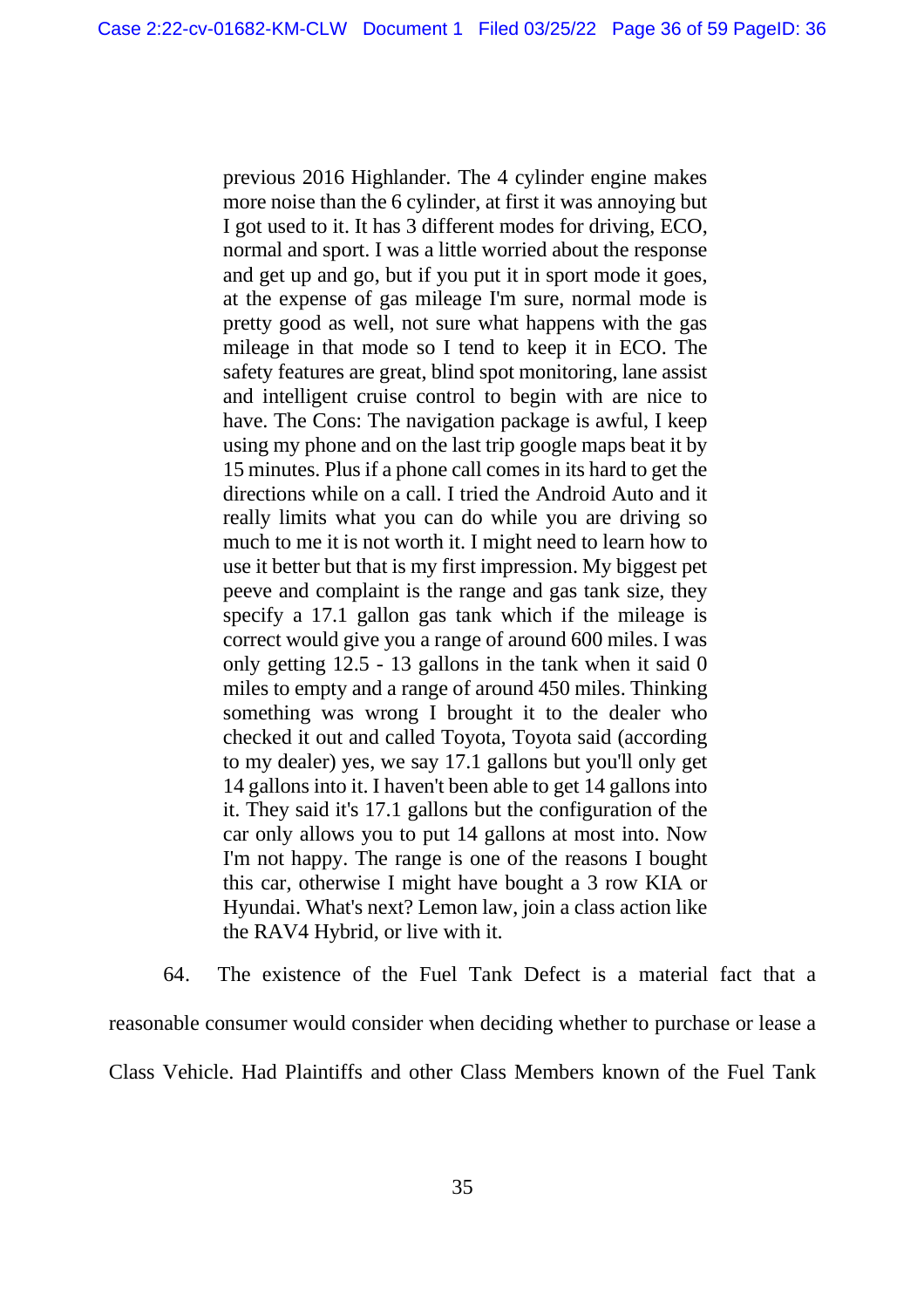Defect, they would have paid less for the Class Vehicles or would not have purchased or leased them.

65. Reasonable consumers, like Plaintiffs, reasonably expect that a vehicle's fuel systems are safe, will function in a manner that will not pose a safety risk, and are free of defects, all of which were not true with respect to the fuel systems in the Class Vehicles. They also expected that the Class Vehicles would be fit for the ordinary purpose of being capable of being fully fueled and would confirm to the promises and affirmations on their window stickers which they could not due to the Fuel Tank Defect. Plaintiffs and Class Members further reasonably expected that Toyota would not sell or lease vehicles with known safety defects which can increase emissions and present a overflow risk during fueling, such as the Fuel Tank Defect, and will disclose any such defects to its consumers when it learns of them. They did not expect Toyota to fail to disclose the Fuel Tank Defect to them and to continually deny it.

#### **Toyota Has Actively Concealed the Fuel Tank Defect**

66. Despite knowing of the existence of the Fuel Tank Defect, Toyota has and continues to market the Class Vehicles as having a 17.1 capacity fuel tank, displaying the vehicles with window stickers which show a range of 616 miles per tank, and advertises about the range and other fuel-efficient advantages of the Class Vehicles.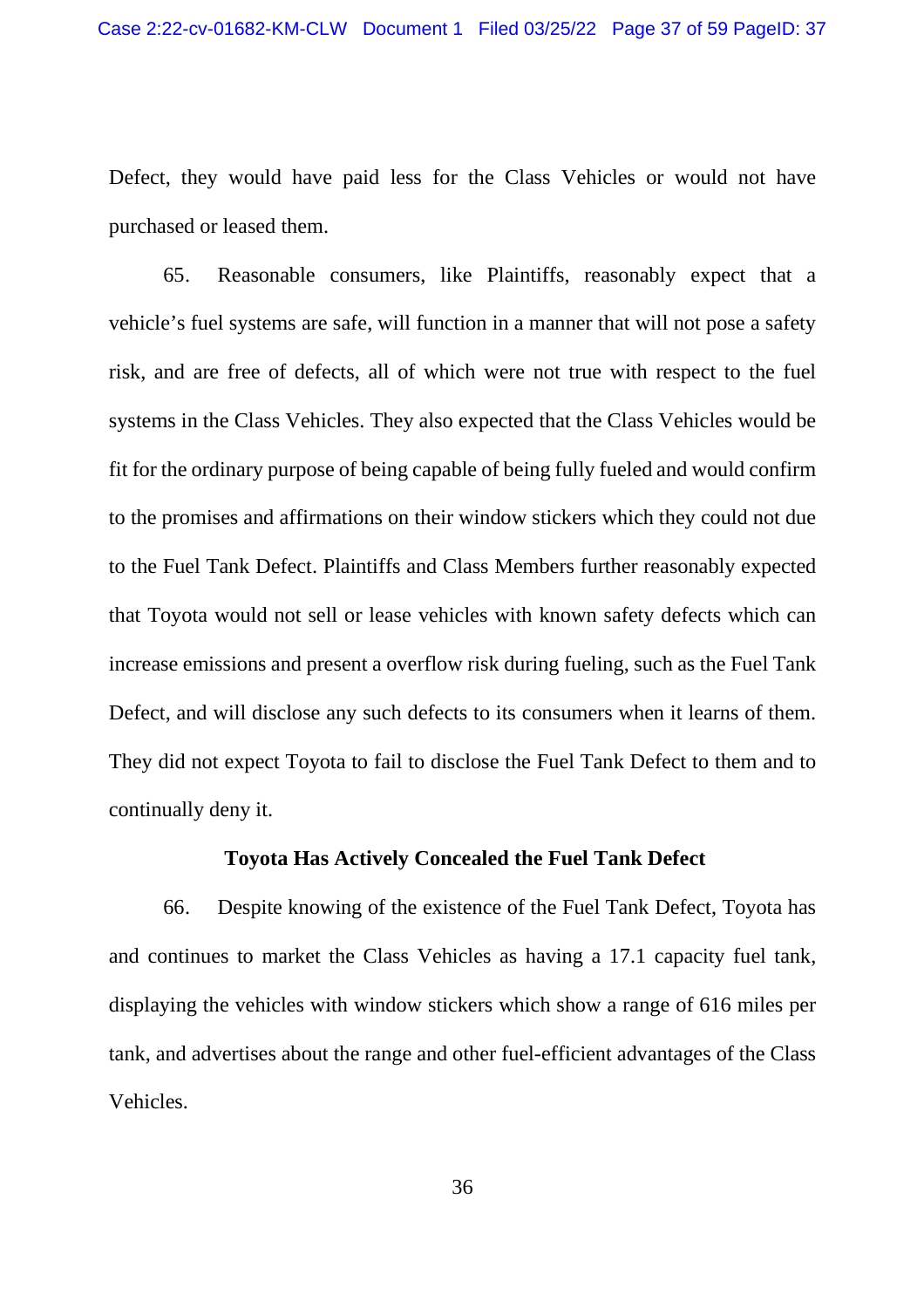67. In the brochure for the Class Vehicles, as well as other sources detailed above, Toyota lists the fuel capacity of the gas tank to be 17.1 gallons.

68. TMS, in conjunction with TMC, has also instructed its authorized dealerships to inform customers who complain about the fuel capacity that fuel tanks have a "margin of error" of a few gallons, so that it is reasonable that they cannot fill their fuel tanks to the listed capacity. TMS specifically reinforces this instruction when dealership technicians contact TMS' Technical Assistance department and open a "TAS" case regarding the Defect.

69. When customers call or email Toyota Customer Care to complain that their fuel tanks cannot be filled more than 14.5 gallons and that their DTE, at most, reaches 400 or 500 miles, despite Toyota's representations and advertising its 17.1 gallon capacity and DTE of over 600 miles, TMS initially obfuscates the issue. For example, TMS tells customers:

> Fuel efficiency is influenced by many variables including, but not limited to, quality and octane level of

> gasoline, fuel additives or seasonal variations in fuel, load carried in vehicle, tire pressure, terrain, location (urban/suburban), driving style, and even weather conditions. Keep in mind when refueling your vehicle, that different gas station maybe calibrated differently resulting in varied miles to empty.

> Additionally, one way you may wish to try to estimate your driving range would be to determine your real-life miles-per-gallon, and multiply that by the number of gallons it takes to fill your tank. For example, if you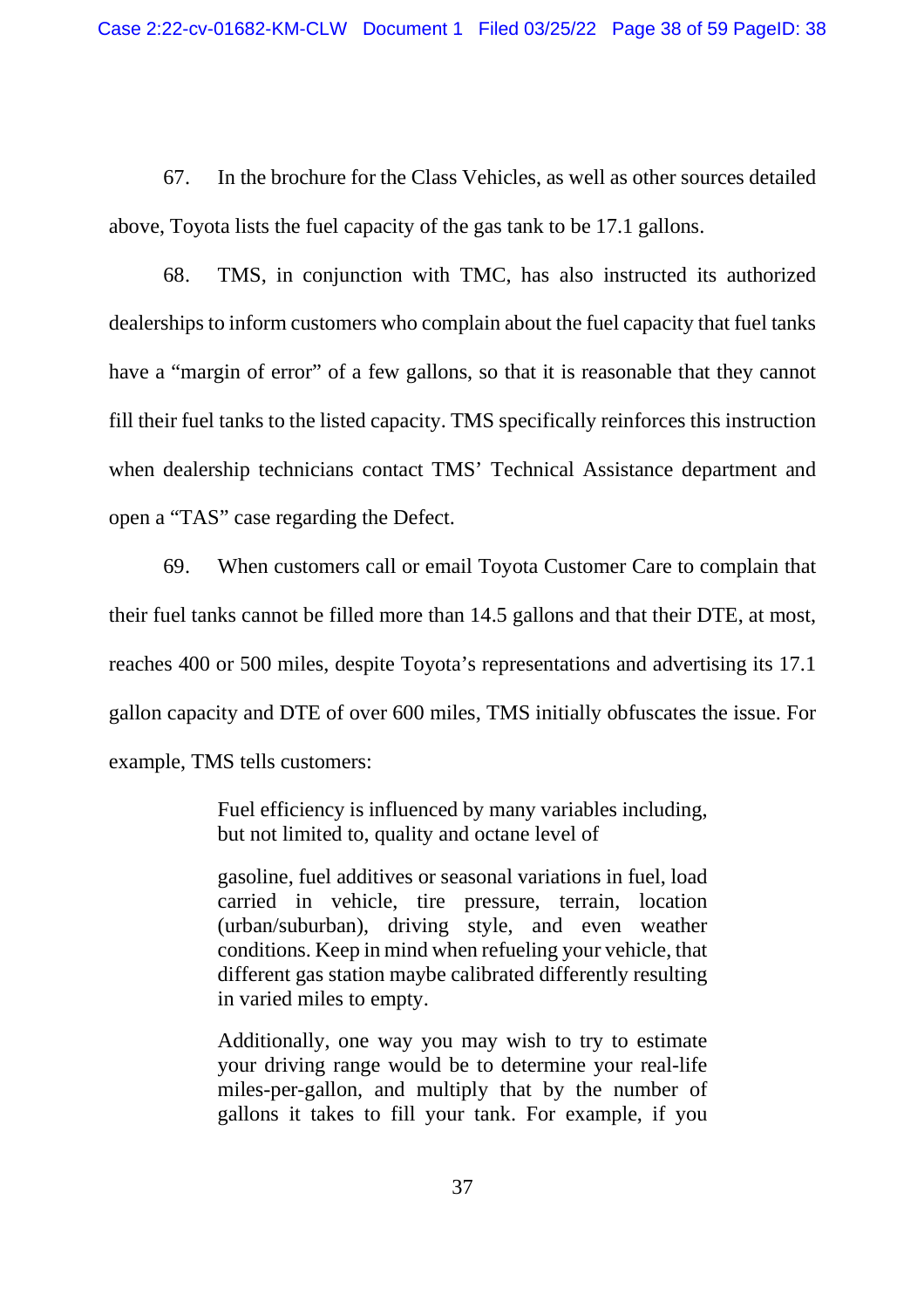normally get 25 miles per gallon and it takes ten gallons to fill your tank, you can estimate an approximate driving range of 250 miles.

70. When pressed, TMS eventually admits the Fuel Tank Defect to

customers, stating:

We apologize for the confusion pertaining to your 2021 Toyota Highlander Hybrid. The Highlander has a fuel tank with a 17.1 gallon capacity, and approximately 14.2 gallons of it useable. The fuel pick-up line is not at the bottom of the fuel tank, so that residual fuel does not get into the engine. The residual fuel can possibly be contaminated with debris, water, etc.

Additionally, if you feel that your vehicle is not providing a [sic] accurate account of the fuel that is being used. We would recommend have your local Toyota dealer inspect your vehicle for any concerns.

71. Yet Toyota has refused to date to provide any notice to consumers,

owners and lessees—including Class Members—about the Defect or when they can expect a repair for the Defect.

72. Each of these misrepresentations that TMS instructs personnel at authorized dealerships as well as its own customer services representatives to repeat to Plaintiffs and members of the Class are made with TMC's agreement and authorization.

73. Toyota also continues to deceptively list the fuel capacity of Class Vehicles as 17.1 gallons, without mentioning that consumers may not be able to fill their fuel tanks to capacity.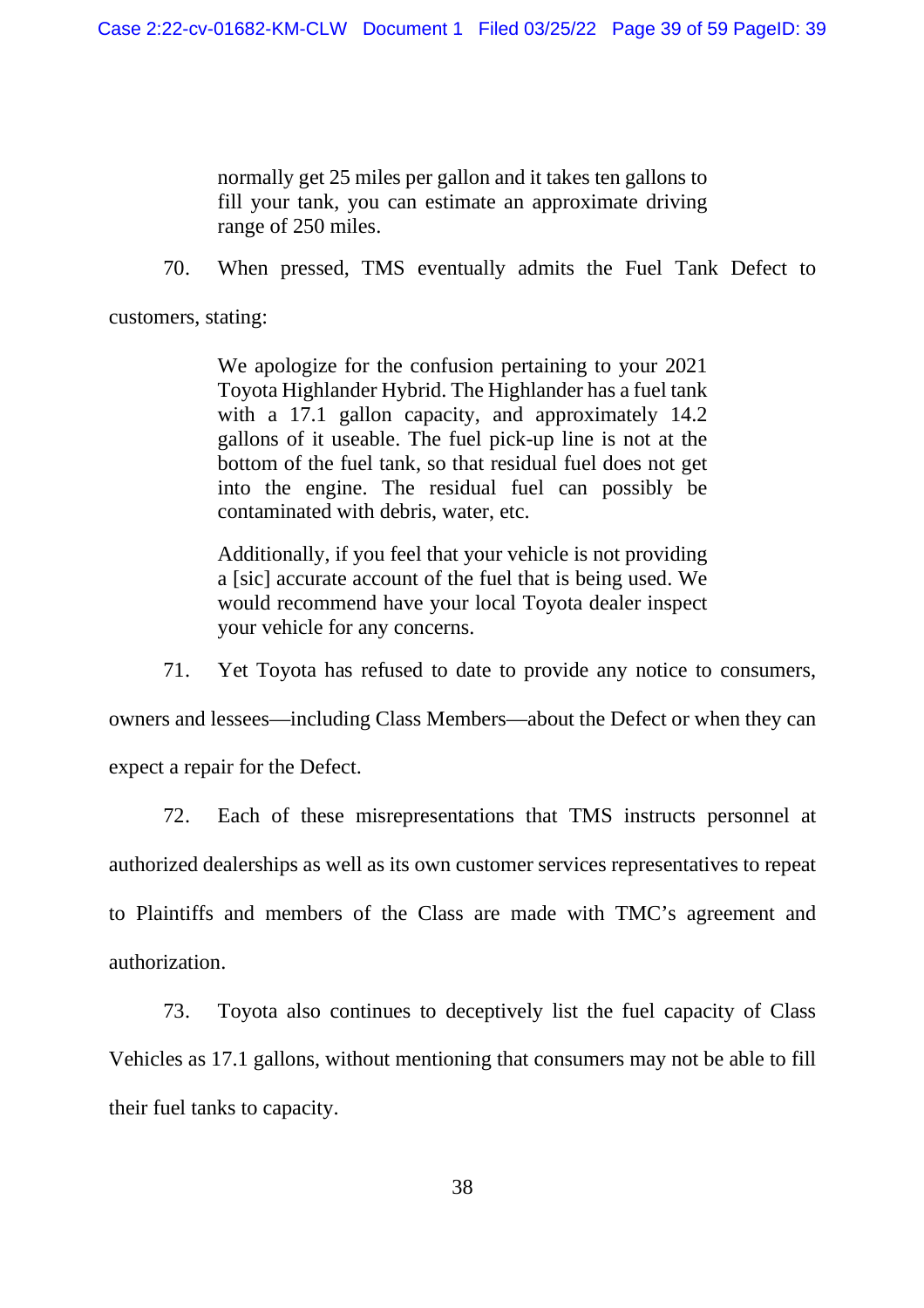74. Despite its knowledge of the Fuel Tank Defect in the Class Vehicles, Toyota actively concealed the existence and nature of the defect from Plaintiffs and Class Members and failed to issue a Technical Tip or TSB to its dealerships informing them that they should acknowledge the problem and reveal it to prospective buyers. Toyota has also failed to issue any documents to the Department of Energy to correct its misrepresentations about the capacity of the fuel tank, so that the accurate range of the vehicle on a single tank can be displayed on fueleconomy.gov.

75. Nor has Toyota revised its advertising, owners' manuals, warranty books, Monroney Stickers, or informed potential purchasers and lessees that the fuel tank cannot be filled to capacity in Class Vehicles and comes with a corresponding safety risk.

76. Specifically, Toyota failed to disclose or actively concealed at and after the time of purchase, lease, or repair:

- (a) any and all known material defects or material nonconformity of the Class Vehicles, including the defects pertaining to the fuel systems;
- (b) that the Class Vehicles, including the fuel systems, were unsafe, not in good in working order, were defective, were in need of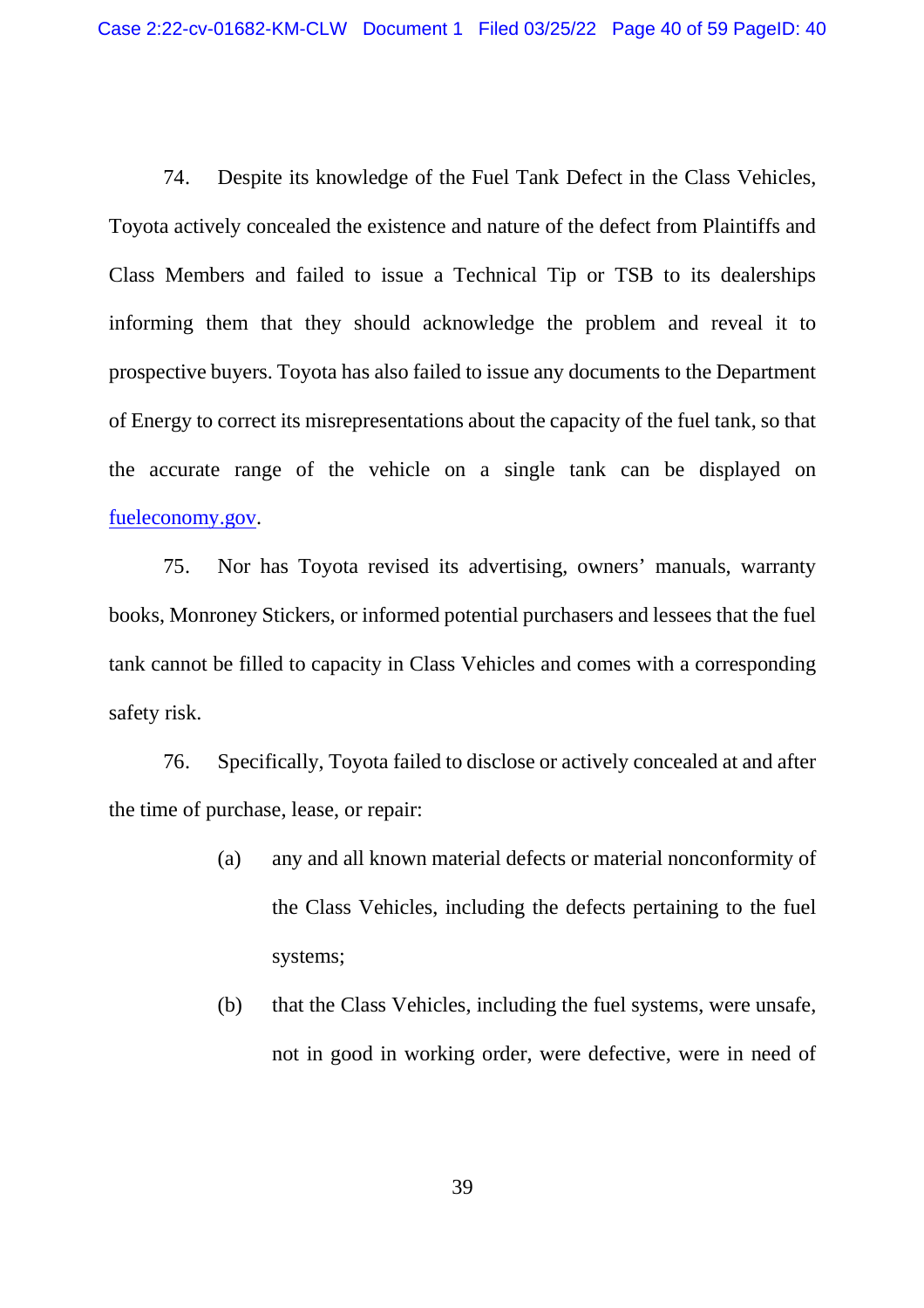repair and possibly recalibration or other software mechanisms, and were not fit for their intended or particular purposes; and

(c) that the Class Vehicles and the fuel systems were defective, despite the fact that Toyota learned of such defects as early as 2018 during pre-production testing.

# **The Agency Relationship Between Toyota Motor Sales, U.S.A., Inc., and its Network of Authorized Dealerships**

77. To sell vehicles to the general public, TMS enters into agreements with its nationwide network of authorized dealerships to engage in retail sales with consumers such as Plaintiffs. In return for the exclusive right to sell new, TMSbranded vehicles, the authorized dealerships are also permitted under these agreements with TMS to service and repair these vehicles under the warranties TMS provides directly to consumers who purchased new vehicles from the authorized dealerships. Accordingly, TMS's authorized dealerships are TMS's agents, and the consumers who purchase or lease TMS vehicles are the third-party beneficiaries of these dealership agreements, which allow the consumers to purchase and service their TMS vehicles locally.

78. Further, Plaintiffs and each of the members of the Class are the intended beneficiaries of TMS's express and implied warranties. The dealers were not intended to be the ultimate consumers of the Class Vehicles, and they have no rights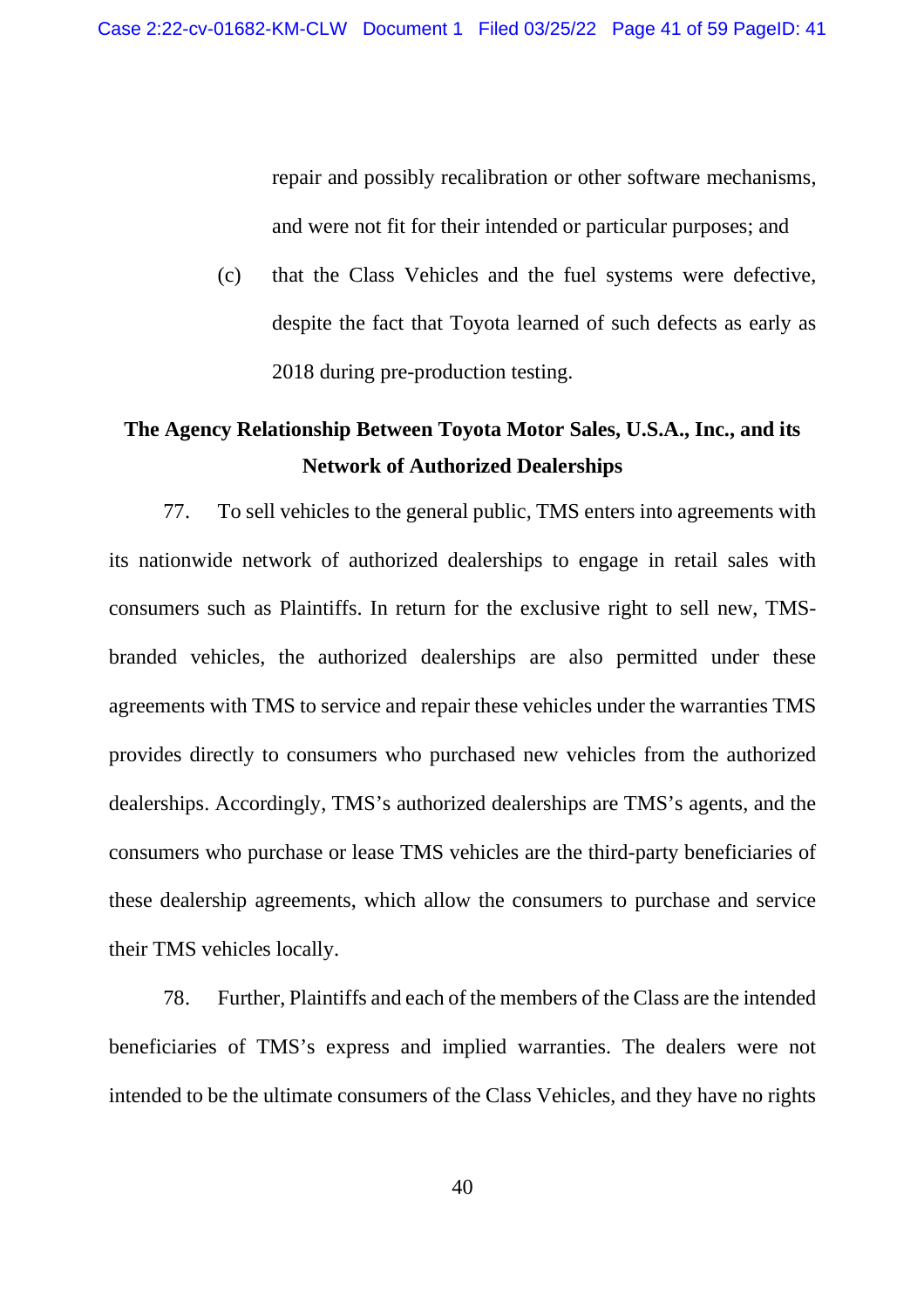under the warranty agreements provided by TMS. TMS's warranties were designed for and intended to benefit the consumers only. The consumers are the true intended beneficiaries of TMS's express and implied warranties, and the consumers may therefore avail themselves of those warranties.

79. TMS issued the express warranty to the Plaintiffs and the Class members. TMS also developed and disseminated the owner's manual and warranty booklets, advertisements, and other promotional materials relating to the Class Vehicles. TMS also is responsible for the content of the Monroney Stickers on TMSbranded vehicles. Because TMS issues the express warranty directly to the consumers, the consumers are in direct privity with TMS with respect to the warranties

80. In promoting, selling, and repairing its defective vehicles, TMS acts through numerous authorized dealers who act, and represent themselves to the public, as exclusive TMS representatives and agents. That the dealers act as TMS's agents is demonstrated by the following facts:

> (a) The authorized Toyota dealerships complete all service and repair according to TMS's instructions, which TMS issues to its authorized dealerships through service manuals, technical service bulletins ("TSBs"), technical tips ("TT"), and other documents;

> > 41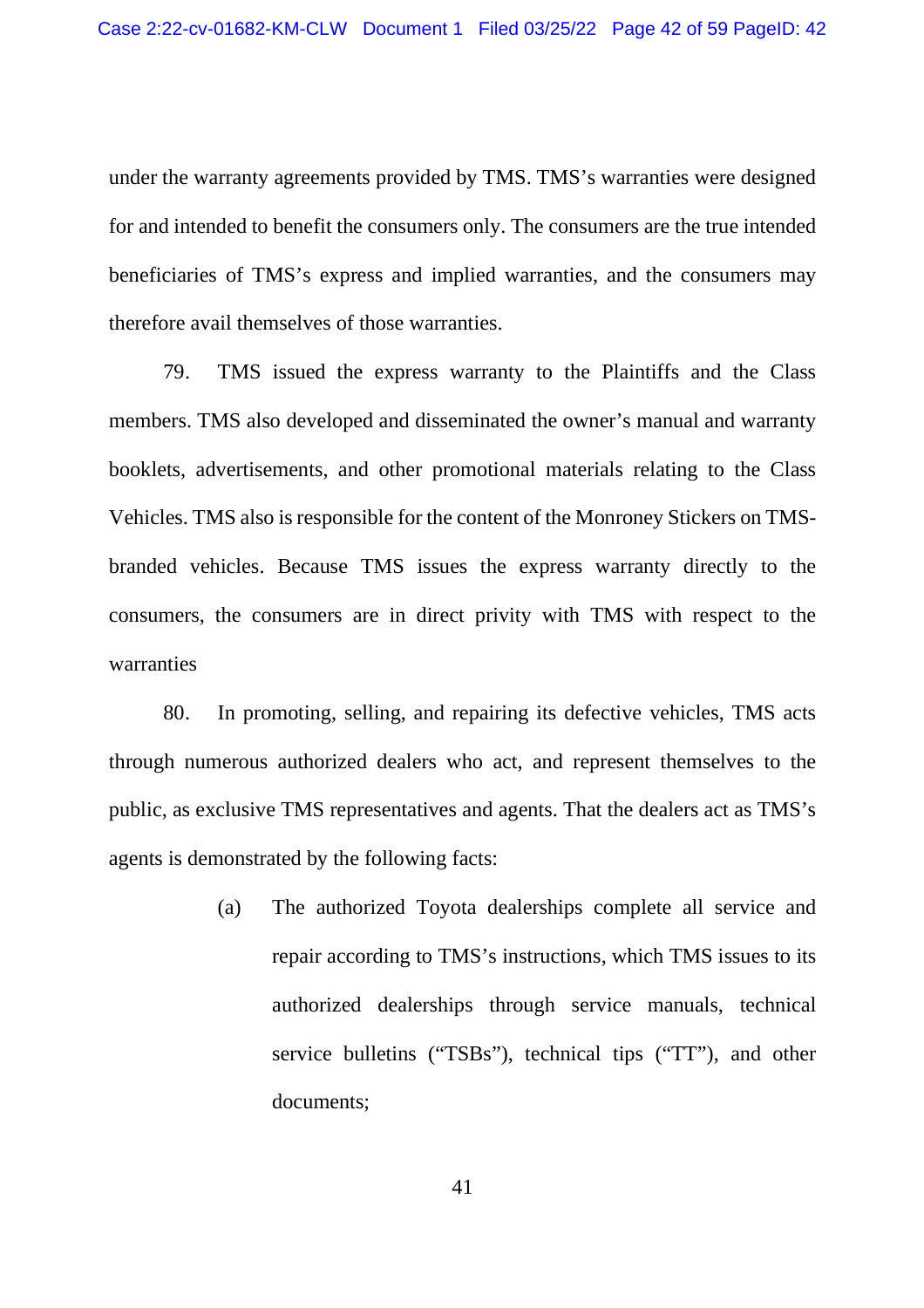- (b) Consumers are able to receive services under TMS's issued New Vehicle Limited Warranty only at TMS's authorized dealerships, and they are able to receive these services because of the agreements between TMS and the authorized dealers. These agreements provide TMS with a significant amount of control over the actions of the authorized dealerships;
- (c) The warranties provided by TMS for the defective vehicles direct consumers to take their vehicles to authorized dealerships for repairs or services.
- (d) TMS dictates the nature and terms of the purchase contracts entered into between its authorized dealers and consumers;
- (e) TMS controls the way in which its authorized dealers can respond to complaints and inquiries concerning defective vehicles, and the dealerships are able to perform repairs under warranty only with TMS's authorization.
- (f) TMS has entered into agreements and understandings with its authorized dealers pursuant to which it authorizes and exercises substantial control over the operations of its dealers and the dealers' interaction with the public; and

42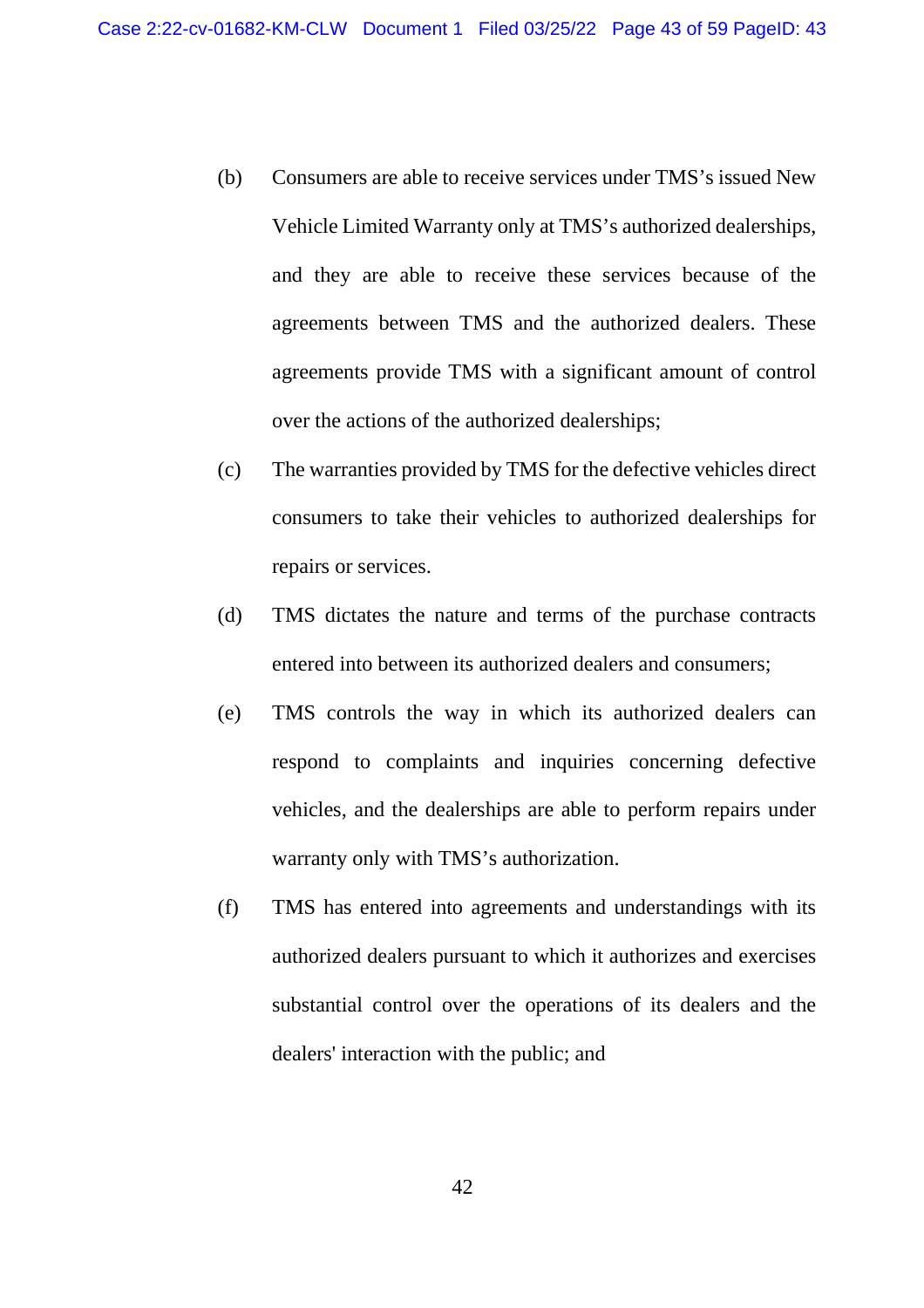(g) TMS implemented its express and implied warranties as they relate to the defects alleged herein by instructing authorized TMS dealerships to address complaints of the Defect by prescribing and implementing the relevant TSBs cited herein.

81. Indeed, Toyota's warranty booklets make it abundantly clear that Toyota's authorized dealerships are Toyota's agents for vehicle sales and service. The booklets, which are plainly written for the consumers, not the dealerships, tell the consumers repeatedly to seek repairs and assistance at its "authorized dealerships." For example, at the outset, Toyota notifies Plaintiffs and class members in the warranty booklet that coverage applies only to vehicles "**originally sold by an authorized dealer**" and that **"It]he decision whether a part would be repaired or replaced will be made by the servicing Toyota dealership and/or Toyota."** Further, the booklets state "Both Toyota and your Toyota dealer are dedicated to serving your automotive needs." The booklets direct Plaintiffs and class members, should they have a problem or concern, to first "discuss the situation with a dealership manager, such as the service manager or customer relations manager. In most cases, a satisfactory solution can be reached at this step." Toyota than directs Plaintiffs and class members: "If the dealership does not address your concern to your satisfaction, to "call the Toyota Customer Experience Center" and notify Toyota of the VIN number, the mileage, and "the name of your Toyota dealership."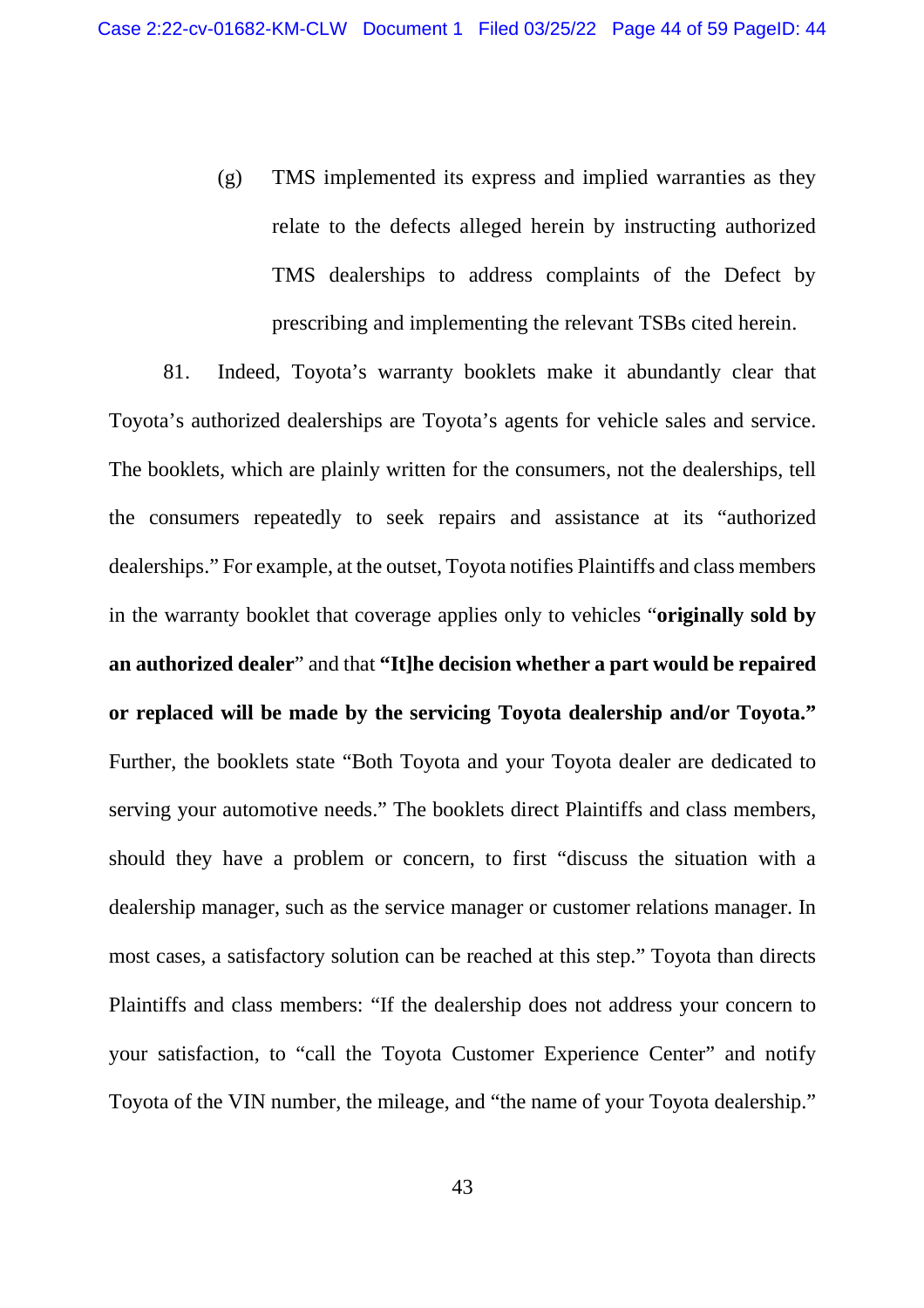Then, "A Toyota customer relations representative will assist you in working with the dealership to find a satisfactory solution."

82. Additionally, the transportation assistance component of the New Vehicle Limited Warranty, which provides transportation assistance if the vehicle must be kept overnight for warranty-covered repairs, applies only to vehicles "sold and serviced by authorized Toyota dealerships..."

83. Accordingly, as the above paragraphs demonstrate, the authorized dealerships are agents of TMS. Plaintiffs and each of the members of the Class have had sufficient direct dealings with either TMS or its agent dealerships to establish privity of contract between TMS, on one hand, and Plaintiffs and each of the members of the Class, on the other hand. This establishes privity with respect to the express and implied warranty between Plaintiffs and TMS.

## **CLASS ACTION ALLEGATIONS**

84. Plaintiffs bring this lawsuit as a class action on behalf of themselves and all others similarly situated as members of the proposed Class pursuant to Federal Rules of Civil Procedure 23(a) and 23(b)(3). This action satisfies the numerosity, commonality, typicality, adequacy, predominance, and superiority requirements of those provisions.

85. The Class is defined as: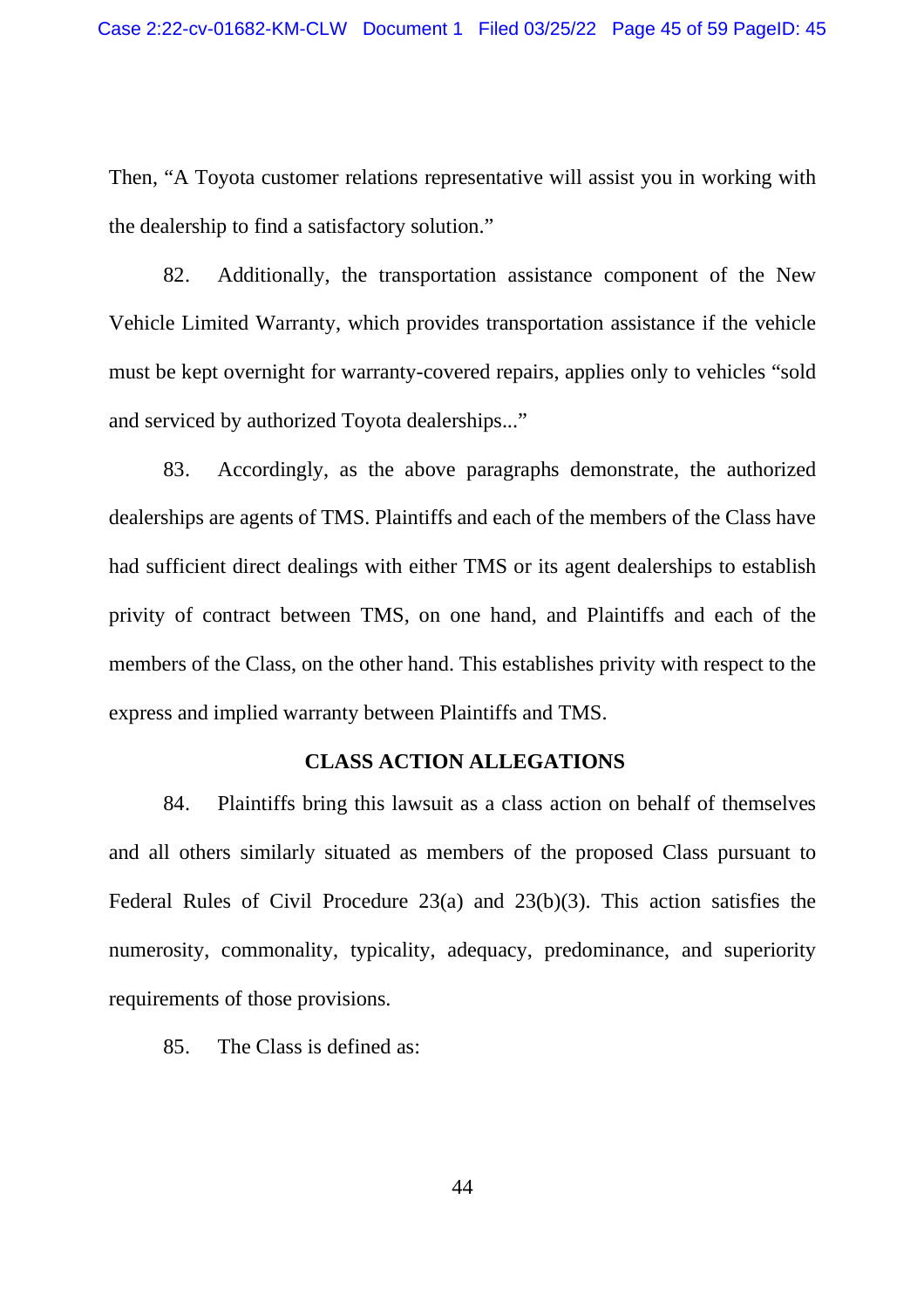**Class**: All individuals in the State of New Jersey who purchased or leased a 2020 to 2021 Toyota Highlander Hybrid vehicle.

86. Excluded from the Class are: (1) Defendants, any entity or division in which Defendants has a controlling interest, and their legal representatives, officers, directors, assigns, and successors; (2) the Judge to whom this case is assigned and the Judge's staff; (3) any Judge sitting in the presiding state and/or federal court system who may hear an appeal of any judgment entered; and (4) those persons who have suffered personal injuries as a result of the facts alleged herein. Plaintiffs reserves the right to amend the Class definitions if discovery and further investigation reveal that the Class and Sub-Class should be expanded or otherwise modified.

87. Numerosity: Although the exact number of Class Members is uncertain and can only be ascertained through appropriate discovery, that discovery will show that, tens of thousands of Class Vehicles have sold in the United States, and thousands within New Jersey. The number is great enough such that joinder is impracticable. The disposition of the claims of these Class Members in a single action will provide substantial benefits to all parties and to the Court. The Class Members are readily identifiable from information and records in Defendants' possession, custody, or control, as well as from records kept by the Department of Motor Vehicles.

45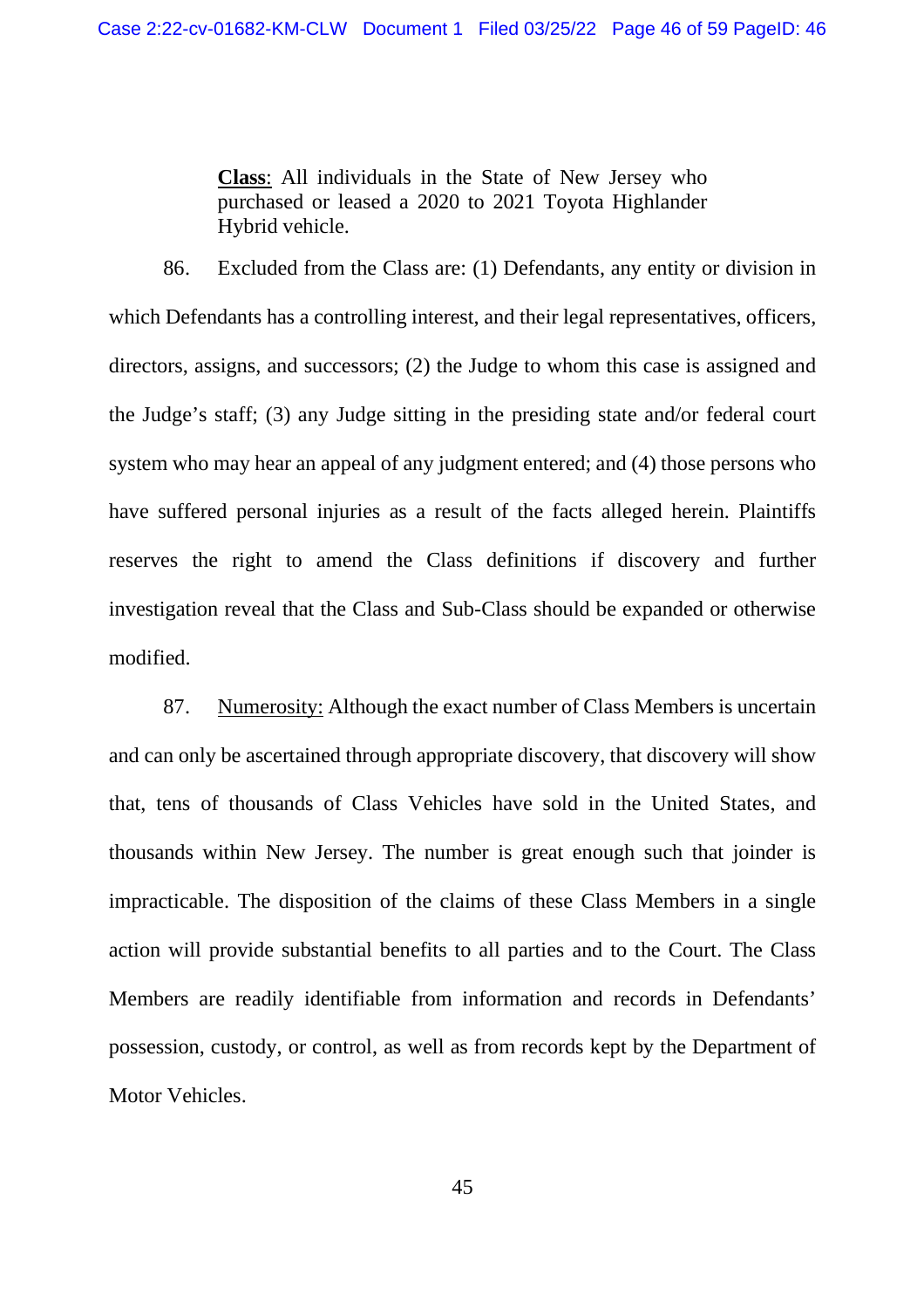88. Typicality: Plaintiffs' claims are typical of the claims of the Class in that Plaintiffs, like all Class Members, purchased or leased a Class Vehicle designed, manufactured, and distributed by Toyota. The representative Plaintiffs, like all Class Members, have been damaged by Defendants' misconduct in that they have incurred or will incur the cost of repairing or replacing the defective fuel systems that cause the Fuel Tank Defect. Furthermore, the factual bases of Toyota's misconduct are common to all Class Members and represent a common thread resulting in injury to the Class.

89. Commonality: There are numerous questions of law and fact common to Plaintiffs and the Class that predominate over any question affecting Class Members individually. These common legal and factual issues include the following:

- (a) Whether Class Vehicles suffer from the Fuel Tank Defect;
- (b) Whether Defendants have knowledge of the Fuel Tank Defect and, if so, how long Defendants has known of the defect;
- (c) Whether the defective nature of fuel tank constitutes a material fact;
- (d) Whether Defendants has a duty to disclose the Fuel Tank Defect to Plaintiffs and Class Members;

46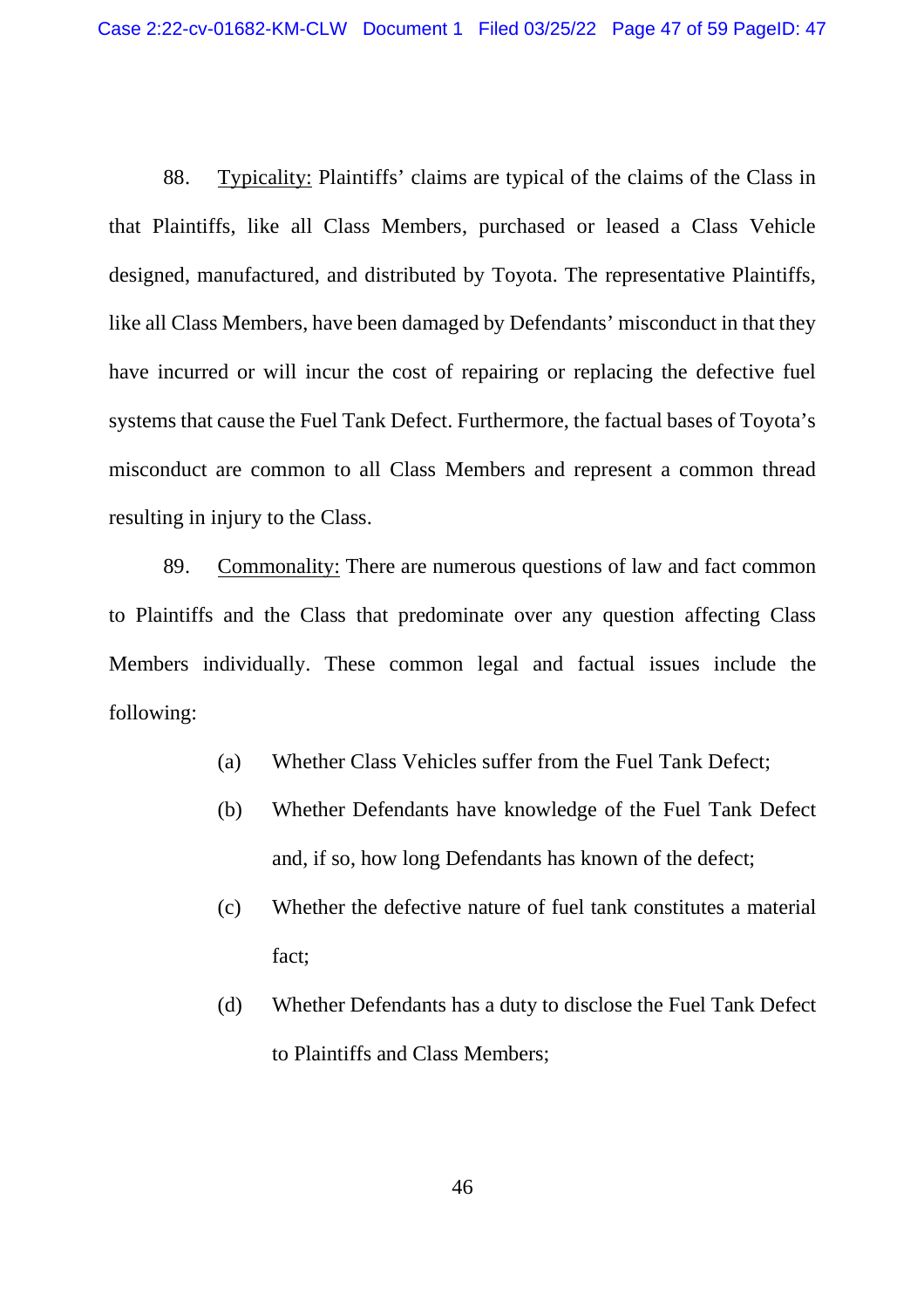- (e) Whether Defendants knew or reasonably should have known of the Fuel Tank Defect before they sold and leased Class Vehicles to Class Members;
- (f) Whether Defendants should be declared financially responsible for notifying the Class Members of problems with the Class Vehicles and for the costs and expenses of repairing and replacing the defective fuel system;
- (g) Whether Defendants are obligated to inform Class Members of their right to seek reimbursement for having paid to diagnose, repair, or replace their defective fuel systems; and
- (h) Whether damages, restitution, equitable, injunctive, compulsory or other relief are warranted.

90. Adequate Representation: Plaintiffs will fairly and adequately protect the interests of the Class Members. Plaintiffs have retained attorneys experienced in the prosecution of class actions, including consumer and product defect class actions, and they intend to prosecute this action vigorously.

91. Predominance and Superiority: Plaintiffs and Class Members have all suffered and will continue to suffer harm and damages as a result of Defendants' unlawful and wrongful conduct. A class action is superior to other available methods for the fair and efficient adjudication of the controversy. Absent a class action, most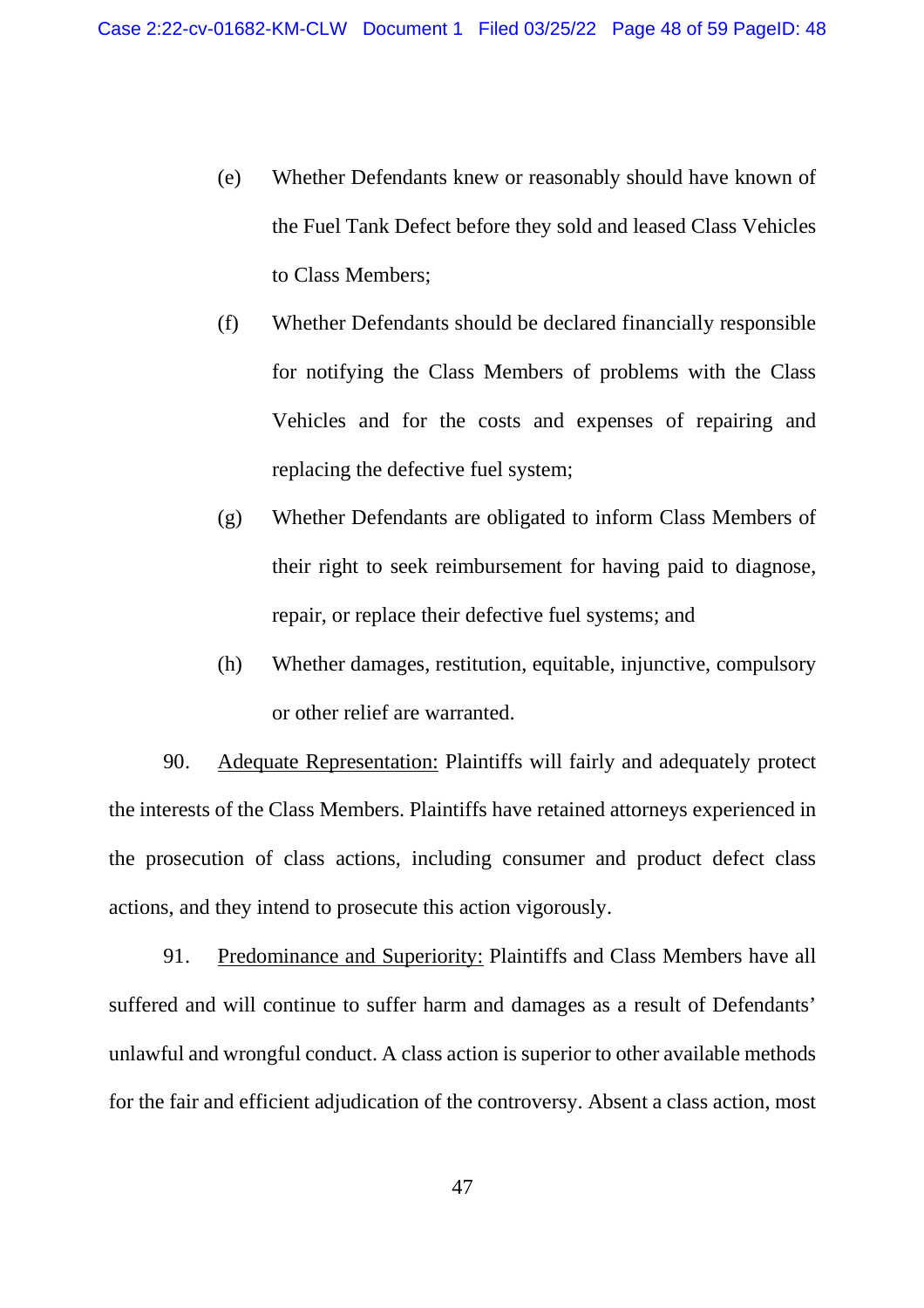Class Members would likely find the cost of litigating their claims prohibitively high and would therefore have no effective remedy. Because of the relatively small size of the individual Class Members' claims, it is likely that only a few Class Members could afford to seek legal redress for Defendants' misconduct. Absent a class action, Class Members will continue to incur damages, and Defendants' misconduct will continue without remedy or relief. Class treatment of common questions of law and fact would also be a superior method to multiple individual actions or piecemeal litigation in that it will conserve the resources of the courts and the litigants and promote consistency and efficiency of adjudication.

## **FIRST CAUSE OF ACTION VIOLATION OF MAGNUSON-MOSS WARRANTY ACT, 15 U.S.C. § 2301,** *et seq***. ("MMWA")**

92. Plaintiffs hereby incorporate by reference the allegations contained in the preceding paragraphs of this Complaint.

93. The MMWA provides a private right of action by purchasers of consumer products against retailers who, *inter alia*, fail to comply with the terms of an implied or written warranty. 15 U.S.C. § 2310(d)(1). As alleged herein, Toyota has failed to comply with its implied warranty of merchantability and/or express warranty with regard to the Class Vehicles.

94. The Class Vehicles are consumer products, as that term is defined in 15 U.S.C. § 2301(1).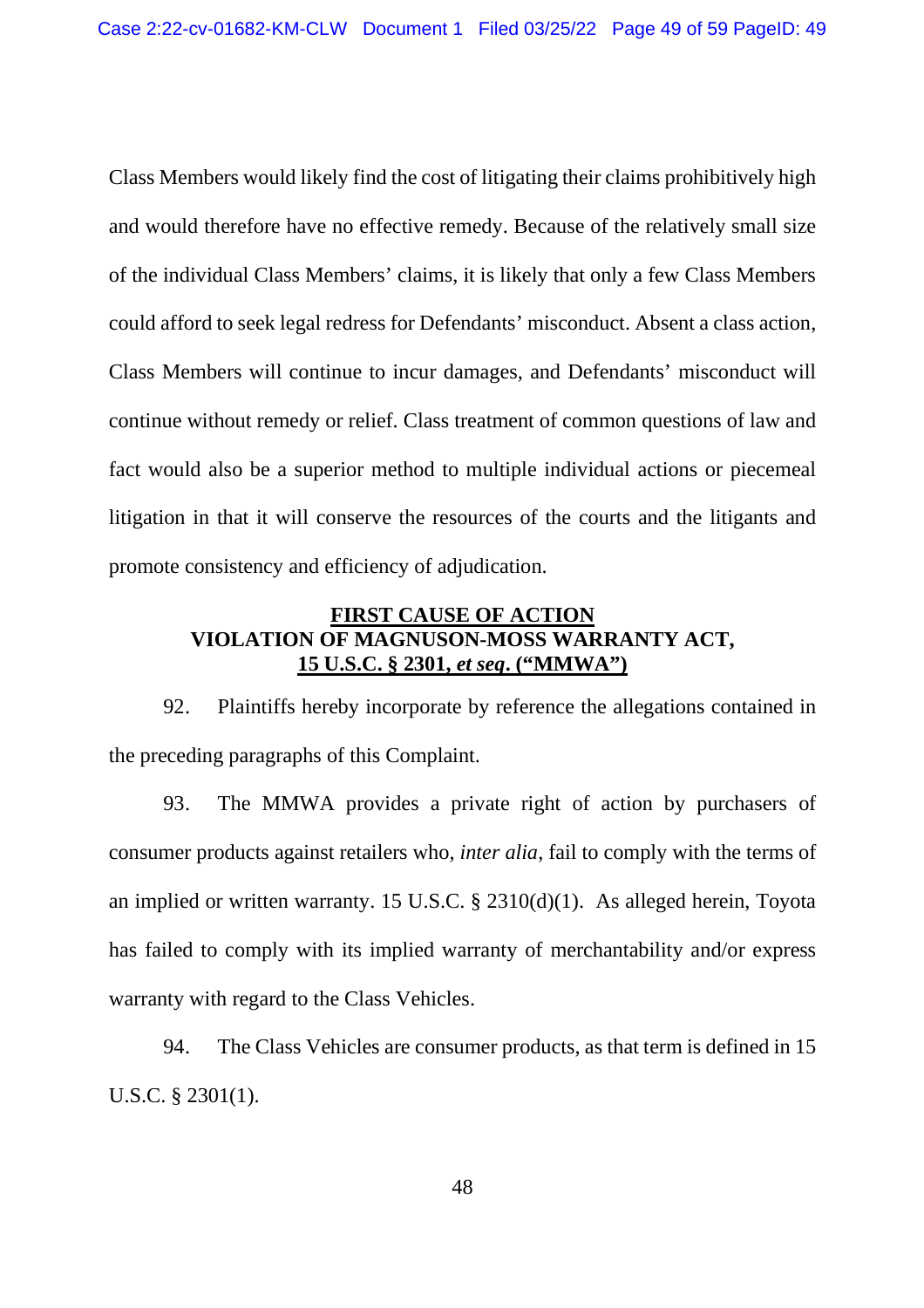95. Plaintiffs and each member of Class are consumers, as that term is defined in 15 U.S.C. § 2301(3).

96. Toyota is a supplier and warrantor, as those terms are defined in 15 U.S.C. § 2301(4)-(5).

97. The MMWA provides a cause of action for breach of warranty or other violations of the Act. 15 U.S.C. § 2310(d)(1). Toyota breached the implied warranty of merchantability for the Class Vehicles, as alleged herein, which it cannot disclaim under the MMWA, 15 U.S.C.  $\S$  2308(a)(1), by failing to provide merchantable goods. Plaintiffs have suffered damages as a result of Toyota's breach of the implied warranty of merchantability as set forth herein. 15 U.S.C. § 2310(d)(1)-(2).

98. Toyota's acts and omissions in violation of the MMWA are "[u]nfair methods of competition in or affecting commerce, and unfair or deceptive acts or practices in or affecting commerce," and they are unlawful. 15 U.S.C. § 2310(b); 15 U.S.C. § 45(a)(1).

99. Plaintiffs and the members of the Class have suffered, and are entitled to recover, damages as a result of Toyota's breach of express and/or implied warranties and violations of the MMWA.

100. Plaintiffs also seek an award of costs and expenses, including attorneys' fees, under the MMWA to prevailing consumers in connection with the commencement and prosecution of this action. 15 U.S.C. § 2310(d)(2). Plaintiffs

49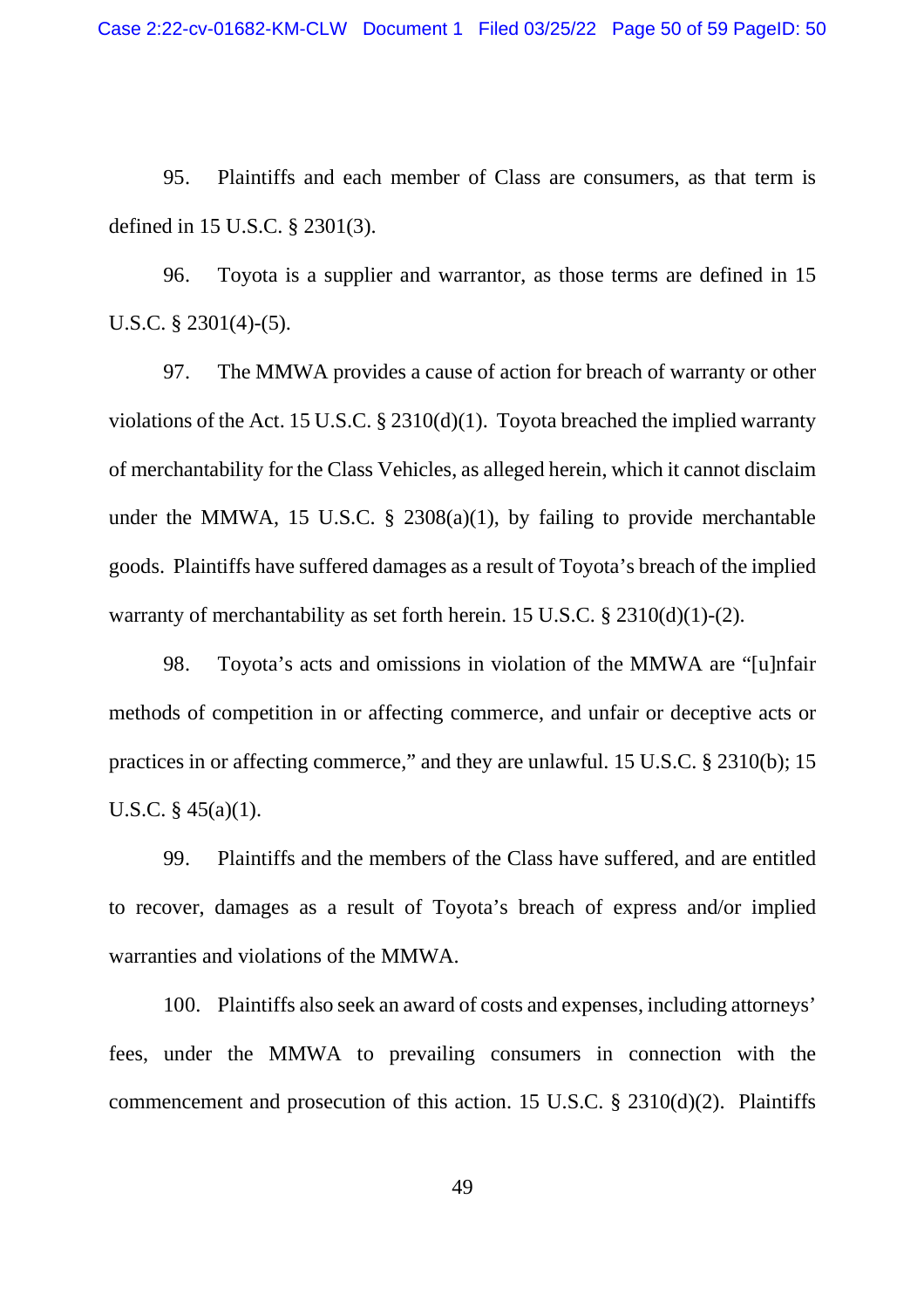and the prospective Class intend to seek such an award, including expert witness costs and other recoverable costs, as prevailing consumers at the conclusion of this lawsuit.

#### **SECOND CAUSE OF ACTION BREACH OF IMPLIED WARRANTY OF MERCHANTABILITY**

101. Plaintiffs hereby incorporates by reference the allegations contained in the preceding paragraphs of this Complaint.

102. Toyota manufactured and distributed Class Vehicles throughout the United States for sale to Plaintiffs and the Class Members.

103. Toyota impliedly warranted to Plaintiffs and members of the Class that their Class Vehicles were free of defects, and were merchantable and fit for their ordinary purpose for which such goods are used.

104. As alleged herein, Toyota breached the implied warranty of merchantability because the Jeep vehicles suffer from defects that cause the Fuel Defect. The Class Vehicles are therefore defective, unmerchantable, and unfit for their ordinary, intended purpose.

105. After Plaintiffs experienced the Fuel Defect on numerous occasions and have been unable to obtain relief from Toyota or its agents.

106. Due to the Fuel Defect, Plaintiffs and the members of the Class are unable to operate their vehicles as intended in a safe condition, substantially free from defects. The Class Vehicles do not provide safe and reliable transportation to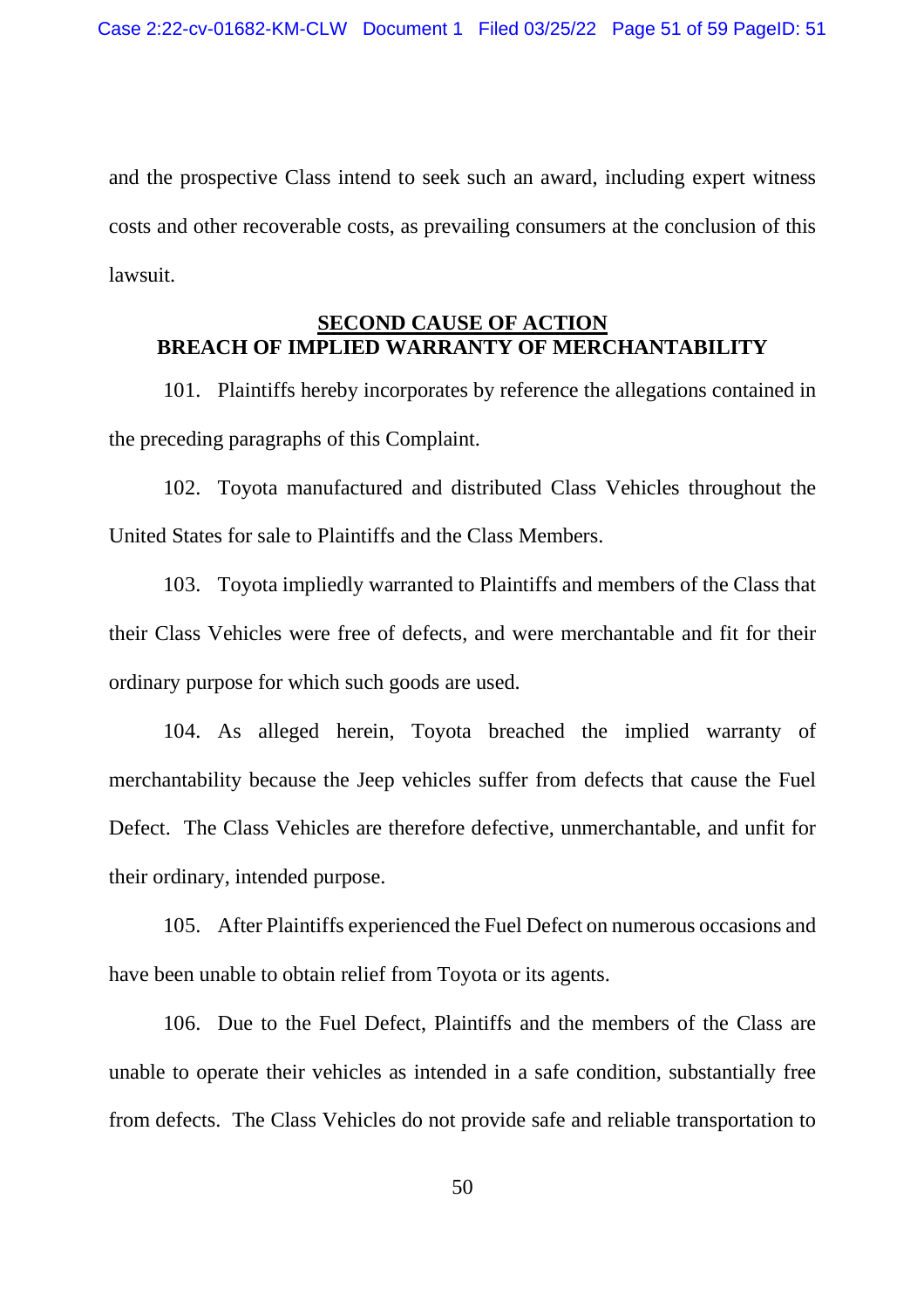Plaintiffs and Class Members under conditions acknowledged by Defendant. As a result, Plaintiffs and members of the Class are unable to safely drive their Class Vehicles without manifestation, or imminent threat of manifestation, of the Fuel Defect.

107. Plaintiffs did not receive or otherwise have the opportunity to review, at or before the time of sale, the written warranty containing the purported exclusions and limitations of remedies. Accordingly, any such exclusions and limitations of remedies are unconscionable and unenforceable, and Plaintiffs are entitled to all remedies available under Article 2 of the Uniform Commercial Code and other state laws of the Class. Any purported warranty disclaimers, exclusions, and limitations were unconscionable and unenforceable. As a direct and proximate result of the breach of implied warranty of merchantability, Plaintiffs and members of the Class have been injured in an amount to be proven at trial.

#### **THIRD CAUSE OF ACTION BREACH OF EXPRESS WARRANTY**

108. Plaintiffs hereby incorporate by reference the allegations contained in the preceding paragraphs of this Complaint.

109. Defendant provided all purchasers and lessees of the Class Vehicles with the same express warranties described herein, which became part of the basis of the bargain.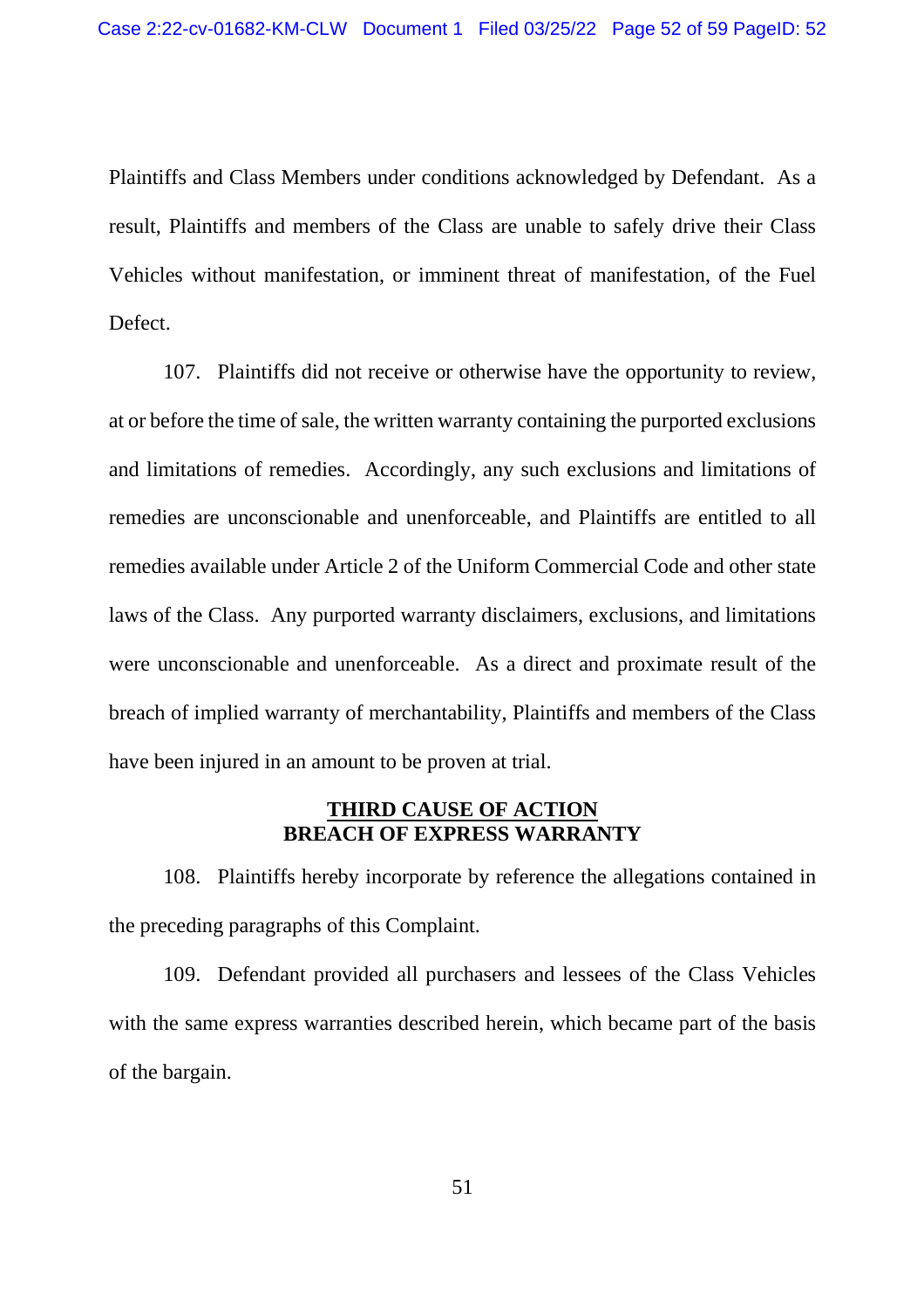110. The parts affected by the Fuel Defect were distributed by Defendant in the Class Vehicles and are covered by the warranties Defendant provided to all purchasers and lessors of Class Vehicles.

111. Defendant breached these warranties by selling and leasing Class Vehicles with the Fuel Defect, requiring repair or replacement within the applicable warranty periods, and refusing to honor the warranties by providing free repairs or replacements during the applicable warranty periods.

112. Plaintiffs notified Defendant of the breach within the warranty period, but Defendant already knew of defects causing the Fuel Defect and yet chose to conceal it and to failed to comply with its warranty obligations.

113. As a direct and proximate cause of Defendant's breach, Plaintiffs and the members of the Class bought or leased Class Vehicles they otherwise would not have, overpaid for their vehicles, did not receive the benefit of their bargain, and their Class Vehicles suffered a diminution in value. Plaintiffs and New Jersey Class Members have also incurred and will continue to incur costs related to the diagnosis and repair of the Fuel Defect.

114. Defendant's attempt to disclaim or limit these express warranties are unconscionable and unenforceable under the circumstances here.

115. Specifically, Defendant's warranty limitation is unenforceable because it knowingly sold a defective product without informing consumers about the defect.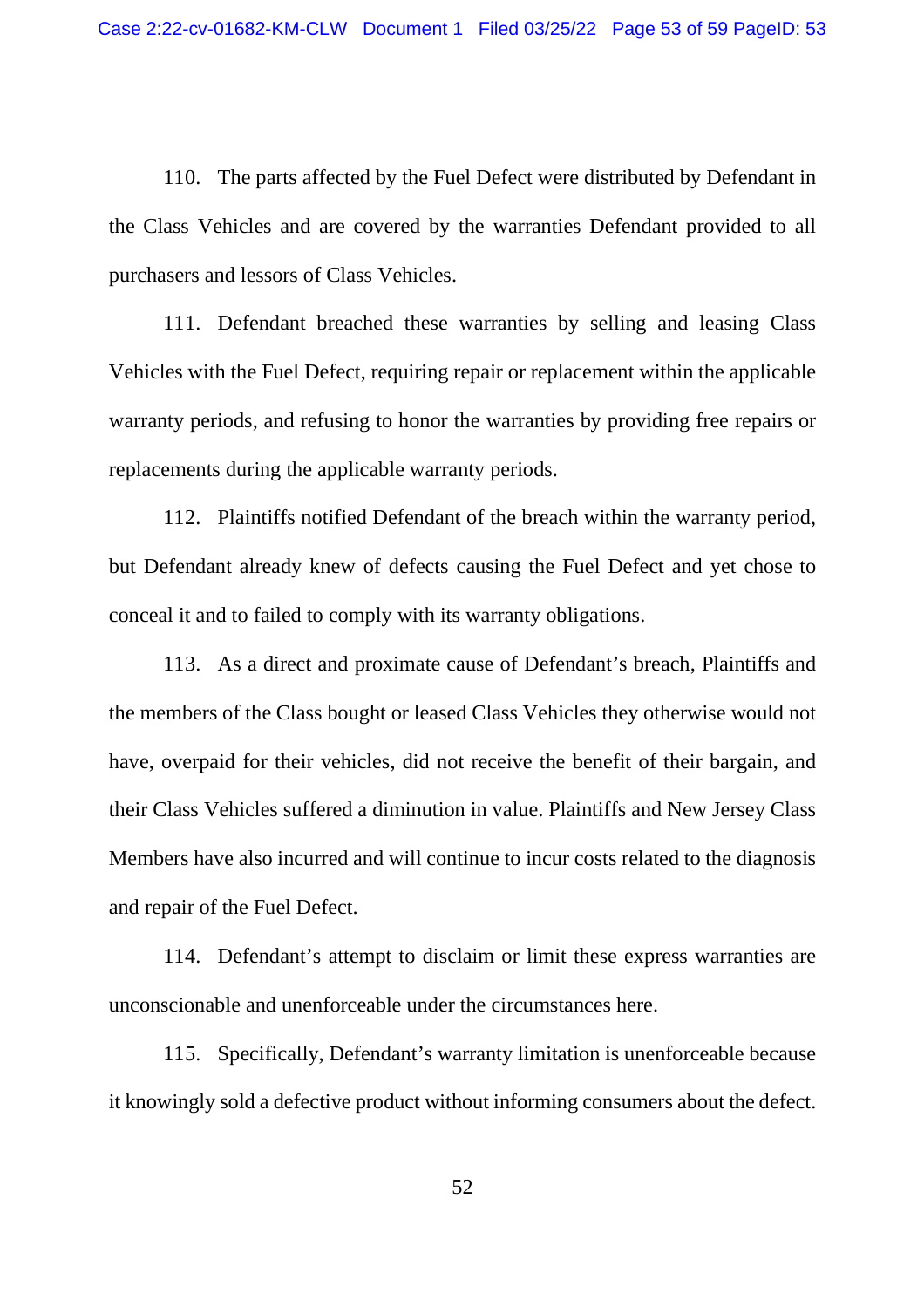116. The time limits contained in Defendant's warranty period were also unconscionable and inadequate to protect Plaintiffs and members of the Class given Toyota has not repaired, replaced or refunded the Fuel Defect value of the Class Vehicles.

117. Plaintiffs and the Class Members have complied with all obligations under the warranty, or otherwise have been excused from performance of said obligations as a result of Defendant's conduct described herein.

## **FOURTH CAUSE OF ACTION VIOLATIONS OF THE NEW JERSEY CONSUMER FRAUD ACT, N.J.S.A. § 56:8-2,** *et seq.* **("CFA")**

118. Plaintiffs hereby incorporate by reference the allegations contained in the preceding paragraphs of this Complaint.

119. Plaintiffs and other members of the Class are "consumers" within the meaning of the New Jersey Consumer Fraud Act.

120. The Class Vehicles are "merchandise" within the meaning of the CFA, as they are goods that are offered directly or indirectly to the public for sale.

121. At all relevant times, Defendant conducted trade and commerce in New Jersey and elsewhere within the meaning of the CFA.

122. The CFA is, by its terms, a cumulative remedy, such that remedies under its provisions can be awarded in addition to those provided under other remedies.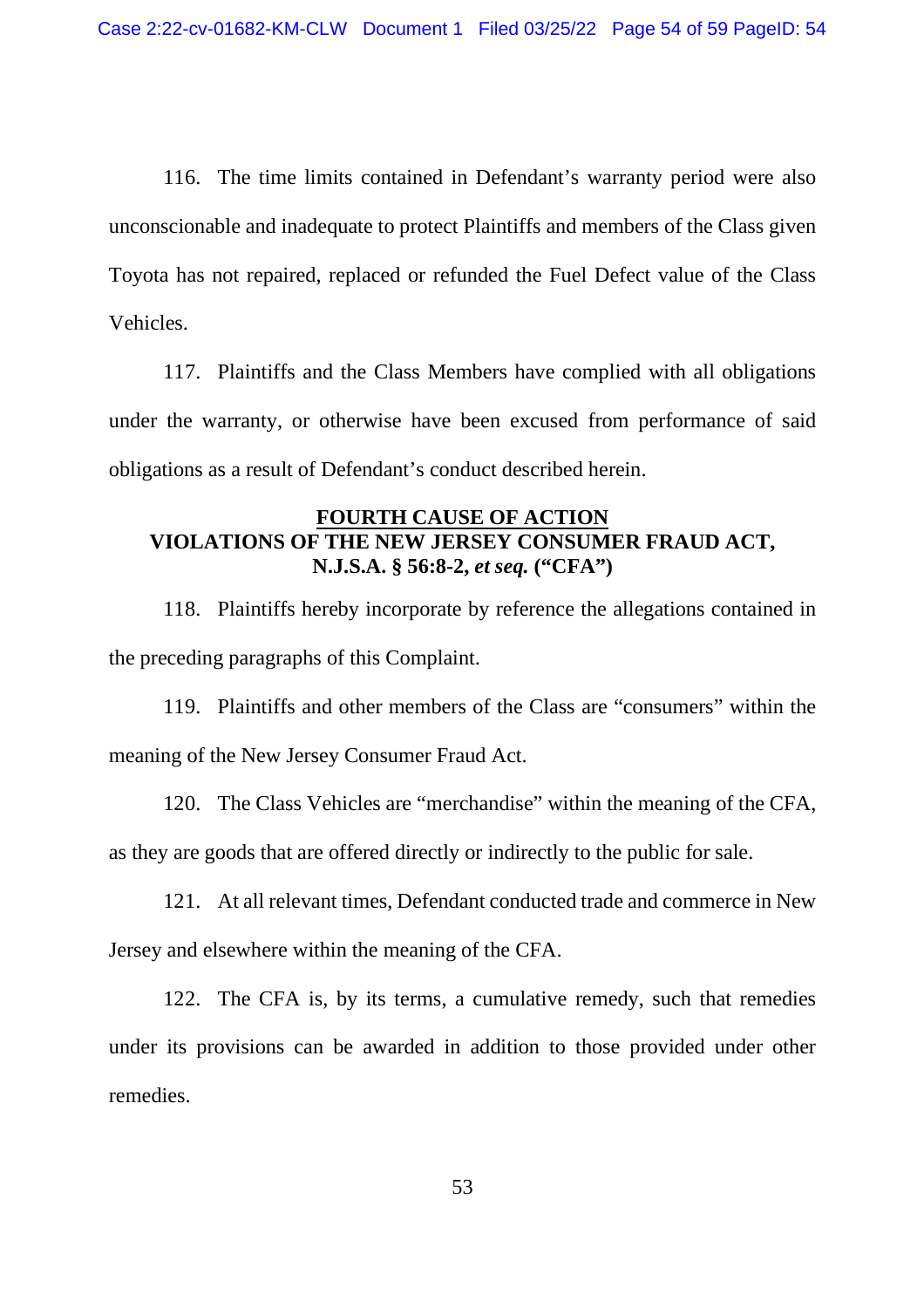123. Defendant has engaged in deceptive, unconscionable, unlawful, unfair, fraudulent and misleading commercial practices, including misleading omissions of material fact, in connection with the marketing, promotion, and sale of Class Vehicles without disclosing the Fuel Defect.

124. Defendant knew of the Fuel Defect in the Class Vehicles and did not disclose it to consumers like Plaintiffs and did not provide any warning to protect consumers like Plaintiffs or instructions on how to safely operate the vehicle with the Fuel Defect.

125. Defendant had knowledge of the Class Vehicles' Fuel Defect at the time of sale. The causes of the Fuel Defect in the Class Vehicles are latent and are not something that Plaintiffs or Class Members could, in the exercise of reasonable diligence, have discovered independently prior to purchase.

126. Defendant intended that consumers like Plaintiffs and members of the Class rely on its deceptive, false and misleading misrepresentations or omissions of material fact in order to increase its sales and profits.

127. Defendant intended that Plaintiffs and the other members of the Class to rely on its acts of concealment and omissions by purchasing the Class Vehicles at full price rather than paying less or purchasing competitors' vehicle.

54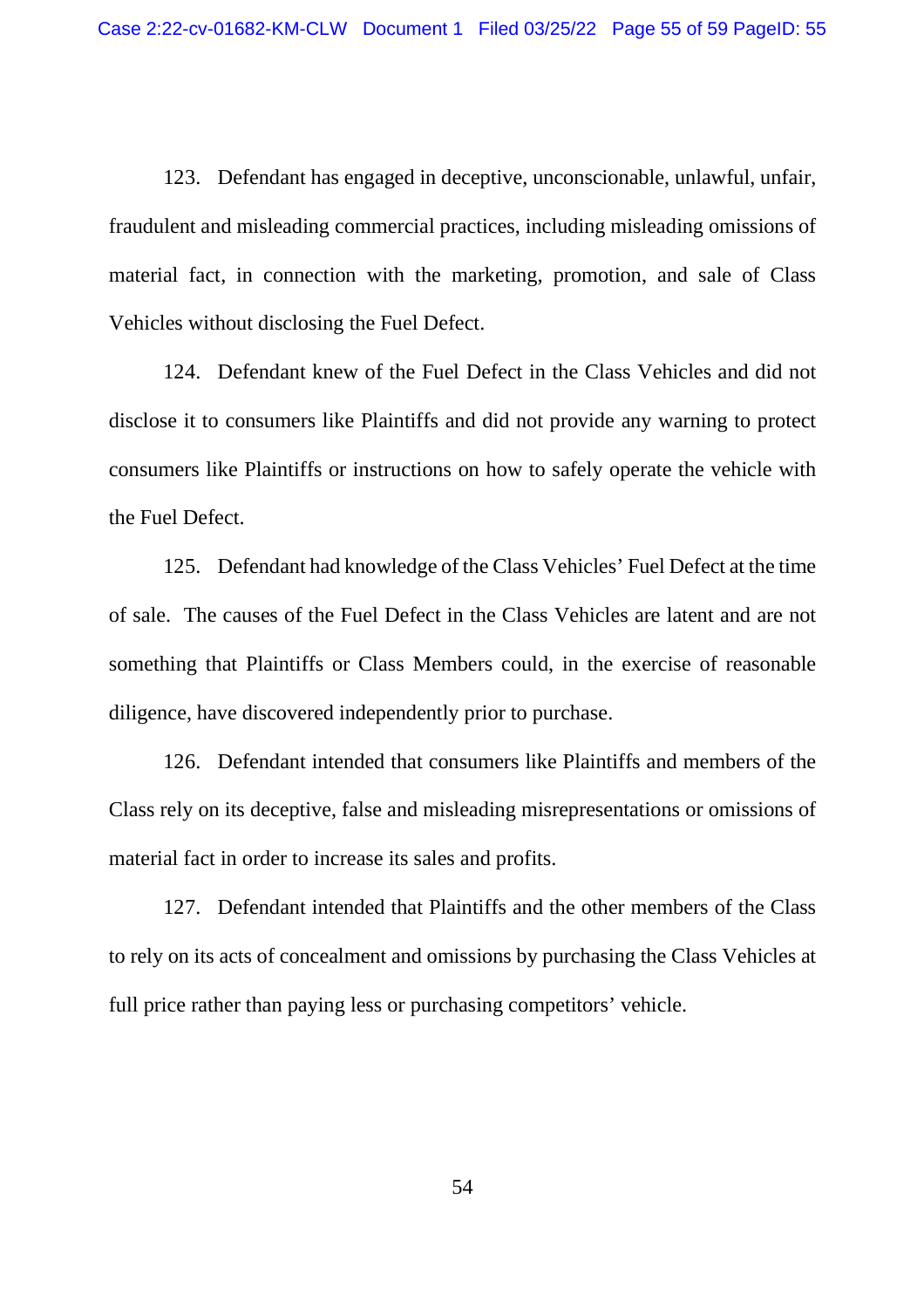128. Had Defendant disclosed all material information regarding the Fuel Defect to Plaintiffs and other members of the Class, they would not have purchased the Class Vehicles, or they would have paid less for them.

129. Plaintiffs have provided Defendant multiple opportunities to remedy the Fuel Defect alleged here in their Class Vehicles, and Defendant has not provided a remedy under the terms of any warranty available to Plaintiffs and the Class.

130. Defendant's conduct had an impact on the public interest because the acts were part of a generalized course of conduct affecting numerous consumers.

131. As a result of the foregoing acts, omissions, and practices, Plaintiffs and other members of the Class have suffered an ascertainable loss by purchasing defective Class Vehicles that are unable to perform their essential function for their expected useful life, travel the mileage as represented, and present a risk of safety to Plaintiffs and members of the Class. Plaintiffs are entitled to recover such damages, together with appropriate penalties, including treble damages, attorneys' fees, and costs of suit.

#### **RELIEF REQUESTED**

132. Plaintiffs, on behalf of themselves and all others similarly situated, request the Court to enter judgment against Defendants, as follows:

55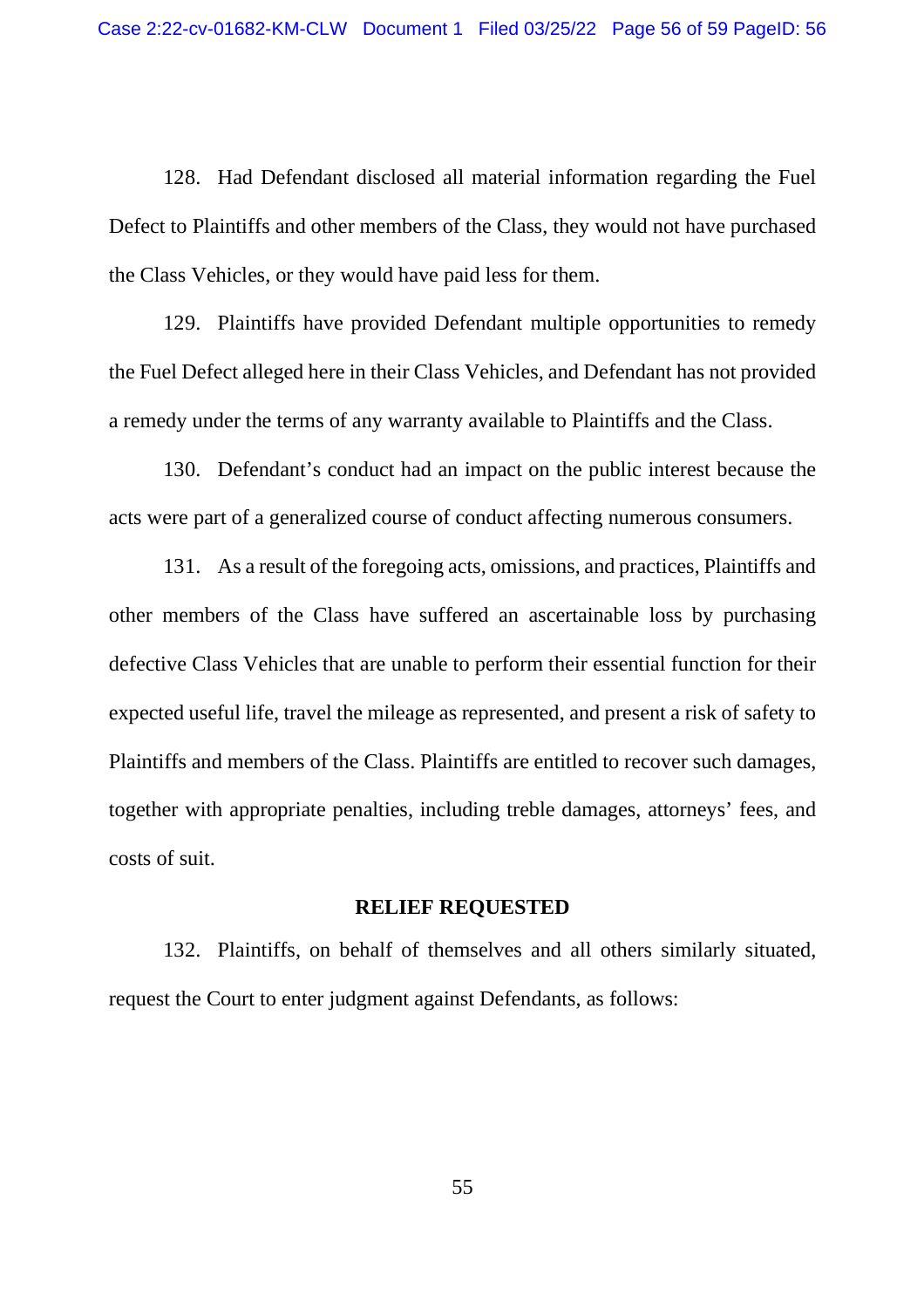(a) An order certifying the proposed Class designating Plaintiffs as named representative of the Class, and designating the undersigned as Class Counsel;

(b) A declaration that Defendants are financially responsible for notifying all Class Members about the defective nature of the of the fuel system, including the need for repairs;

(c) An order correcting Defendant past misrepresentations of the Fuel Defect and enjoining Defendant from further deceptive distribution, sales, and lease practices with respect to Class Vehicles; enjoining Defendants from selling the Class Vehicles with the misleading information; and/or compelling TMS to reform its warranty, in a manner deemed to be appropriate by the Court, to cover the injury alleged and to notify all Class Members that such warranty has been reformed;

(d) An award to Plaintiffs and the Class for compensatory, exemplary, and statutory damages, including interest, in an amount to be proven at trial;

(e) Any and all remedies provided pursuant to the state and federal consumer protection statutes herein alleged, including any applicable statutory and civil penalties;

(f) Any and all remedies provided pursuant to the state warranty statutes herein alleged, including any applicable statutory and civil penalties;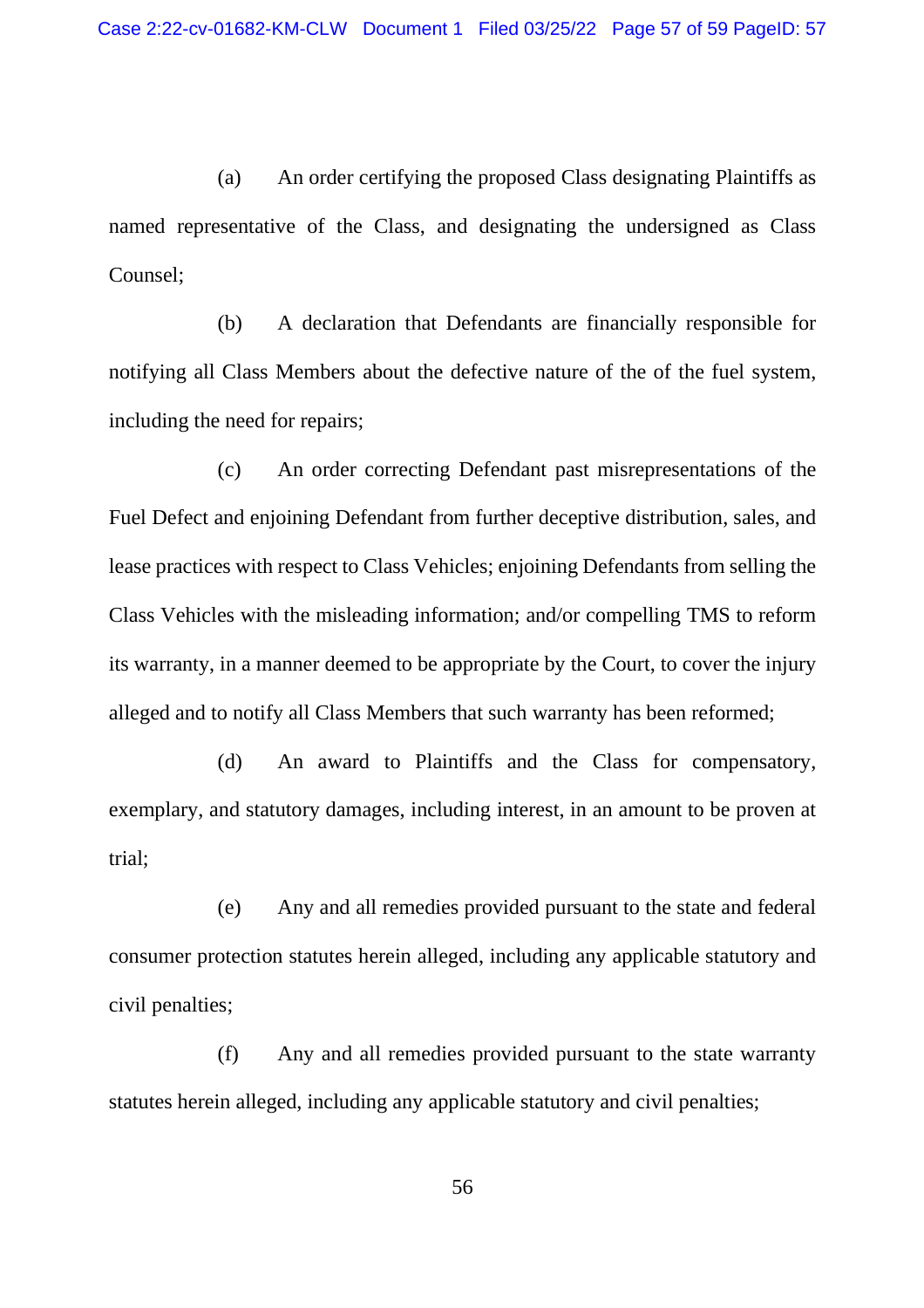(g) An award of attorneys' fees and costs, as allowed by law;

(h) An award of pre-judgment and post-judgment interest, as provided by law;

(i) Leave to amend the Complaint to conform to the evidence

produced at trial; and

(j) Such other relief as may be appropriate under the circumstances.

# **DEMAND FOR JURY TRIAL**

133. Plaintiffs demand a trial by jury of any and all issues in this action triable.

Dated: March 25, 2022 Respectfully submitted,

By: */s/ Simon B. Paris* Simon B. Paris (Atty ID #: 04982-1996) Patrick Howard (Atty ID #: 02280-2001 **SALTZ MONGELUZZI & BENDESKY, PC** 1650 Market Street, 52nd Floor One Liberty Place Philadelphia, PA 19103 Tel: (215) 496-8282 sparis@smbb.com phoward@smbb.com

> Daniel E. Gustafson\* David M. Goodwin\* Ling S. Wang\* **GUSTAFSON GLUEK PLLC** Canadian Pacific Plaza 120 South 6th Street, Suite 2600 Minneapolis, MN 55402 Tel: (612) 333-8844